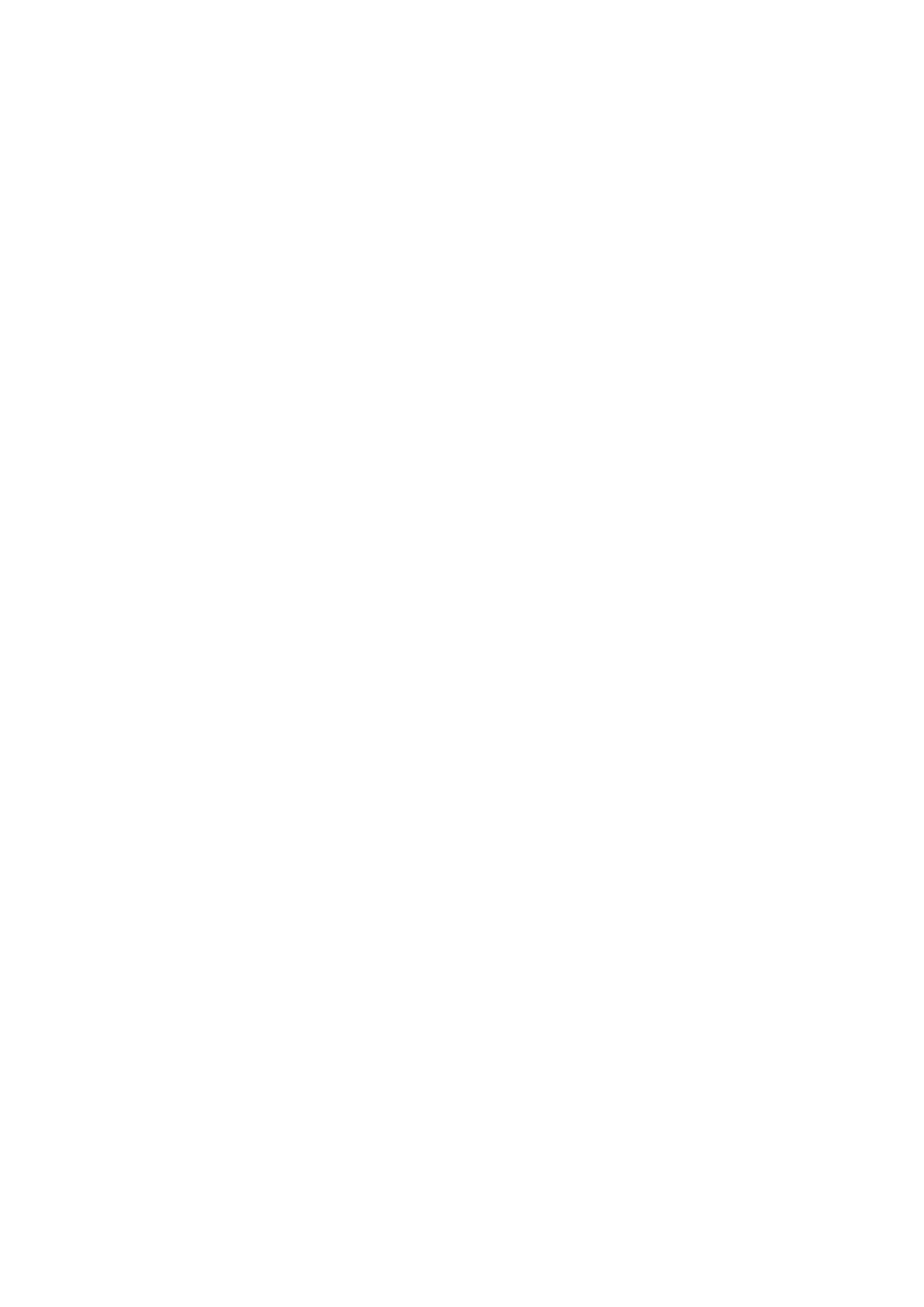## **Scotland Bill**

### **CONTENTS**

### **PART 1**

### THE PARLIAMENT AND ITS POWERS

### *The Scottish Parliament*

- [1 Administration of elections](#page-6-0)
- [2 Combination of polls at Scottish Parliamentary and other reserved elections](#page-7-0)
- [3 Supplementary and transitional provision about elections](#page-8-0)
- [4 Presiding Officer and deputies](#page-9-0)
- [5 Scottish Parliamentary Corporate Body](#page-9-1)
- [6 Bills: statements as to legislative competence](#page-9-2)
- Partial suspension of Acts subject to scrutiny by Supreme Court
- 
- 7 Partial suspensionals<br>8 Members' interests [9 Constituencies, regions and regional members](#page-12-0)

### *Legislative competence*

- [10 Continued effect of provisions where legislative competence conferred for](#page-12-1) limited period
- [11 Air weapons](#page-12-2)
- [12 Insolvency](#page-12-3)
- [13 Regulation of the health professions](#page-13-0)
- [14 Antarctica](#page-14-0)

### **PART 2**

### MINISTERS AND THEIR POWERS

### *The Scottish Ministers*

- [15 The Scottish Government](#page-14-1)
- [16 Time limit for human rights actions against Scottish Ministers etc](#page-14-2)

### *Executive competence*

- [17 BBC Trust member for Scotland](#page-15-0)
- 18 [Scottish Crown Estate Commissioner](#page-16-0)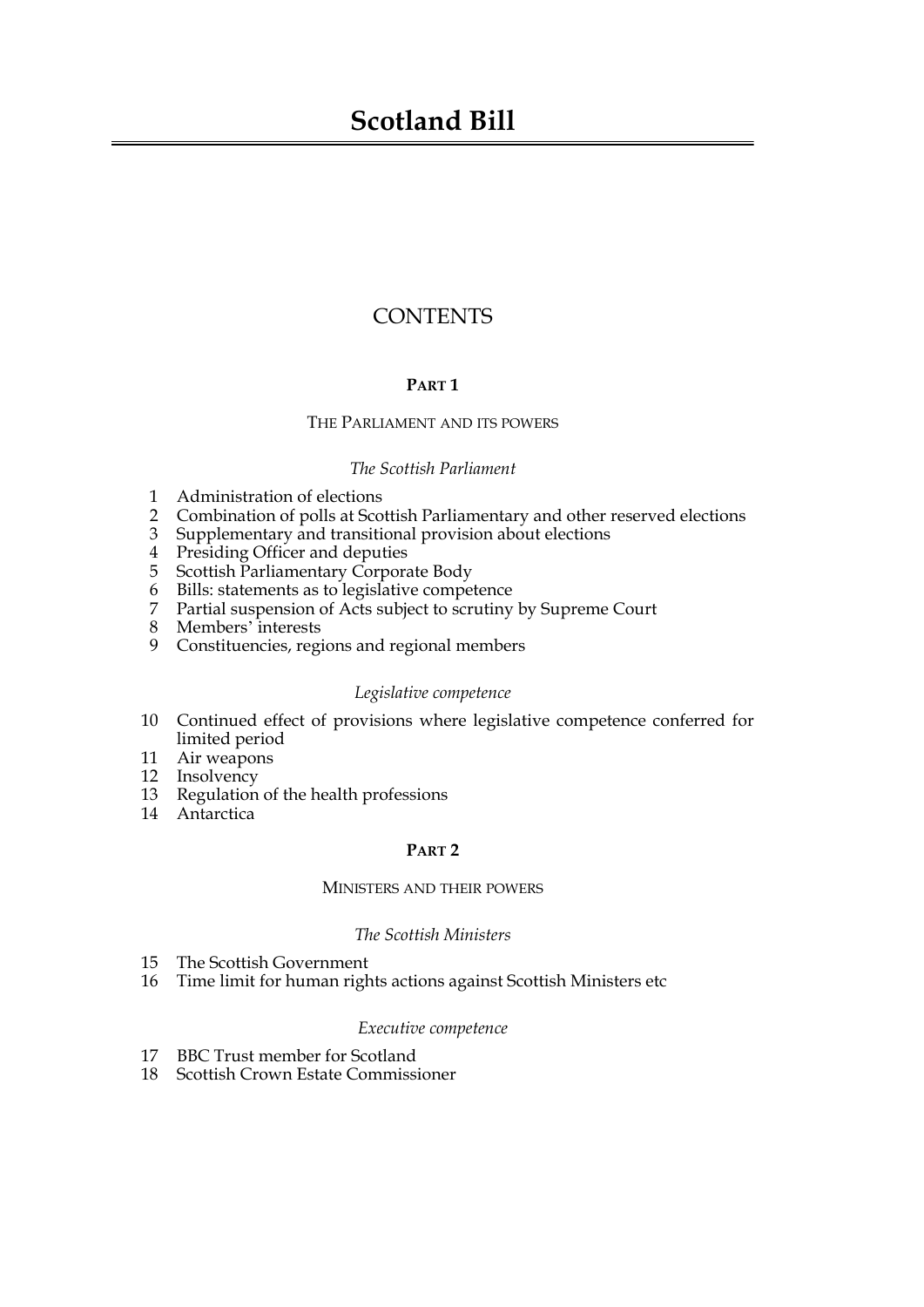- [19 Misuse of drugs](#page-16-1)
- [20 Power to prescribe drink-driving limits](#page-17-0)
- [21 Speed limits](#page-18-0)
- [22 Speed limits: supplementary](#page-20-0)
- [23 Implementation of international obligations](#page-20-1)

### **PART 3**

### FINANCE

### *Introductory*

- [24 Taxation: introductory](#page-21-0)
- [25 Amendments relating to the Commissioners for Revenue and Customs](#page-22-0)

### *Scottish rate of income tax*

- [26 Scottish rate of income tax](#page-23-0)<br>27 Income tax for Scottish tax
- Income tax for Scottish taxpayers

### *Scottish tax on land transactions*

- [28 Scottish tax on transactions involving interests in land](#page-27-0)
- [29 Disapplication of UK stamp duty land tax](#page-27-1)

### *Scottish tax on disposals to landfill*

- [30 Scottish tax on disposals to landfill](#page-28-0)
- [31 Disapplication of UK landfill tax](#page-29-0)

### *Borrowing*

[32 Borrowing by the Scottish Ministers](#page-29-1)

### **PART 4**

### MISCELLANEOUS AND GENERAL

### *Miscellaneous*

[33 Maximum penalties which may be specified in subordinate legislation](#page-30-0)

### *General*

- [34 Interpretation](#page-31-0)
- [35 Power to make consequential, transitional and saving provision](#page-31-1)
- [36 Transitional provision for Scottish statutory instruments](#page-32-0)
- [37 Financial provisions](#page-32-1)
- [38 Commencement](#page-32-2)
- [39 Short title](#page-33-0)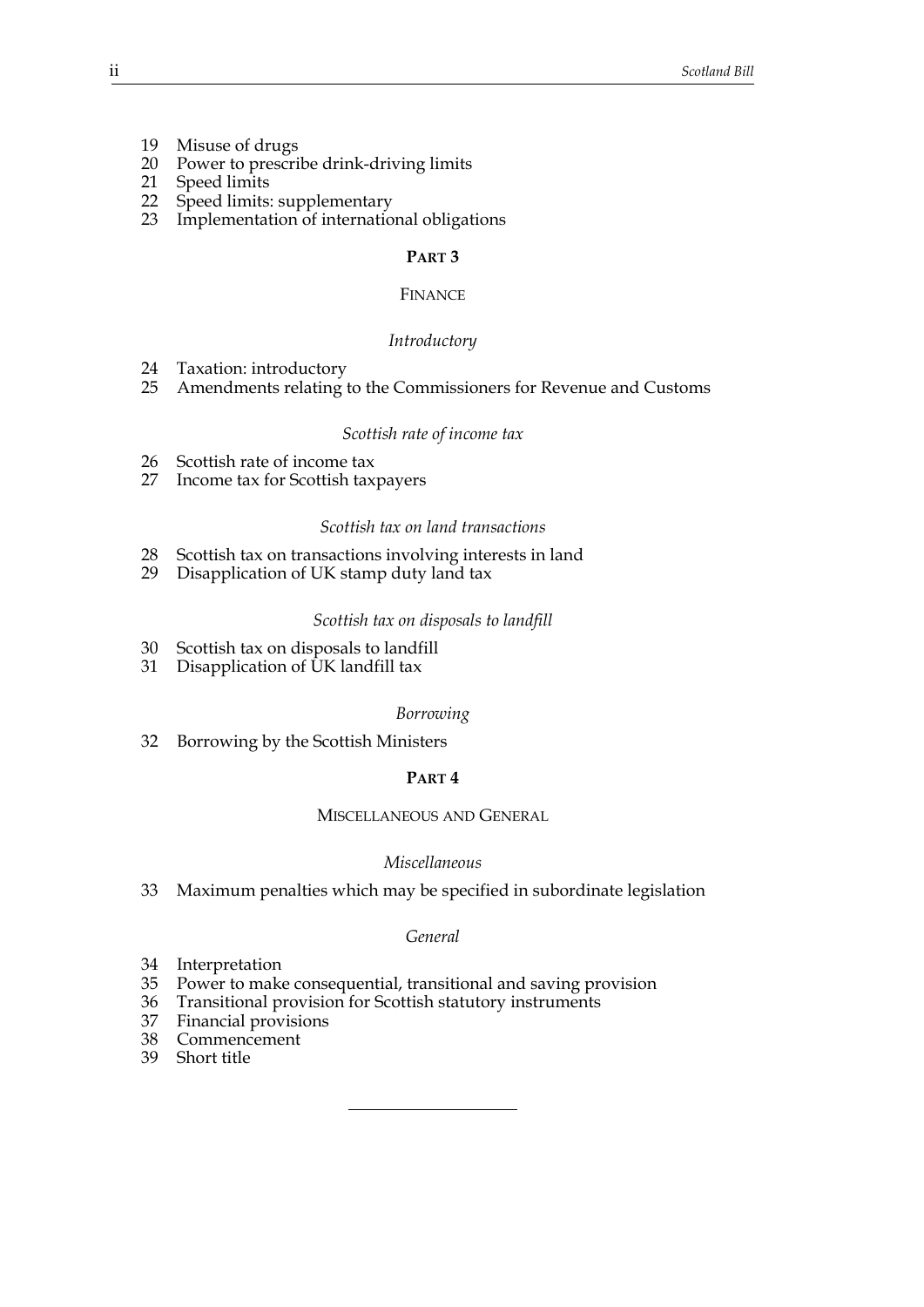- Schedule  $1 -$  Amendments of Schedule 1 to the 1998 Act
- Schedule  $2 -$  Insolvency
	- Part  $1$  Consequential amendments
	- Part 2 Harmonisation of insolvency procedures
- Schedule  $3 -$  Scottish rate of income tax: consequential amendments
- Schedule  $4 -$  Scottish tax on land transactions: consequential amendments
	- Part  $1 -$  Disapplication of stamp duty land tax to Scotland
	- Part 2 Information regarding Scottish land transactions
- Schedule 5 Scottish tax on disposals to landfill: consequential [amendments](#page-42-0)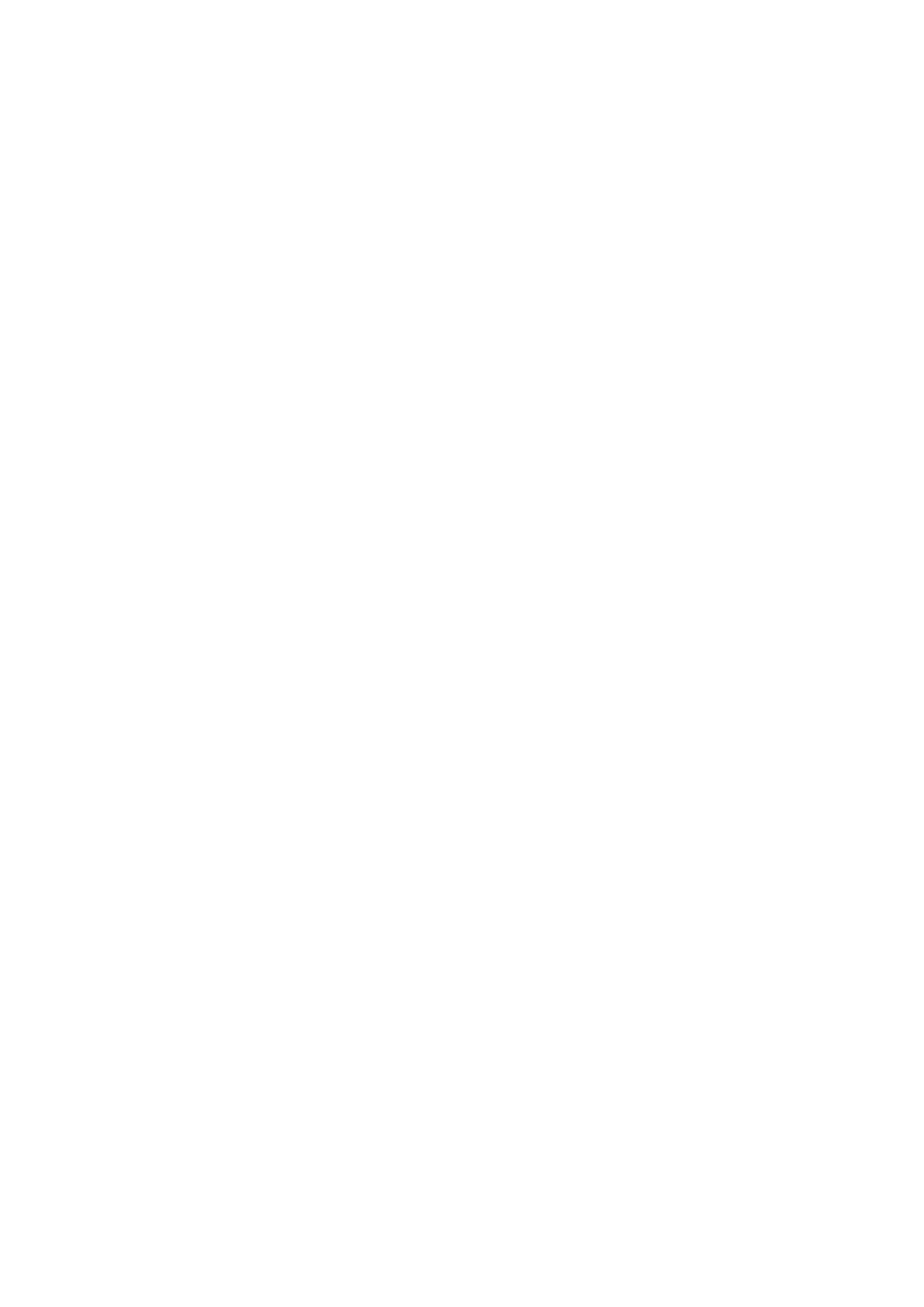# A **BILL**

TO

Amend the Scotland Act 1998 and make provision about the functions of the Scottish Ministers; and for connected purposes.

E IT ENACTED by the Queen's most Excellent Majesty, by and with the advice and consent of the Lords Spiritual and Temporal, and Commons, in this present **B** E IT ENACTED by the Queen's most Excellent Majesty, by and with consent of the Lords Spiritual and Temporal, and Commons, Parliament assembled, and by the authority of the same, as follows:  $-$ 

### **PART 1**

### THE PARLIAMENT AND ITS POWERS

### *The Scottish Parliament*

### <span id="page-6-1"></span><span id="page-6-0"></span>**1 Administration of elections**

- (1) Section 12 of the 1998 Act (power to make provision about elections) is amended as follows. *5*
- (2) In subsection  $(1)$ 
	- (a) for "Secretary of State" substitute "Scottish Ministers";
	- (b) after paragraph (a) insert "and";
	- (c) omit paragraph (c) and the "and" before it.
- (3) In subsection  $(2)$ 
	- (a) after "subsection  $(1)(a)$ " insert "does not include provision that may be made by the Secretary of State under section 12A but, subject to that,";
	- (b) for paragraph (a) substitute $$ 
		- ì(a) about supplying or otherwise dealing with a register of electors,"; *15*
	- (c) omit paragraph (b);
	- (d) after paragraph  $(c)$  insert "and";
	- (e) in paragraph (d) after "other elections" insert ", if the conduct of the other election falls within the legislative competence of the Parliament."; *20*
	- (f) omit paragraphs (e) and (f).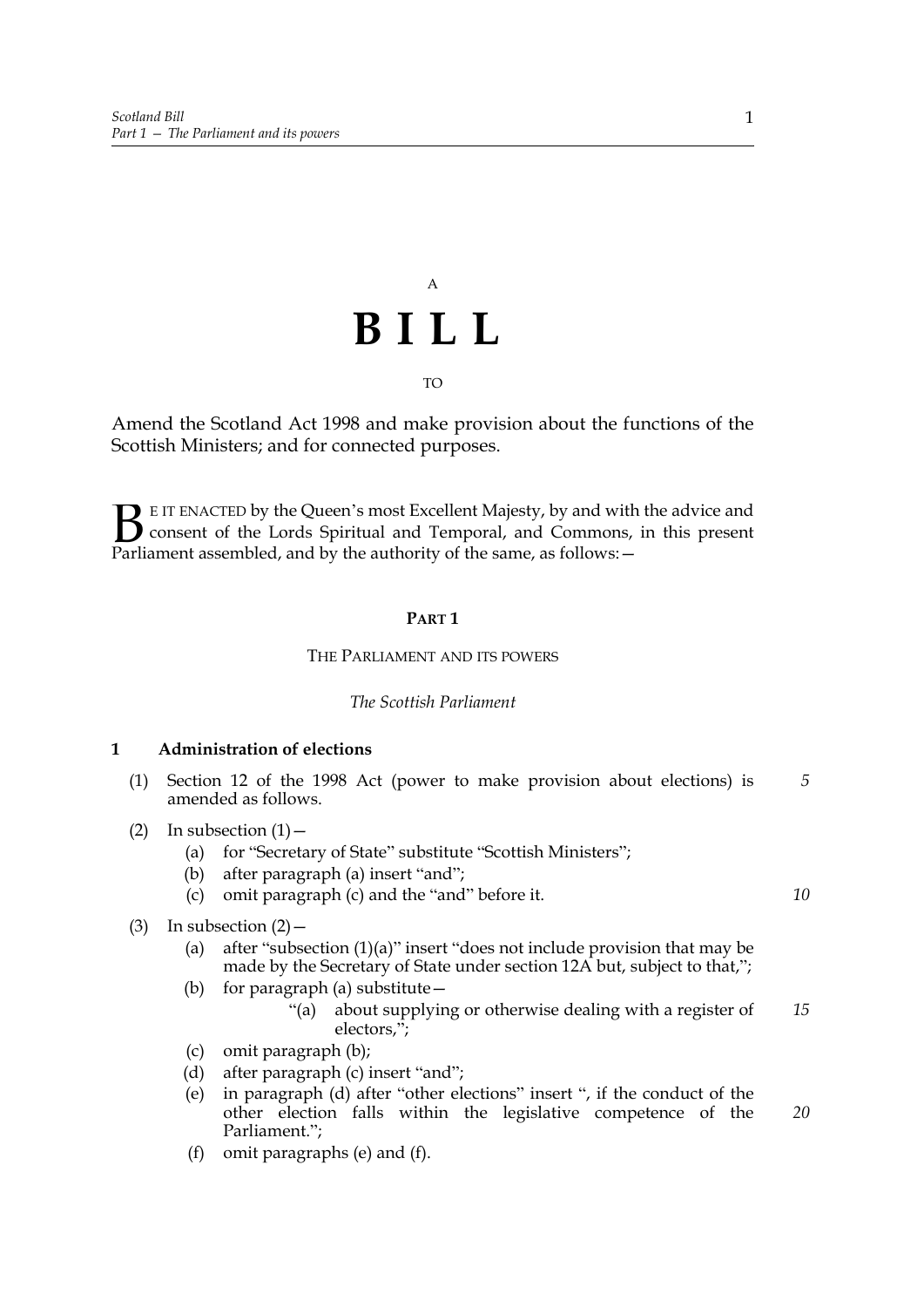- (4) Omit subsection (3).
- (5) In subsection (4) omit paragraphs (b) and (c).
- $(6)$  In subsection  $(6)$  for "Secretary of State" substitute "Scottish Ministers".
- (7) After that subsection insert $$ 
	- ì(7) Before making an order under this section the Scottish Ministers must consult the Secretary of State." *5*
- (8) In the heading of the section after "Power" insert "of the Scottish Ministers".
- (9) After that section insert $-$

### **ì12A Power of the Secretary of State to make provision about elections**

- (1) The Secretary of State may by regulations make provision  $-$ 
	- (a) about the registration of electors,
	- (b) for modifying the application of section  $7(1)$  where the poll at an election for the return of a constituency member is abandoned (or notice of it is countermanded),
	- (c) for modifying section  $8(7)$  to ensure the allocation of the correct number of seats for the region, and *15*
	- (d) as to the return of members of the Parliament otherwise than at an election.

### (2) The provision that may be made under subsection  $(1)(a)$  includes –

- (a) provision for disregarding alterations in a register of electors, and *20*
- (b) other provision about, or for purposes connected with, the content of a register or the effect of registration,

but subject to that it does not include provision about supplying or otherwise dealing with a register.

- (3) The provision that may be made under subsection  $(1)(d)$  includes, in particular, provision modifying section 10(4) and (5).
- (4) Regulations under subsection  $(1)$  may  $-$ 
	- (a) apply, with or without modifications or exceptions, any provision made by or under the Representation of the People Acts or the European Parliamentary Elections Act 2002 or by any other enactment relating to parliamentary elections, European Parliamentary elections or local government elections, and *30*
	- (b) so far as may be necessary in consequence of any provision made by this Act or regulations under subsection  $(1)$ , modify any provision made by any enactment relating to the registration of parliamentary electors or local government electors." *35*

#### <span id="page-7-0"></span>**2 Combination of polls at Scottish Parliamentary and other reserved elections** *40*

(1) Section 15 of the Representation of the People Act 1985 (combination of polls at parliamentary, European Parliamentary and local elections) is amended as follows.

*25*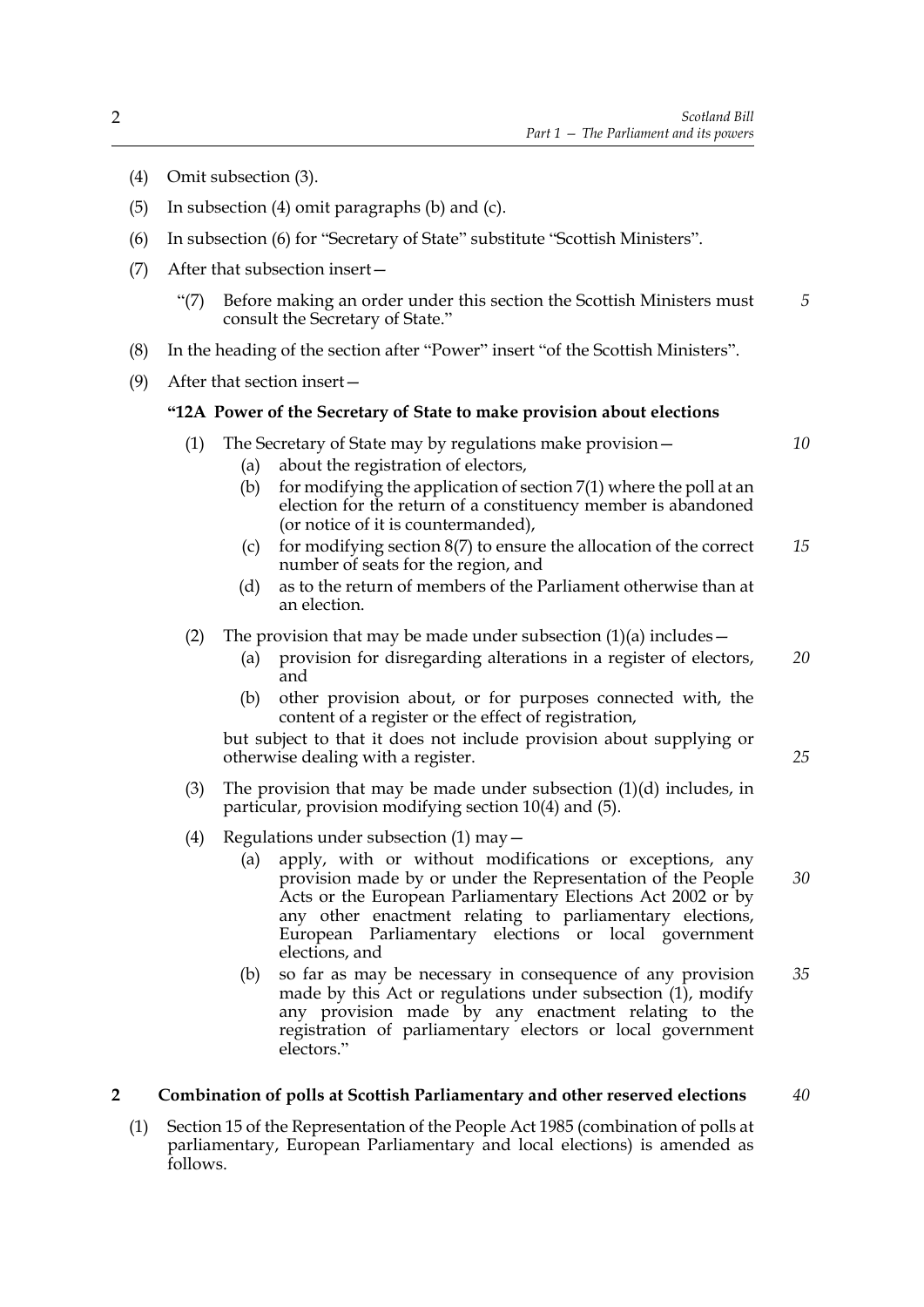- (2) In subsection  $(1)$ 
	- (a) after paragraph (b) omit "or";
	- (b) after paragraph (c) insert  $$ 
		- ì(d) a Scottish Parliamentary general election and a parliamentary general election; or
			- (e) a Scottish Parliamentary general election and a European Parliamentary general election,".
- (3) In subsection (3), after "includes" insert "Scottish Parliamentary elections and".
- (4) In the heading of the section before "European" insert "Scottish Parliamentary,".

### <span id="page-8-0"></span>**3 Supplementary and transitional provision about elections**

- (1) Schedule 7 to the 1998 Act is amended as follows.
- (2) In paragraph  $1-$ 
	- (a) in the entry for section 12(1) for "Type C" substitute "Type L";
	- (b) after that entry insert $-$

 $\text{``Section 12A}$  Type C".

(3) In paragraph 2 at the end insert  $-$ 

ì**Type L:** The instrument containing the legislation shall be subject to the affirmative procedure."

- (4) In section 7 of the Political Parties, Elections and Referendums Act 2000 (Electoral Commission to be consulted on changes to electoral law), in subsection  $(2)(g)$  after "12(1) or  $(6)$ " insert "or regulations under section  $12A(1)$ ". *20*
- (5) In section 8 of that Act (powers with respect to elections exercisable only on Commission recommendation) in subsection (2) for "the Secretary of State" substitute "the person on whom the function is conferred". *25*
- <span id="page-8-1"></span>(6) An order made before the commencement of section [1](#page-6-1) under section 12(1) of the 1998 Act has effect after that commencement as if made by the Scottish Ministers, to the extent that they would have power to do so.
- (7) To the extent that subsection [\(6\)](#page-8-1) does not apply, any provision of such an order-*30*
	- (a) continues to have effect, but
	- (b) may be revoked by regulations under section 12A(1).
- (8) A reference to the Secretary of State in such an order is to be read as a reference to the Scottish Ministers.
- (9) Without prejudice to subsections [\(6\)](#page-8-1) to (8), section [1](#page-6-1) does not affect the validity of anything done by or in relation to a Minister of the Crown before that section comes into force.
- (10) Anything (including legal proceedings) which, at the time when that section comes into force, is in the process of being done by or in relation to a Minister of the Crown under an order under section 12(1) may be continued by or in relation to the Scottish Ministers. *40*

*10*

*5*

*15*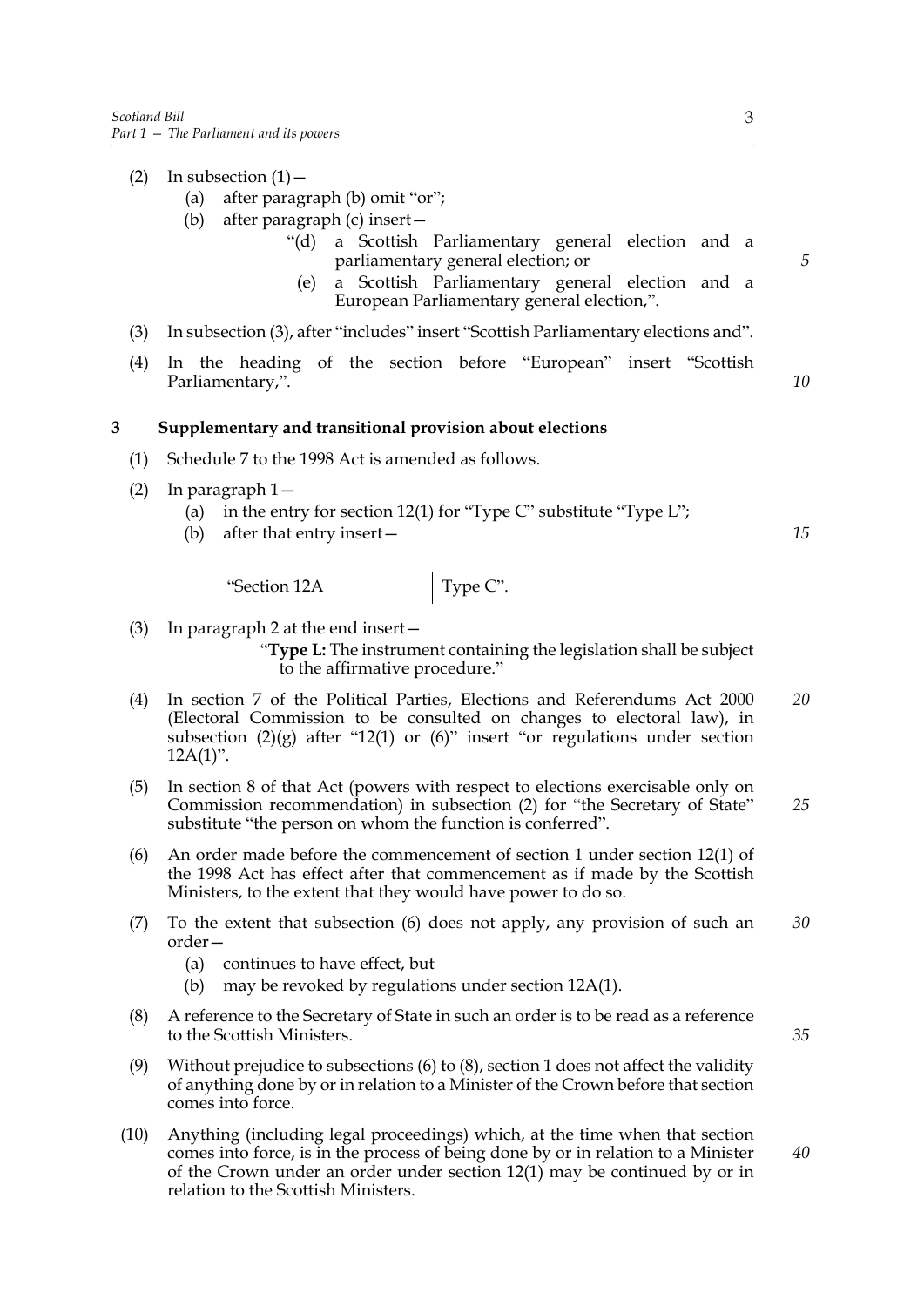(11) Anything done by or in relation to a Minister of the Crown for the purposes of or in connection with a function under such an order, if in force at the time when section [1](#page-6-1) comes into force, has effect as if done by or in relation to the Scottish Ministers in so far as that is required for continuing its effect after that time.

*5*

*10*

### <span id="page-9-0"></span>**4 Presiding Officer and deputies**

- (1) Section 19 of the 1998 Act (Presiding Officer) is amended as follows.
- (2) In subsection  $(1)$ , omit "at its first meeting".
- (3) After subsection (1) insert  $-$ 
	- "(1A) The Parliament must do so  $-$ 
		- (a) before it conducts any other proceedings, except the taking by its members of the oath of allegiance (see section 84), and
		- (b) in any event, within the period of 14 days beginning immediately after the day of the poll at the election.
	- (1B) The Parliament may, at any time, elect from among its members one or more additional deputies.<sup>"</sup> *15*
- (4) After subsection (2) insert
	- ì(2A) But standing orders may make provision for additional deputies to hold office for a shorter time than provided by subsection  $(2).<sup>3</sup>$
- (5) In subsection (3), after "deputy" insert "elected under subsection  $(1)$ ".
- (6) In Schedule 3 to that Act (standing orders), for paragraph 5 substitute  $$ 
	- ì5 (1) The standing orders shall include provision for ensuring that the available officers do not all represent the same political party.
		- (2) The available officers are  $-$ 
			- (a) the Presiding Officer and the deputies appointed under section 19(1), except in the case where one or more of them is unable to act and there is at least one additional deputy; *25*
			- (b) in that case, such of the Presiding Officer and deputies as are for the time being able to act."

### **5 Scottish Parliamentary Corporate Body**

<span id="page-9-1"></span>In section 21 of the 1998 Act (Scottish Parliamentary Corporate Body) in subsection  $(2)(b)$  before "four" insert "at least".

### <span id="page-9-4"></span>**6 Bills: statements as to legislative competence**

<span id="page-9-2"></span> In section 31(1) of the 1998 Act (statement by member of the Parliament in charge of a Bill), for "A member of the Scottish Executive" substitute "A person". *35*

### <span id="page-9-3"></span>**7 Partial suspension of Acts subject to scrutiny by Supreme Court**

(1) The 1998 Act is amended as follows.

*20*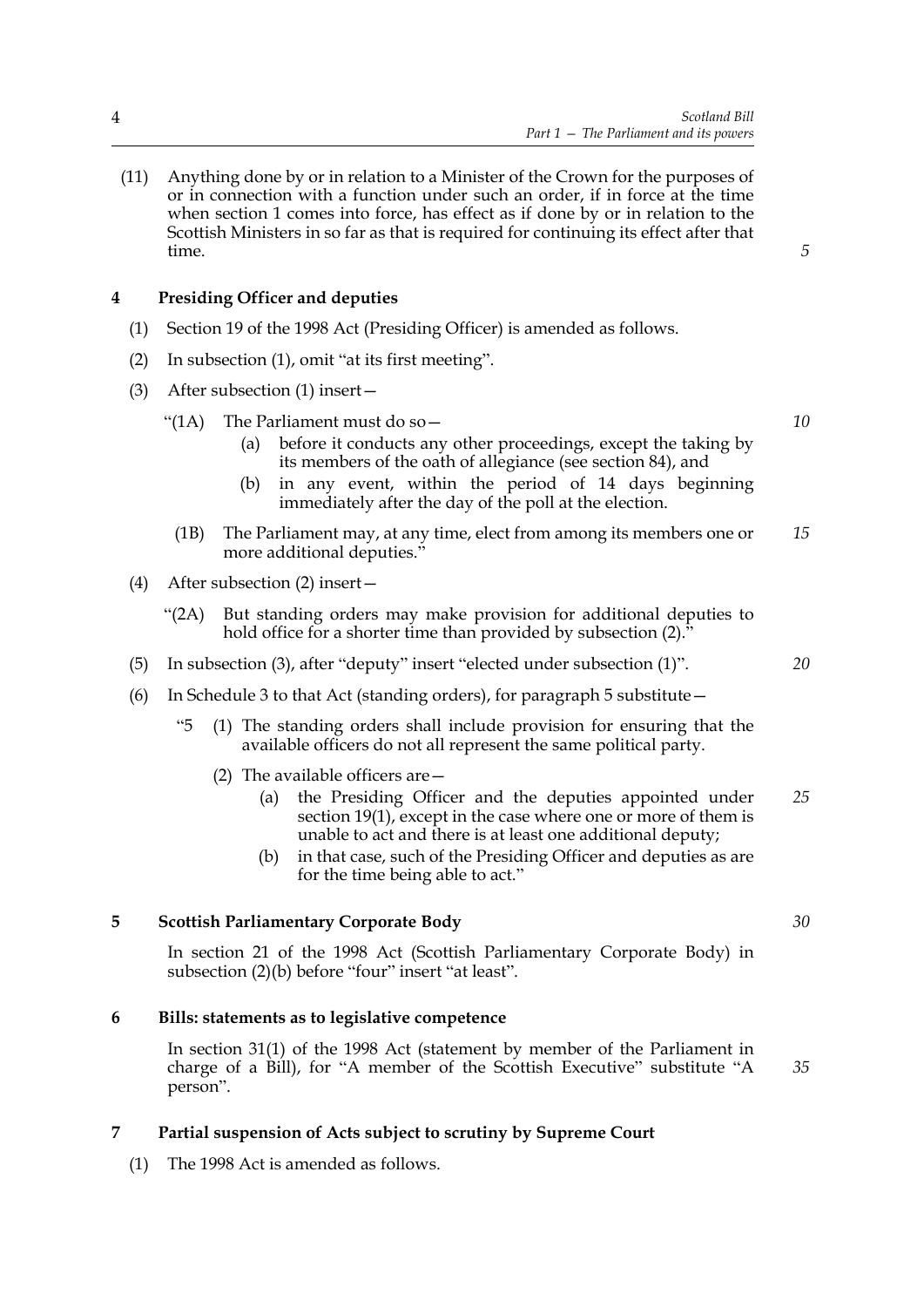- (2) Section 32 (submission of Bills for Royal Assent) is amended as follows.
- (3) In subsection (2)(b) for "any such reference has been made" substitute "a general reference has been made in relation to the Bill under section 33î.
- (4) In subsection  $(3)(b)$  for "a reference" substitute "a general reference".
- (5) In section 33 (scrutiny of Bills by the Supreme Court), after subsection (3) insert-*5*
	- $\hat{A}$  A person who makes a reference shall notify the Presiding Officer of it.
	- (5) A person who makes a reference may specify in it any provisions of the Bill which that person considers are unaffected by the reference (the "unaffected provisions").
	- $(6)$  In this Act
		- ìlimited referenceî means a reference under subsection (1) in which unaffected provisions are specified;
		- "general reference" means any other reference under that subsection."
- (6) After section 33 insert  $-$

### **ì33A Effect of limited reference under section 33 to Supreme Court**

- (1) This section applies where the Advocate General, the Lord Advocate or the Attorney General makes a limited reference in relation to a Bill for an Act of the Scottish Parliament.
- (2) The provisions of the Act which are affected by the reference do not come into force (despite any provision made by or under the Act) except in accordance with an order made by the Scottish Ministers under subsection (6).
- (3) For the purposes of this section all the provisions of the Act are affected by the reference, except those specified in the reference as the unaffected provisions. *25*
- (4) The Presiding Officer shall publish notice of the reference and of the effect of subsection  $(2)$  –
	- (a) in the Edinburgh Gazette, and
	- (b) in such other ways as the Presiding Officer considers appropriate.
- (5) The Queenís Printer for Scotland may publish notice of the reference and of the effect of subsection (2) in such ways as the Queen's Printer for Scotland considers appropriate.
- (6) If the Supreme Court decides that any provisions of the Act affected by the reference are within the legislative competence of the Parliament, the provisions come into force in accordance with an order made by the Scottish Ministers under this subsection.
- (7) Subsection (6) applies  $-$ 
	- (a) despite any provision made by or under the Act, but
	- (b) subject to any order made by the Court regarding the coming into force of the provisions in question.

*10*

*15*

*20*

*30*

*35*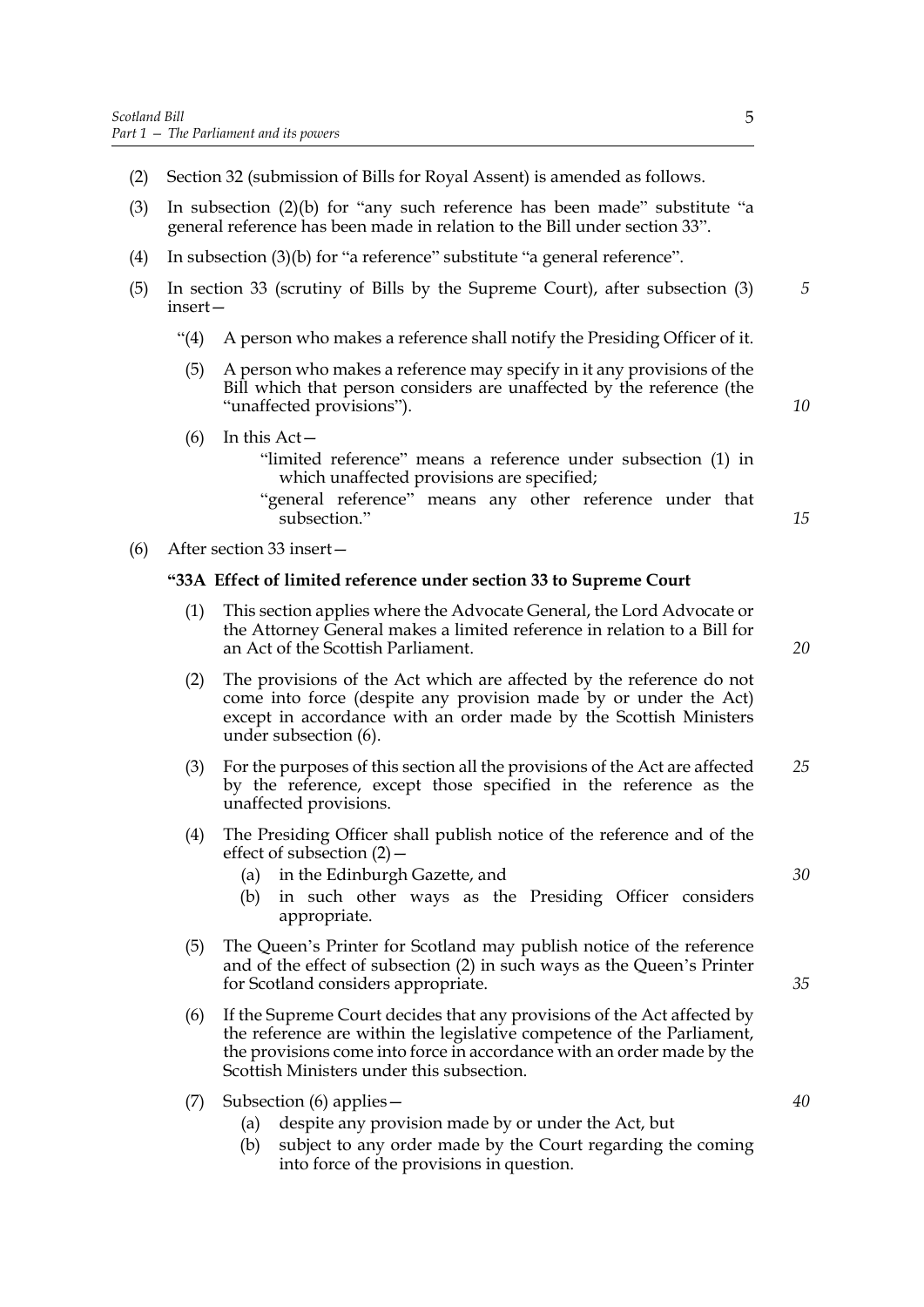- (8) The Court may in particular  $-$ 
	- (a) order that any provision is not to come into force until such time as the Court appoints;
	- (b) prohibit the Scottish Ministers from making an order under subsection (6) until such time as the Court appoints;
	- (c) require such persons as the Court considers appropriate to take such steps as the Court considers appropriate to bring the Court's judgment to the attention of persons affected by it."
- (7) In section 34(1) (ECJ references), in paragraph (a) for "a reference" substitute "a general reference".
- (8) In section 35(3) (period during which Secretary of State may intervene) in paragraph  $(c)$  for "a reference" substitute "a general reference".
- (9) In section 36(4) (opportunity for reconsideration of Bill), in paragraph (b) for "a reference" substitute "a general reference".
- (10) In Schedule 7 (procedure for subordinate legislation), in paragraph 1, at the appropriate place insert $-$ *15*

 $\text{``Section 33A(6)}$  Type J".

### <span id="page-11-0"></span>8 Members' interests

- (1) Section 39 of the 1998 Act (members' interests) is amended as follows.
- (2) For subsections (5) to (7) substitute  $$ 
	- ì(4A) Any requirement or prohibition (however expressed) imposed by provision made in pursuance of subsections (2) to (4) may be subject to such exceptions as are specified in the provision.
		- (5) Provision may be made for  $-$ 
			- (a) excluding a member from the proceedings of the Parliament, *25*
			- (b) imposing on a member such other sanctions as the Parliament considers appropriate,

if the member fails to comply with, or contravenes, any provision made in pursuance of subsections (2) to (4) or this subsection.

- (5A) Provision made under subsection (5) may include provision that a sanction is not to be imposed in such circumstances as are specified in the provision. *30*
	- (6) Provision made under subsection (5) may include provision that the member is guilty of an offence.
	- (7) A person guilty of such an offence is liable on summary conviction to a fine not exceeding level 5 on the standard scale." *35*
- (3) After the commencement of subsection (2), subsections (5) to (7) as originally enacted continue to have effect until the coming into force of the first provision made in pursuance of those subsections as substituted by subsection (2).

*20*

*5*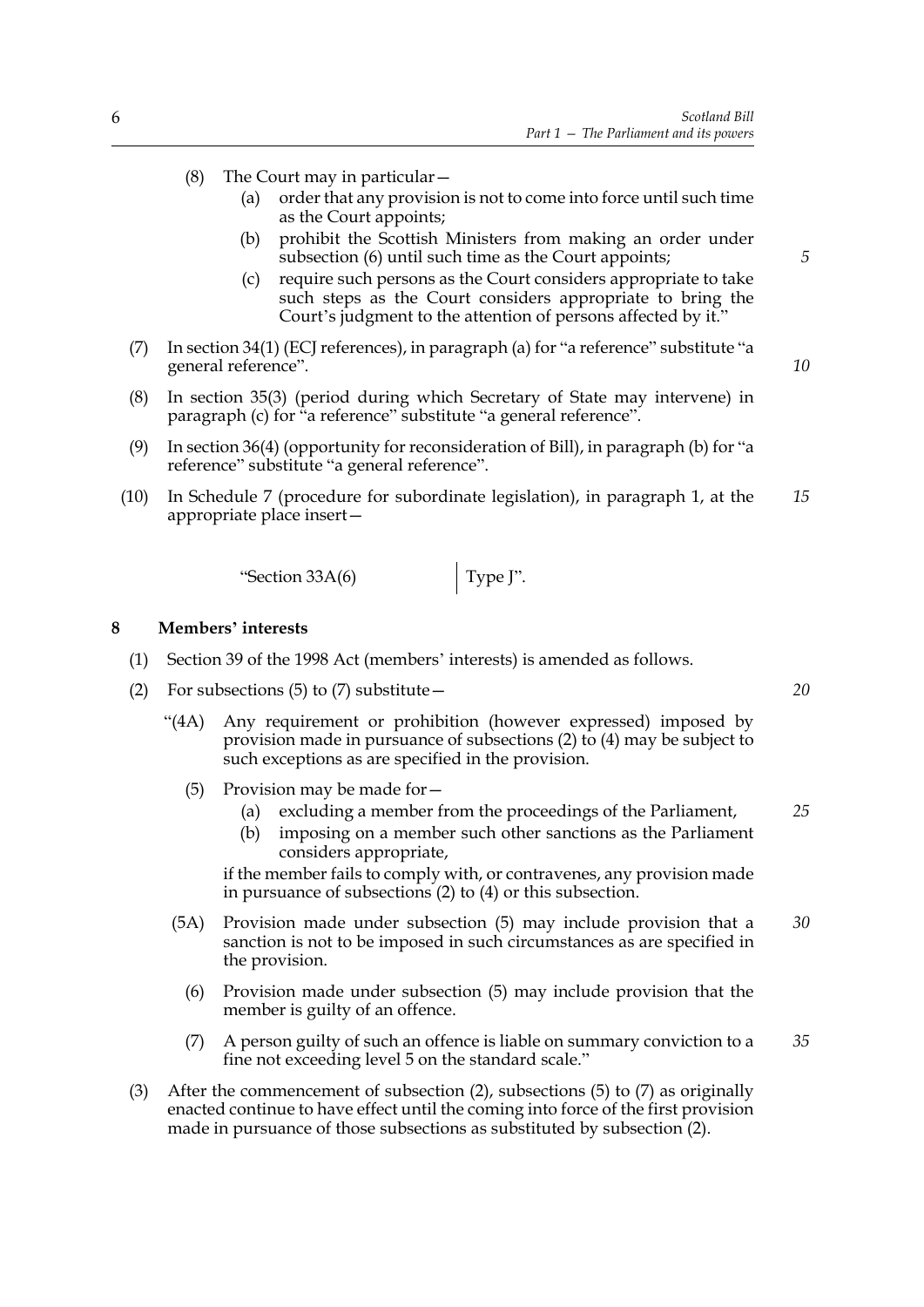### <span id="page-12-0"></span>**9 Constituencies, regions and regional members**

(1) In the Scottish Parliament (Constituencies) Act 2004, omit section 1(2) and (3) and Schedule 2 (modification of Schedule 1 to the 1998 Act).

### (2) Schedule [1](#page-34-0) contains  $-$

- (a) amendments reproducing the effect of the modifications contained in Schedule 2 to the Scottish Parliament (Constituencies) Act 2004, and
- (b) other minor amendments of Schedule 1 to the 1998 Act.

### *Legislative competence*

### <span id="page-12-1"></span>**10 Continued effect of provisions where legislative competence conferred for limited period**

 In section 30 of the 1998 Act (legislative competence: supplementary) after subsection  $(4)$  insert  $-$ 

- "(5) Subsection (6) applies where an Order in Council under this section  $-$ 
	- (a) makes any modification of Schedule 4 or 5, and
	- (b) also provides for that modification to cease to have effect (whether on a specified date or otherwise). *15*
	- (6) The Order may provide that any provision of an Act of the Scottish Parliament which will be within the legislative competence of the Parliament by virtue of the modification is to continue to have effect after the modification ceases to have effect.
	- (7) Subsections (5) and (6) do not limit section 113(4) or  $(5)$ ."

### **11 Air weapons**

<span id="page-12-2"></span>In Part 2 of Schedule 5 to the 1998 Act, in Section B4 (specific reservations: firearms) at the end insert $-$ 

*ìException*

The regulation of air weapons within the meaning given by section 1(3)(b) of the Firearms Act 1968 (which is subject to the following which remain powers of the Secretary of State-

- (a) the power to make rules under section 53 of that Act for the purposes of that provision (specially dangerous weapons requiring firearms certificate), and
- (b) the power to make an order under section 1(4) of the Firearms (Amendment) Act 1988 (specially dangerous weapons to be prohibited))."

### <span id="page-12-3"></span>**12 Insolvency**

- (1) In Part 2 of Schedule 5 to the 1998 Act, Section C2 (specific reservations: insolvency) is amended as follows.
- $(2)$  In the first paragraph, in sub-paragraph  $(c)$  omit "other than the power to sist proceedings,".

*25*

*30*

*20*

*35*

*10*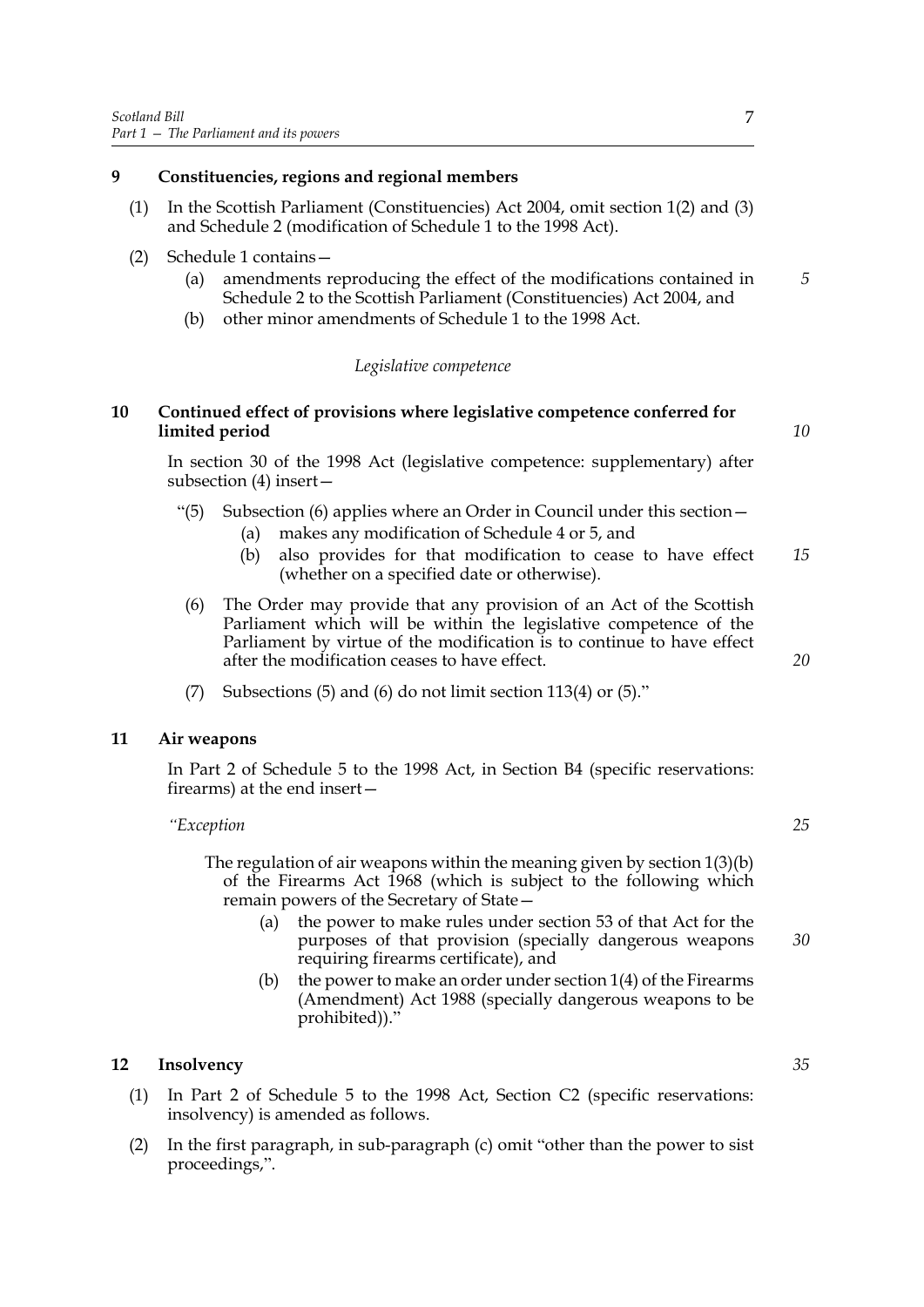### (3) After that paragraph insert  $-$

"Those matters include the following formerly excepted matters-

- (a) the process of winding up, including the person having responsibility for the conduct of a winding up or any part of it, and that person's conduct of it or of that part,
- (b) the effect of winding up on diligence, and
- (c) avoidance and adjustment of prior transactions on winding  $up.$ "
- $(4)$  In the Exceptions omit  $-$ 
	- (a) the first paragraph (process, effect on diligence, and prior transactions), and *10*
	- (b) the second paragraph (social landlords).
- (5) Schedule [2](#page-35-0) makes amendments in connection with the reservation of formerly devolved insolvency matters.

### <span id="page-13-0"></span>**13 Regulation of the health professions**

- (1) In Part 2 of Schedule 5 to the 1998 Act, Section G2 (specific reservations: health professions) is amended as follows.
- (2) In the definition of "The health professions", after paragraph (i) insert—

"and any other profession concerned (wholly or partly) with the physical or mental health of individuals, except any profession regulated by the Regulation of Care (Scotland) Act 2001 (asp 8)."

- (3) In section 51 of the Dentists Act 1984 (exercise of powers conferred on Privy Council)-
	- (a) after subsection  $(3)(a)$  insert
		- ì(aa) approving regulations under section 36A(2) (professions complementary to dentistry), *25*
		- (ab) approving rules under section  $36L$  (insurance),";
	- (b) in subsection  $(3)(d)$ , after "dental care professionals)" insert ", including rules made under that Schedule as applied (with modifications) by paragraph 4(7) of Schedule 4A (registration appeals: dental care professionals register)"; *30*
	- (c) omit subsections (4) and (5).
- (4) In article 42 of the Health Professions Order 2001 (S.I. 2002/254) (exercise of power by the Privy Council $)$  –
	- (a) in paragraph  $(3)$ , for the words after "shall" substitute "be subject to annulment in pursuance of a resolution of either House of Parliament"; *35*
	- (b) omit paragraph (3A).
- (5) In article 70 of the Pharmacy Order 2010 (S.I. 2010/231) (Privy Council procedures etc), in paragraphs (2) and (3), omit "or of the Scottish Parliament".
- (6) In the Health Care and Associated Professions (Miscellaneous Amendments and Practitioner Psychologists) Order 2009 (S.I. 2009/1182), omit paragraph 11(b) of Schedule 1 (amendments to Dentists Act 1984). *40*

*15*

*20*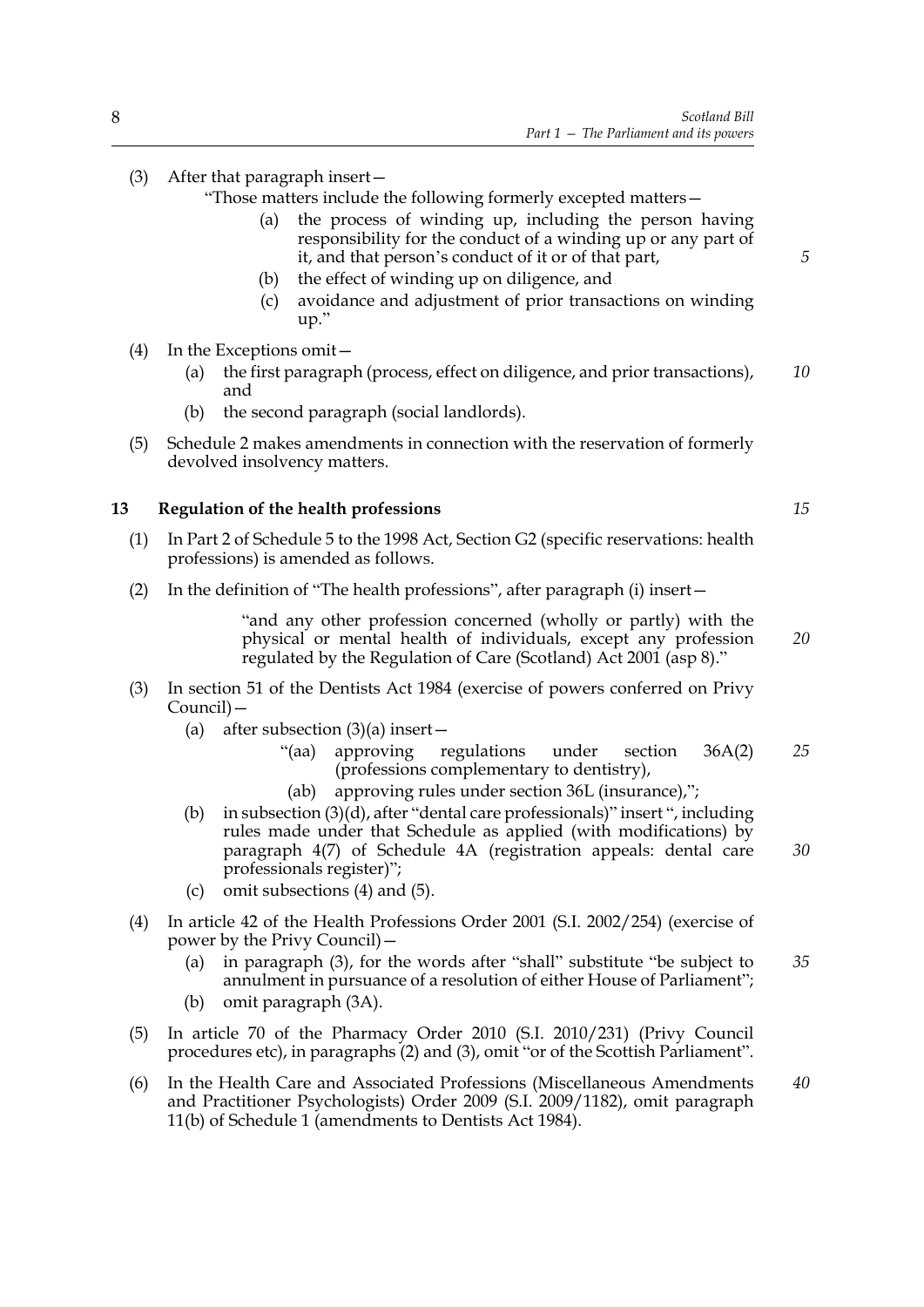### <span id="page-14-3"></span><span id="page-14-0"></span>**14 Antarctica**

(1) In Part 2 of Schedule 5 to the 1998 Act, under Head L (miscellaneous) at the end  $insert-$ 

> **ìL7. Antarctica** Regulation of activities in Antarctica.

*Interpretation*

"Antarctica" has the meaning given by section 1 of the Antarctic Act 1994."

(2) The provision inserted by subsection (1) is to be regarded as having been included in Schedule 5 to the 1998 Act since the day on which that Schedule came into force.

### **PART 2**

### MINISTERS AND THEIR POWERS

### *The Scottish Ministers*

### <span id="page-14-1"></span>**15 The Scottish Government**

- (1) The Scottish Executive is renamed the Scottish Government.
- (2) Accordingly, in the 1998 Act  $-$ 
	- (a) for "the Scottish Executive" in each place substitute "the Scottish Government";
	- (b) in the heading to section 81 and the italic cross-heading preceding it, for "Executive" substitute "Government". *20*
- (3) Subsection (2) does not apply to section 31(1) of the 1998 Act (as to which, see section [6](#page-9-4) of this Act).
- (4) Unless the context requires otherwise, any reference to the Scottish Executive in any enactment, instrument or other document made before the date on which this section comes into force (except the enactments mentioned in subsections (2) and (3)) is to be read as a reference to the Scottish Government. *25*

### <span id="page-14-2"></span>**16 Time limit for human rights actions against Scottish Ministers etc**

- (1) In section 100 of the 1998 Act the following (as inserted by the Convention Rights Proceedings (Amendment) (Scotland) Act 2009 (asp 11)) are omitted  $-$ 
	- (a) subsections  $(3A)$  to  $(3E)$ ;
	- (b) in subsection (4), the words "Subject to subsection  $(3D)$ ,".
- (2) The Convention Rights Proceedings (Amendment) (Scotland) Act 2009 is repealed.
- (3) Omit paragraph 4A of Schedule 4 to the 1998 Act.
- (4) The Scotland Act 1998 (Modification of Schedule 4) Order 2009 (S.I. 2009/1380) is revoked.
- (5) Subsections (1) to (4) above do not apply to any proceedings brought before this section comes into force.

*30*

*35*

*15*

*5*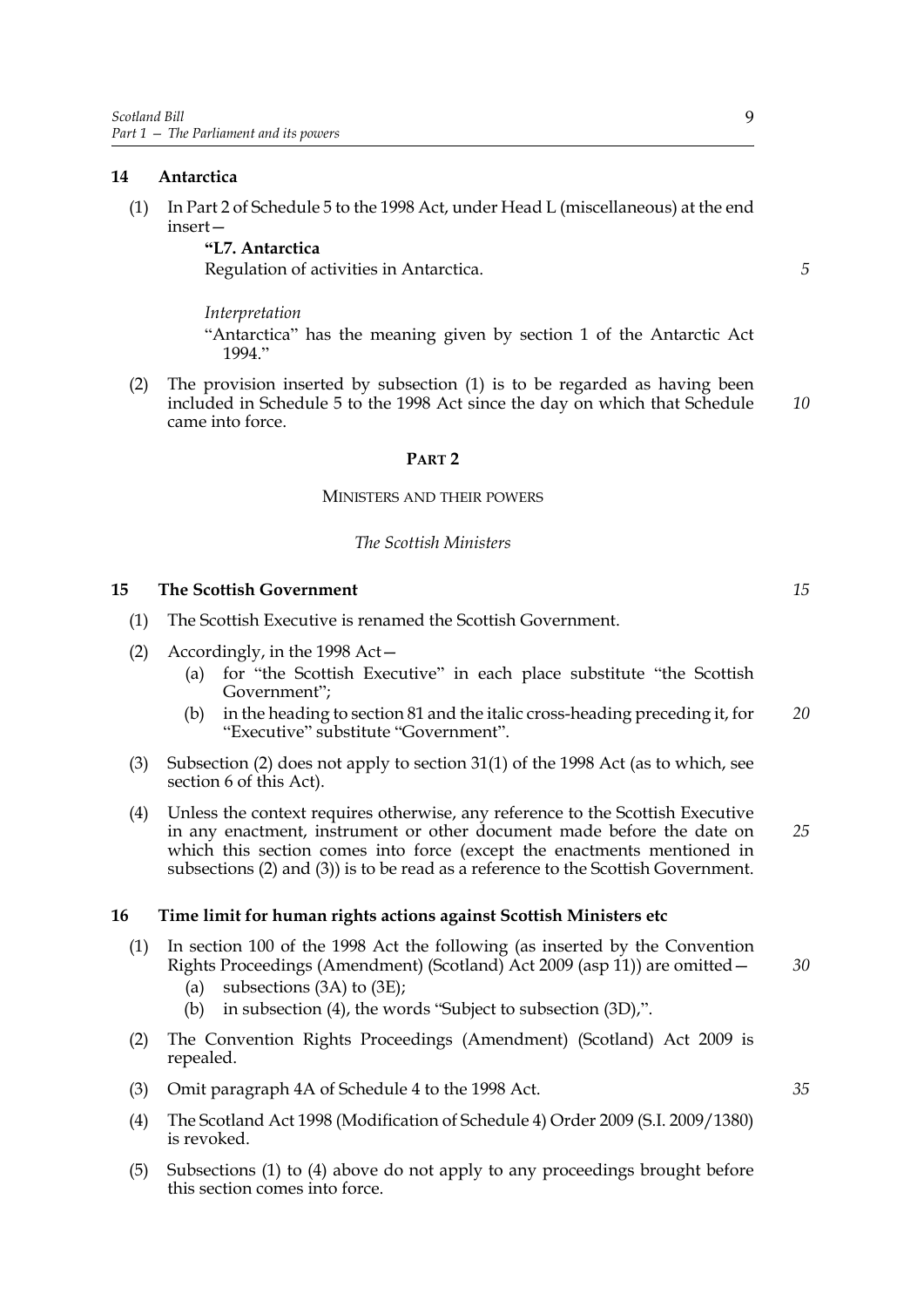- (6) After subsection (3) of section 100 of the 1998 Act insert $$ 
	- ì(3A) Subsection (3B) applies to any proceedings brought by virtue of this Act against the Scottish Ministers or a member of the Scottish Government in a court or tribunal on the ground that an act of the Scottish Ministers or a member of the Scottish Government is incompatible with the Convention rights.
		- (3B) Proceedings to which this subsection applies must be brought before the end of  $-\frac{1}{2}$ 
			- (a) the period of one year beginning with the date on which the act complained of took place, or
			- (b) such longer period as the court or tribunal considers equitable having regard to all the circumstances,

but that is subject to any rule imposing a stricter time limit in relation to the procedure in question.

- (3C) Subsection (3B) does not apply to proceedings brought by the Lord Advocate, the Advocate General, the Attorney General, the Attorney General for Northern Ireland or the Advocate General for Northern Ireland. *15*
- (3D) In subsections (3A) and (3B) "act" does not include the making of any legislation but it does include any other act or failure to act (including a failure to make legislation). *20*
- $(3E)$  In subsection  $(3B)$  "rule" has the same meaning as it has in section  $7(5)$ of the Human Rights Act 1998."
- $(7)$  In subsection  $(4)$  of that section at the beginning insert "Subject to subsection  $(3D)$ ,".
- (8) Subsections (6) and (7) above apply to any proceedings brought after this section comes into force (including proceedings in respect of an act taking place before this section comes into force).

### *Executive competence*

### **17 BBC Trust member for Scotland**

<span id="page-15-0"></span>In the 1998 Act, after section 90 insert $-$ 

*ìThe BBC*

### **90A BBC Trust member for Scotland**

- (1) A Minister of the Crown must not exercise without the agreement of the Scottish Ministers functions relating to selection for a particular appointment by which $-$ 
	- (a) a person is to become a member of the BBC Trust and hold a Scottish post, or
	- (b) an existing member of the Trust is to hold a Scottish post.
- (2) "Scottish post" means a position, held as a member of the Trust, with specific reference to Scotland." *40*

*30*

*25*

*5*

*10*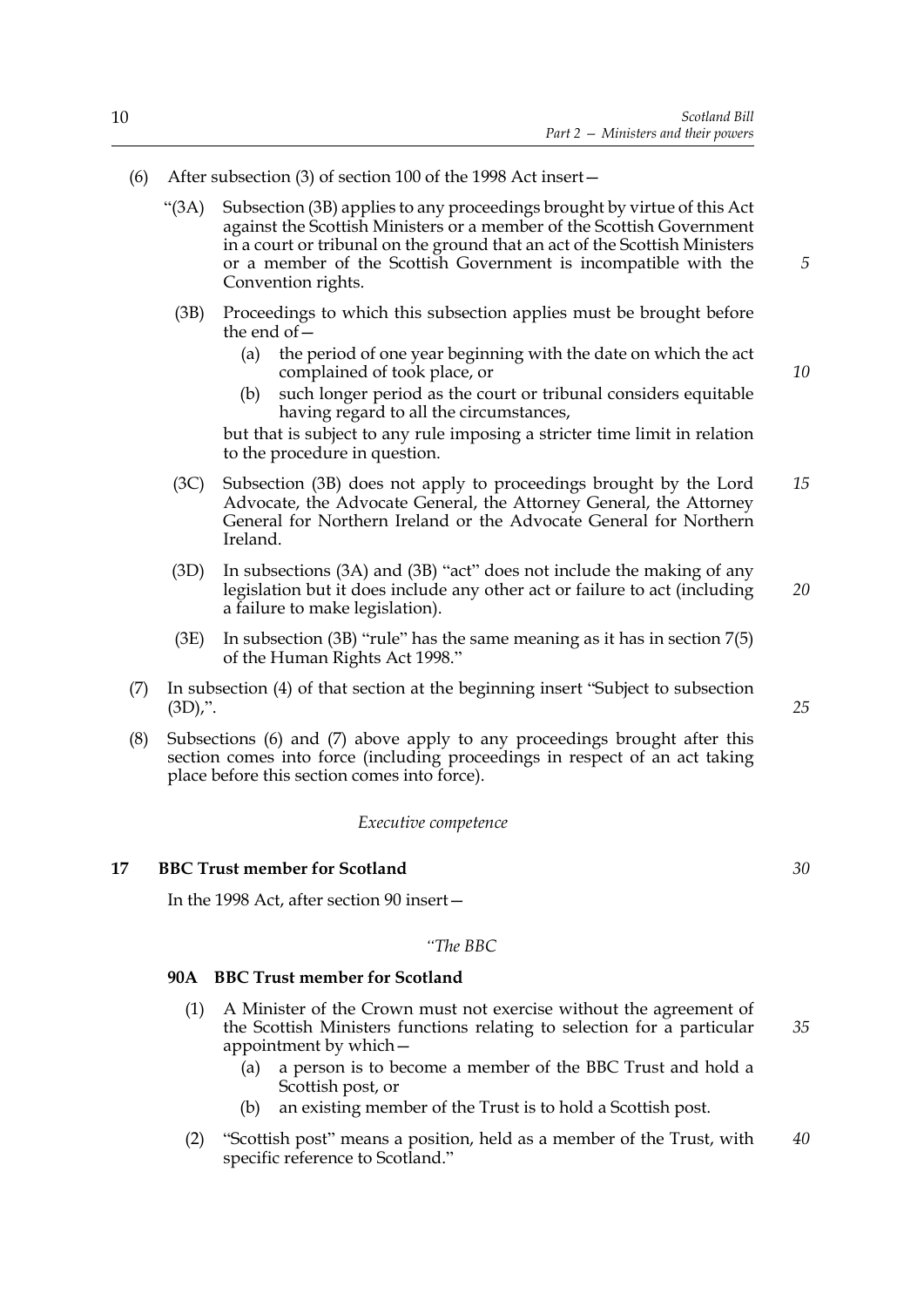### <span id="page-16-0"></span>**18 Scottish Crown Estate Commissioner**

- (1) In Schedule 1 to the Crown Estate Act 1961 (constitution etc of Crown Estate Commissioners), paragraph 1 is amended as follows.
- (2) After sub-paragraph  $(3)$  insert  $$ 
	- ì(3A) One of the Commissioners shall be appointed as the Scottish Crown Estate Commissioner, who must be a person who knows about conditions in Scotland as they relate to the functions of the Commissioners." *5*
- (3) After sub-paragraph  $(4)$  insert  $$ 
	- ì(4A) The Scottish Crown Estate Commissioner shall be appointed on the recommendation of the Chancellor of the Exchequer, who shall consult the Scottish Ministers before making that recommendation." *10*

### <span id="page-16-1"></span>**19 Misuse of drugs**

- (1) The Misuse of Drugs Act 1971 is amended as follows.
- (2) In section 10 (power to make regulations for preventing misuse of controlled  $drugs)$  – *15*
	- (a) in subsection  $(2)(i)$  for "Secretary of State" substitute "appropriate authority";
	- (b) after subsection  $(2)$  insert  $-$ 
		- $\lq(3)$  Regulations made in pursuance of subsection (2)(i) must secure that under any licence a doctor may  $-$ *20*
			- (a) administer, supply or prescribe a controlled drug, or
			- (b) authorise the administration or supply of a controlled drug,

only while at an address specified in the licence.

- (4) The appropriate authority for the purposes of subsection  $(2)(i)$  $is-$ 
	- (a) where the specified address for the purposes of subsection (3) is in Scotland, the Scottish Ministers;
	- (b) otherwise, the Secretary of State."
- (3) In section 13 (directions where regulations or licence contravened) after subsection  $(1)$  insert  $-$ 
	- $\mathcal{L}(1)$  In relation to regulations made in pursuance of section 10(2)(i) or to a licence under those regulations, the reference in subsection (1) to the Secretary of State is to be read as a reference to the appropriate authority.
	- (1B) The appropriate authority for the purposes of subsection  $(1A)$  is  $-$ 
		- (a) in relation to a contravention taking place in Scotland, the Scottish Ministers;
		- (b) otherwise, the Secretary of State."
- (4) In section 14 (investigation where grounds for direction under section 13 are

*40*

*35*

*25*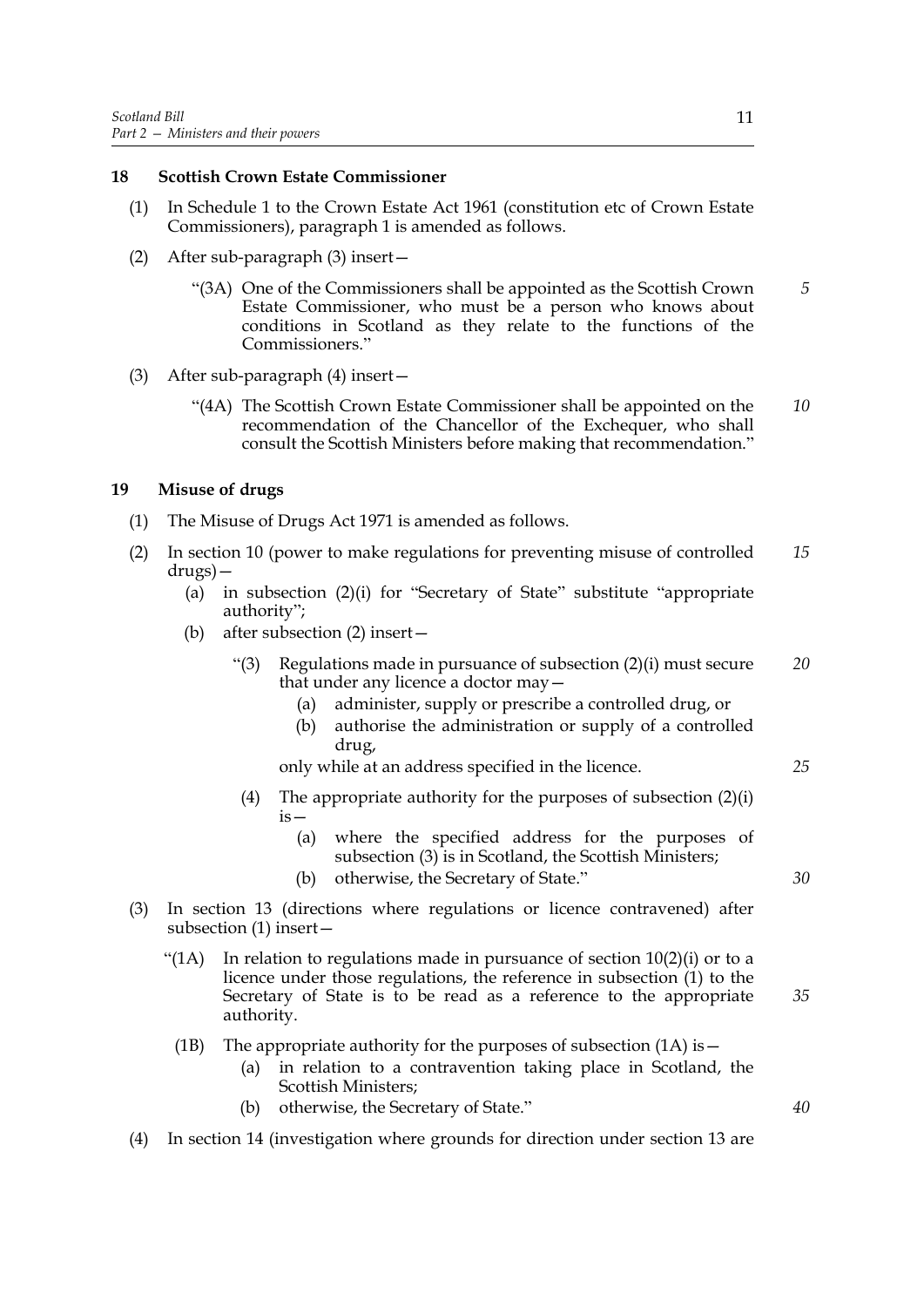considered to exist) after subsection  $(1)$  insert  $-$ 

- $\mathcal{L}(1)$  In relation to section 13(1), references in this section to the Secretary of State are to be read in accordance with section  $13(1A)$ ."
- (5) In section 16 (provisions supplementary to sections 14 and 15) after subsection  $(1)$  insert –
	- $\lq$ (1A) Where in accordance with section 14(1A) a case is referred to a tribunal or advisory body by the Scottish Ministers –
		- (a) references in this section and Schedule 3 to the Secretary of State are to be read as references to the Scottish Ministers, and
		- (b) references in that Schedule to the approval of the Treasury do not apply." *10*
- (6) In section 30 (licences and authorities)  $-$ 
	- (a) at the beginning insert  $\lq(1)$ ;
	- (b) at the end insert  $-$ 
		- $\degree$ (2) Subsection (1) applies to a licence issued by the Scottish Ministers under regulations made in pursuance of section 10(2)(i) as if references in that subsection to the Secretary of State were references to the Scottish Ministers." *15*
- (7) In paragraph 4 of Schedule 3 (tribunal rules) at the end  $add$ 
	- ì(4) Where the Scottish Ministers have power to make rules under this paragraph (by virtue of section  $16(1A)$  or otherwise) – *20*
		- (a) sub-paragraph (3) does not apply, and
		- (b) the rules are subject to the negative procedure. $\ddot{ }$

### <span id="page-17-0"></span>**20 Power to prescribe drink-driving limits**

- (1) The Road Traffic Act 1988 is amended as follows.
- (2) Section 8 (choice of specimens of breath) is amended as follows.
- (3) In subsection (3), for "The Secretary of State may by regulations" substitute "Regulations may".
- (4) After subsection (3) insert $-$ 
	- "(4) Regulations under subsection (3) may be made  $-$ *30*
		- (a) by the Secretary of State, in relation to cases where the suspected offence is an offence committed in England and Wales;
		- (b) by the Scottish Ministers, in relation to cases where the suspected offence is an offence committed in Scotland."
- (5) Section 11 (interpretation of sections 3A to 10) is amended as follows.
- $(6)$  In the definition of "the prescribed limit" in subsection  $(2)$ , omit "made by the Secretary of State".
- (7) After subsection (2) insert  $-$

" $(2ZA)$  Regulations under subsection  $(2)$  may be made  $-$ 

*25*

*35*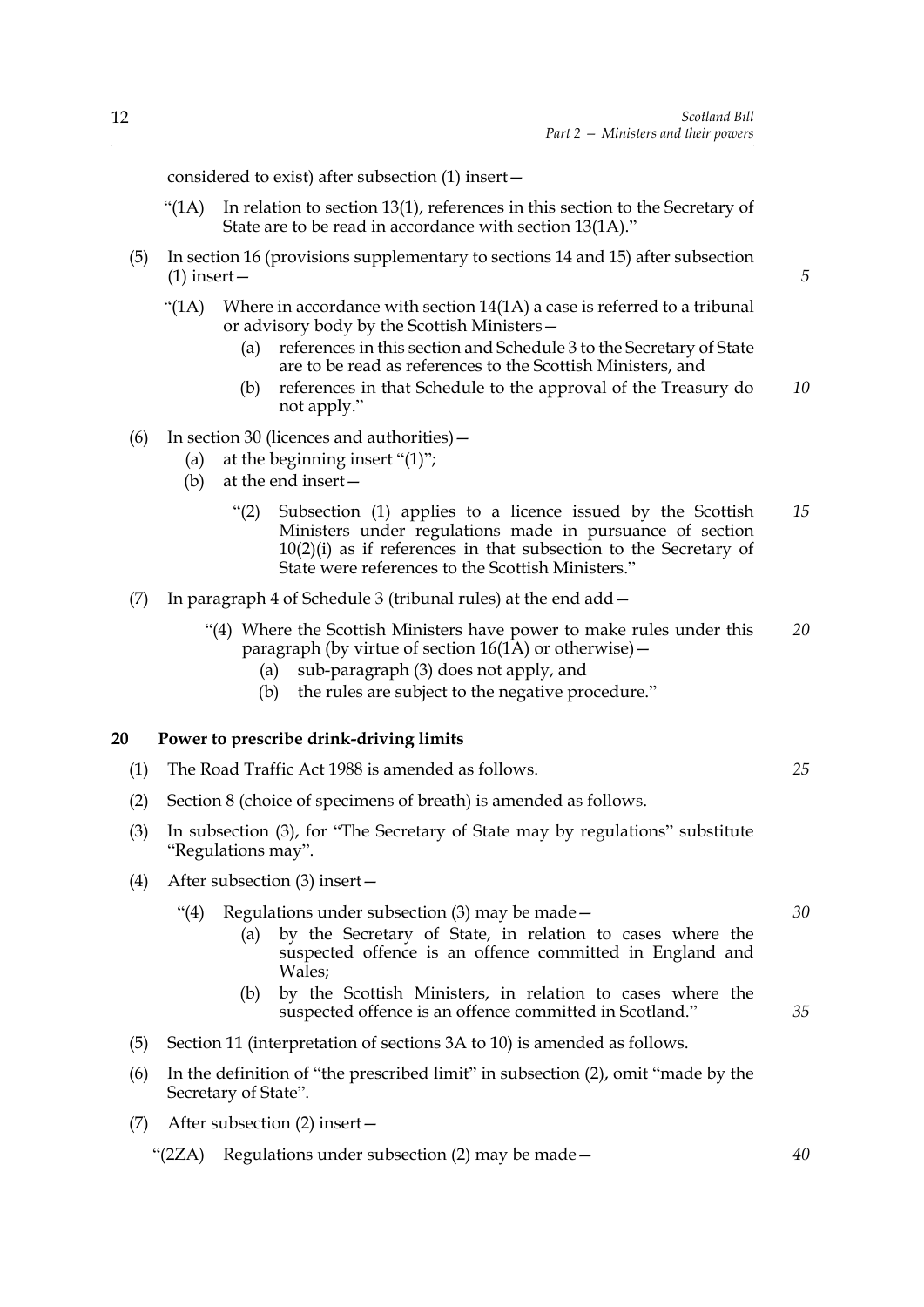- (a) by the Secretary of State, in relation to driving or attempting to drive, or being in charge of a vehicle, in England and Wales;
- (b) by the Scottish Ministers, in relation to driving or attempting to drive, or being in charge of a vehicle, in Scotland."
- (8) Section 195 (provisions as to regulations) is amended as follows.
- (9) After subsection (2) insert
	- ì(2A) Before making any regulations under this Act the Scottish Ministers must consult with such representative organisations as they think fit."
- (10) After subsection (4) insert  $-$ 
	- $\cdot$  (4A) Regulations made by the Scottish Ministers under section 8(3) or 11(2) are subject to the affirmative procedure." *10*

### <span id="page-18-1"></span><span id="page-18-0"></span>**21 Speed limits**

- (1) The Road Traffic Regulation Act 1984 is amended as follows.
- (2) Section 17 (traffic regulation on special roads) is amended as follows.
- (3) In subsection (2) for "The Secretary of State may make regulations" substitute "Regulations may make provision". *15*
- (4) After subsection (3) insert  $$ 
	- ì(3ZA) The power to make provision of the following kinds by regulations under subsection  $(2)$  is exercisable by the Scottish Ministers  $-$ 
		- (a) provision with respect to a particular special road in Scotland; *20*
		- (b) provision for regulating the speed of vehicles on special roads in Scotland.
		- (3ZB) The power to make provision of any other kind by regulations under subsection (2) is exercisable by the Secretary of State.
	- (3ZC) In relation to special roads in Scotland that power of the Secretary of State is exercisable only after consultation with the Scottish Ministers." *25*
- (5) Section 64 (general provision as to traffic signs) is amended as follows.
- (6) After subsection (2) insert  $-$ 
	- $\degree$ (2A) The functions under this section that are exercisable by the Scottish Ministers instead of the Secretary of State include the function of making regulations under subsection (1)(a) specifying signs for a Scottish national speed limit. *30*
	- (2B) The function of making such regulations is exercisable only with the agreement of the Secretary of State.
	- (2C) "Scottish national speed limit" means any of these  $-$ 
		- (a) a speed limit that, by virtue of regulations under section 17(2) made by the Scottish Ministers, is to be observed  $-$ 
			- (i) on all special roads,
			- (ii) on all special roads provided for the use of particular classes of traffic,

*5*

*40*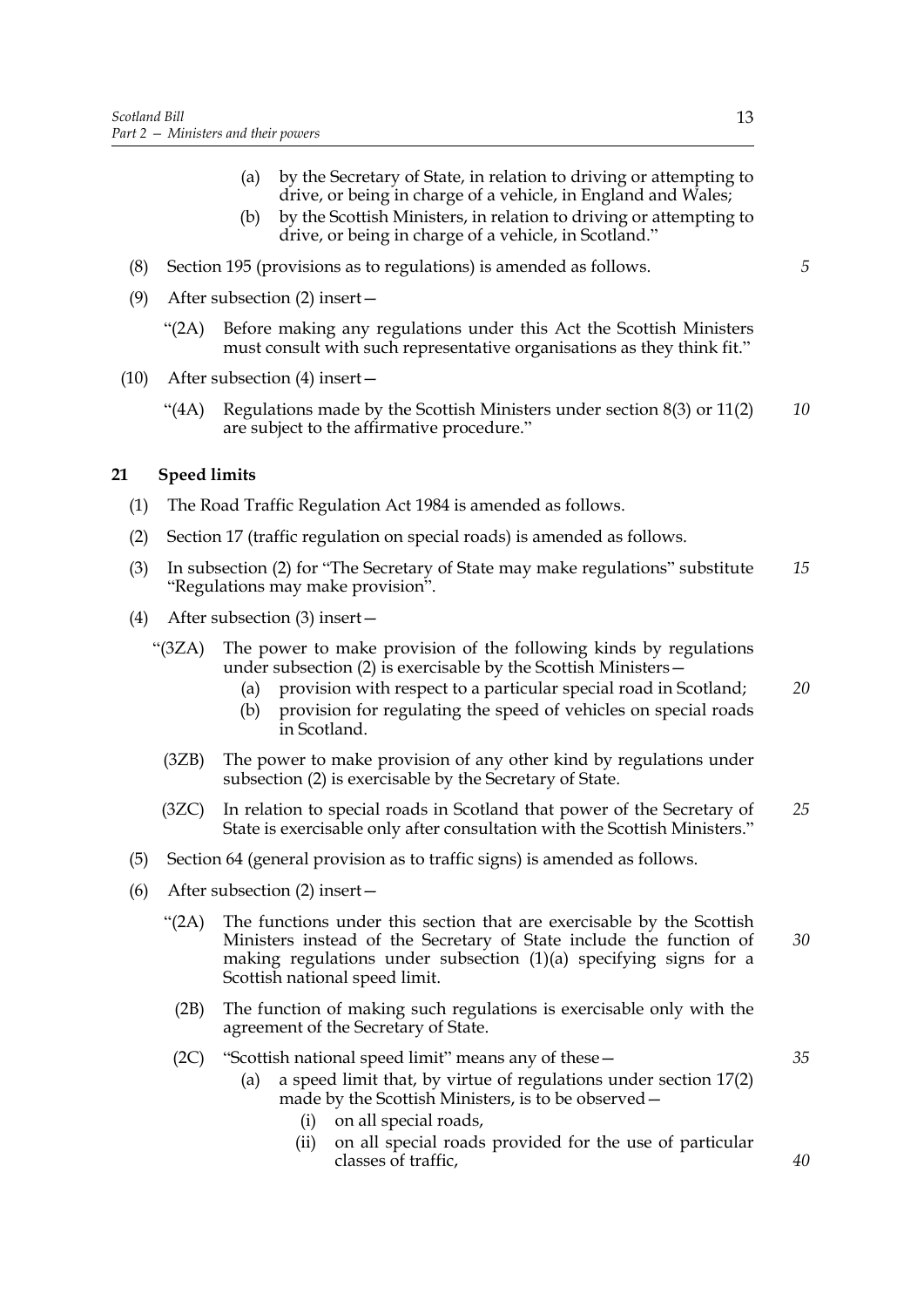|      |                                                                                                                           | (iii)<br>on all special roads other than special roads of such<br>description as may be specified in the regulations, or<br>as mentioned in sub-paragraph (i), (ii) or (iii) except for<br>(iv)<br>such lengths of special road as may be specified in the<br>regulations;<br>a speed limit that, by virtue of an order under section 88 made<br>(b)<br>by the Scottish Ministers, is to be observed on all roads, on all<br>roads of any class specified in the order or on all roads other<br>than roads of any class so specified." | 5  |  |  |  |  |  |
|------|---------------------------------------------------------------------------------------------------------------------------|----------------------------------------------------------------------------------------------------------------------------------------------------------------------------------------------------------------------------------------------------------------------------------------------------------------------------------------------------------------------------------------------------------------------------------------------------------------------------------------------------------------------------------------|----|--|--|--|--|--|
| (7)  |                                                                                                                           | After subsection (6) insert-                                                                                                                                                                                                                                                                                                                                                                                                                                                                                                           | 10 |  |  |  |  |  |
|      | Regulations made by the Scottish Ministers under subsection $(1)(a)$ are<br>" $(7)$<br>subject to the negative procedure. |                                                                                                                                                                                                                                                                                                                                                                                                                                                                                                                                        |    |  |  |  |  |  |
|      | (8)                                                                                                                       | Before making any regulations under subsection $(1)(a)$ the Scottish<br>Ministers must consult with such representative organisations as they<br>think fit."                                                                                                                                                                                                                                                                                                                                                                           | 15 |  |  |  |  |  |
| (8)  |                                                                                                                           | Section 88 (temporary speed limits with power to continue indefinitely) is<br>amended as follows.                                                                                                                                                                                                                                                                                                                                                                                                                                      |    |  |  |  |  |  |
| (9)  |                                                                                                                           | For "the Secretary of State" in each place substitute "the national authority".                                                                                                                                                                                                                                                                                                                                                                                                                                                        |    |  |  |  |  |  |
| (10) | (a)<br>(b)                                                                                                                | In subsection $(1)$ –<br>for "he" substitute "the authority";<br>for "his" substitute "the".                                                                                                                                                                                                                                                                                                                                                                                                                                           | 20 |  |  |  |  |  |
| (11) | end.                                                                                                                      | In subsection (4) omit the words from "made by statutory instrument" to the                                                                                                                                                                                                                                                                                                                                                                                                                                                            |    |  |  |  |  |  |
| (12) |                                                                                                                           | After subsection (7) insert-                                                                                                                                                                                                                                                                                                                                                                                                                                                                                                           |    |  |  |  |  |  |
|      | "(7A)                                                                                                                     | The national authority in this section $-$<br>in relation to roads in England and Wales, is the Secretary of<br>(a)<br>State;<br>in relation to roads in Scotland, is the Scottish Ministers."<br>(b)                                                                                                                                                                                                                                                                                                                                  | 25 |  |  |  |  |  |
| (13) | In subsection $(8)$ after "subsection $(1)(b)$ " insert "by the Secretary of State".                                      |                                                                                                                                                                                                                                                                                                                                                                                                                                                                                                                                        |    |  |  |  |  |  |
| (14) |                                                                                                                           | After subsection (8) insert-                                                                                                                                                                                                                                                                                                                                                                                                                                                                                                           | 30 |  |  |  |  |  |
|      | $\cdot\cdot(9)$                                                                                                           | The power of the Scottish Ministers to make an order under subsection<br>(1) is not to be exercisable by Scottish statutory instrument.                                                                                                                                                                                                                                                                                                                                                                                                |    |  |  |  |  |  |
|      | (10)                                                                                                                      | The first order to be made under subsection $(1)(b)$ by the Scottish<br>Ministers shall not be made until a draft of the order has been laid<br>before the Scottish Parliament and approved by it.                                                                                                                                                                                                                                                                                                                                     | 35 |  |  |  |  |  |
|      | (11)                                                                                                                      | The power of the Secretary of State to make an order under subsection<br>(4) is exercisable by statutory instrument which shall be subject to<br>annulment in pursuance of a resolution of either House of Parliament.                                                                                                                                                                                                                                                                                                                 |    |  |  |  |  |  |
|      | (12)                                                                                                                      | An order made by the Scottish Ministers under subsection (4) is subject                                                                                                                                                                                                                                                                                                                                                                                                                                                                |    |  |  |  |  |  |

 $(10)$ 

 $(12)$ 

 $(14)$ 

to the negative procedure."

*40*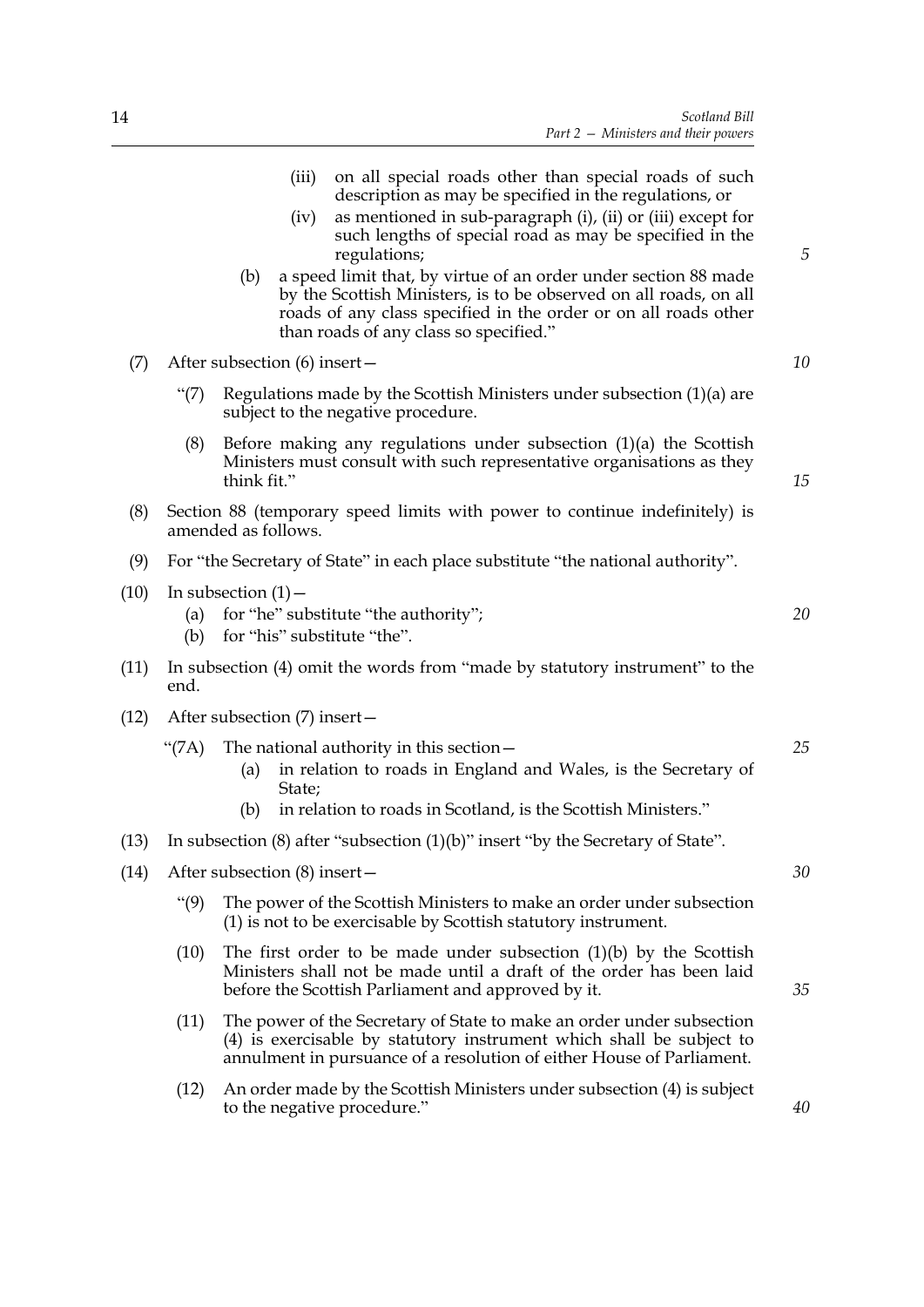### <span id="page-20-0"></span>**22 Speed limits: supplementary**

- (1) The Scotland Act 1998 (Transfer of Functions to the Scottish Ministers etc) Order 1999 (S.I. 1999/1750) is amended as follows.
- (2) In Schedule 3 (functions exercisable after consultation), in the entry for the Road Traffic Regulation Act 1984 –
	- (a) omit paragraph (a) (section 17(2));
	- (b) in paragraph (f), omit "and  $88(1)$  and  $(4)$ ".
- (3) In the Schedule to the Scotland Act 1998 (Transfer of Functions to the Scottish Ministers etc) Order 2000 (S.I. 2000/1563) omit the entry for the Road Traffic Regulation Act 1984 (section 88(1)(a) and (4)).
- (4) The transfer by virtue of section [21](#page-18-1) of a function exercisable by the Secretary of State to the Scottish Ministers (a "transferred function") does not affect the validity of anything done (or which has effect as if done) by or in relation to the Secretary of State before the commencement of that section.
- (5) Anything (including legal proceedings) which, at that commencement, is in the process of being done by or in relation to the Secretary of State may, so far as it relates to a transferred function, be continued by or in relation to the Scottish Ministers. *15*
- (6) Anything done (or which has effect as if done) by or in relation to the Secretary of State for the purposes of or in connection with a transferred function has effect, if it is in force at that commencement, as if done by or in relation to the Scottish Ministers, so far as that is required for continuing its effect. *20*
- (7) But an instrument containing regulations or an order made by the Secretary of State is not to be treated as if made by the Scottish Ministers for the purposes of section 64(2C)(a) or (b) of the Road Traffic Regulation Act 1984.

### <span id="page-20-1"></span>**23 Implementation of international obligations**

- (1) The 1998 Act is amended as follows.
- (2) After section 57 insert $-$

### **ì57A International obligations**

Despite the transfer to the Scottish Ministers by virtue of section 53 of functions in relation to observing and implementing international obligations, a function in relation to those matters which is exercisable by the Scottish Ministers is also exercisable by a Minister of the Crown as regards Scotland if it was exercisable by that Minister as regards Scotland immediately before that transfer." *30 35*

- (3) In section 118 (subordinate instruments) after subsection (4) insert $$ 
	- ì(4A) But, for the purposes of the exercise of a function in relation to observing or implementing international obligations, a provision to which subsection (4) applies is to be treated as complied with if it is complied with either $-$ 
		- (a) as it has effect with the modifications made by that subsection, or
		- (b) as it would have effect without those modifications."

*5*

*10*

*25*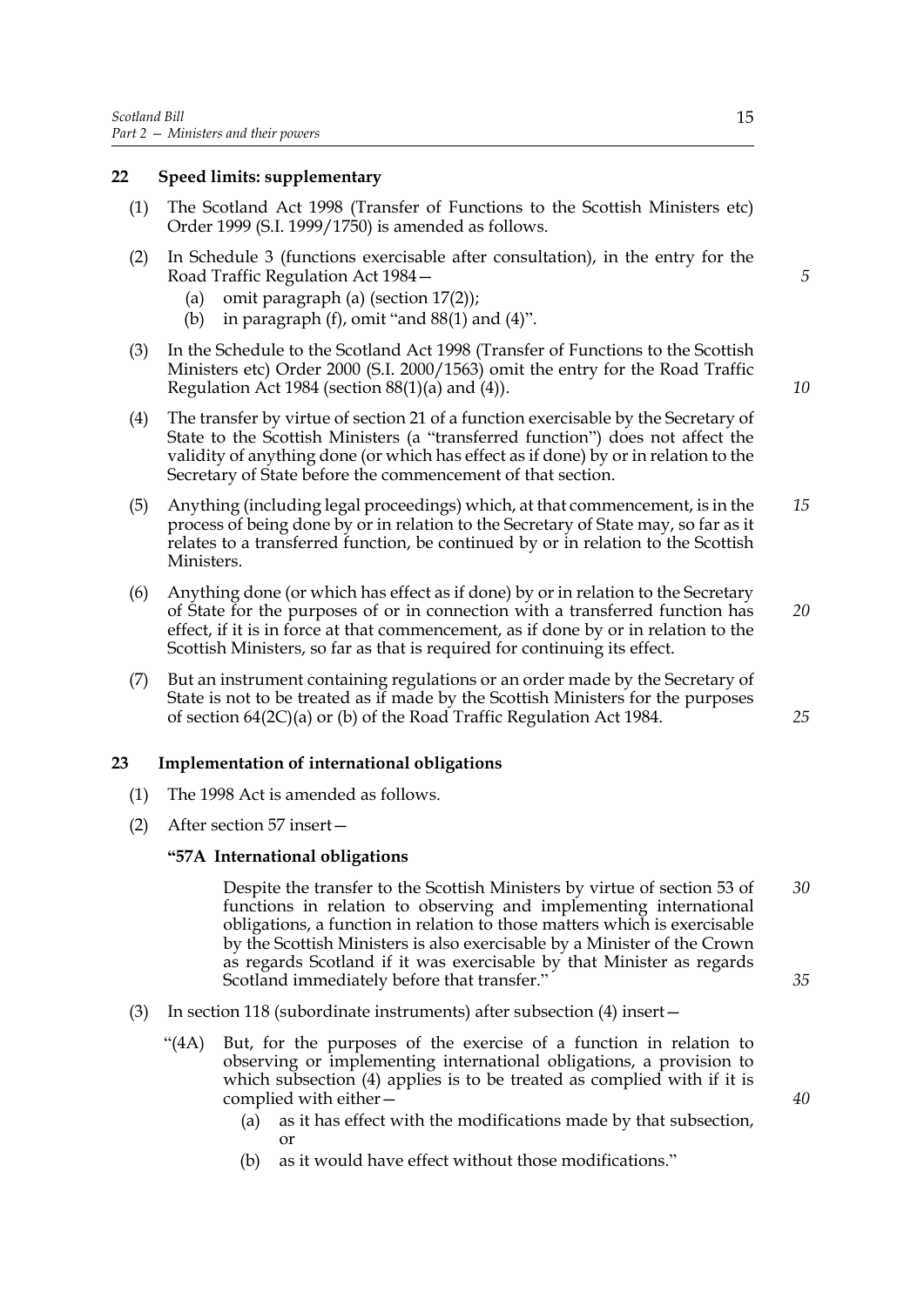### **PART 3**

### FINANCE

### *Introductory*

### <span id="page-21-1"></span><span id="page-21-0"></span>**24 Taxation: introductory**

- (1) The 1998 Act is amended as follows.
- (2) Before Part 5 insert  $-$

### **ìPART 4A**

### TAXATION

### **CHAPTER 1**

### **INTRODUCTORY**

**80A Overview of Part 4A**

- $(1)$  In this Part
	- (a) Chapter 2 confers on the Scottish Parliament power to set a rate of income tax to be paid by Scottish taxpayers, and
	- (b) Chapters 3 and 4 specify the taxes about which the Scottish Parliament may make provision in the exercise of the power conferred by section  $28(1)$ . *15*
- (2) The power to make provision about a devolved tax is subject to the restrictions imposed by  $-$ 
	- (a) subsection (3), and
	- (b) the other provisions of this Part.
- (3) A devolved tax may not be imposed where to do so would be incompatible with any international obligations.
- $(4)$  In this Act "devolved tax" means a tax specified in this Part as a devolved tax.

### **80B Power to add new devolved taxes**

- (1) *Her Majesty may by Order in Council amend this Part so as to* 
	- (a) *specify, as an additional devolved tax, a tax of any description, or*
	- (b) *make any other modifications of the provisions relating to devolved taxes which She considers necessary or expedient.*
- (2) An Order in Council under this section may also make such modifications of
	- (a) *any enactment or prerogative instrument (including any enactment comprised in or made under this Act), or*
	- (b) *any other instrument or document,*

*as Her Majesty considers necessary or expedient in connection with other provision made by the Order.*" *35*

(3) In section 93 (agency arrangements)  $-$ 

*5*

*10*

*20*

*25*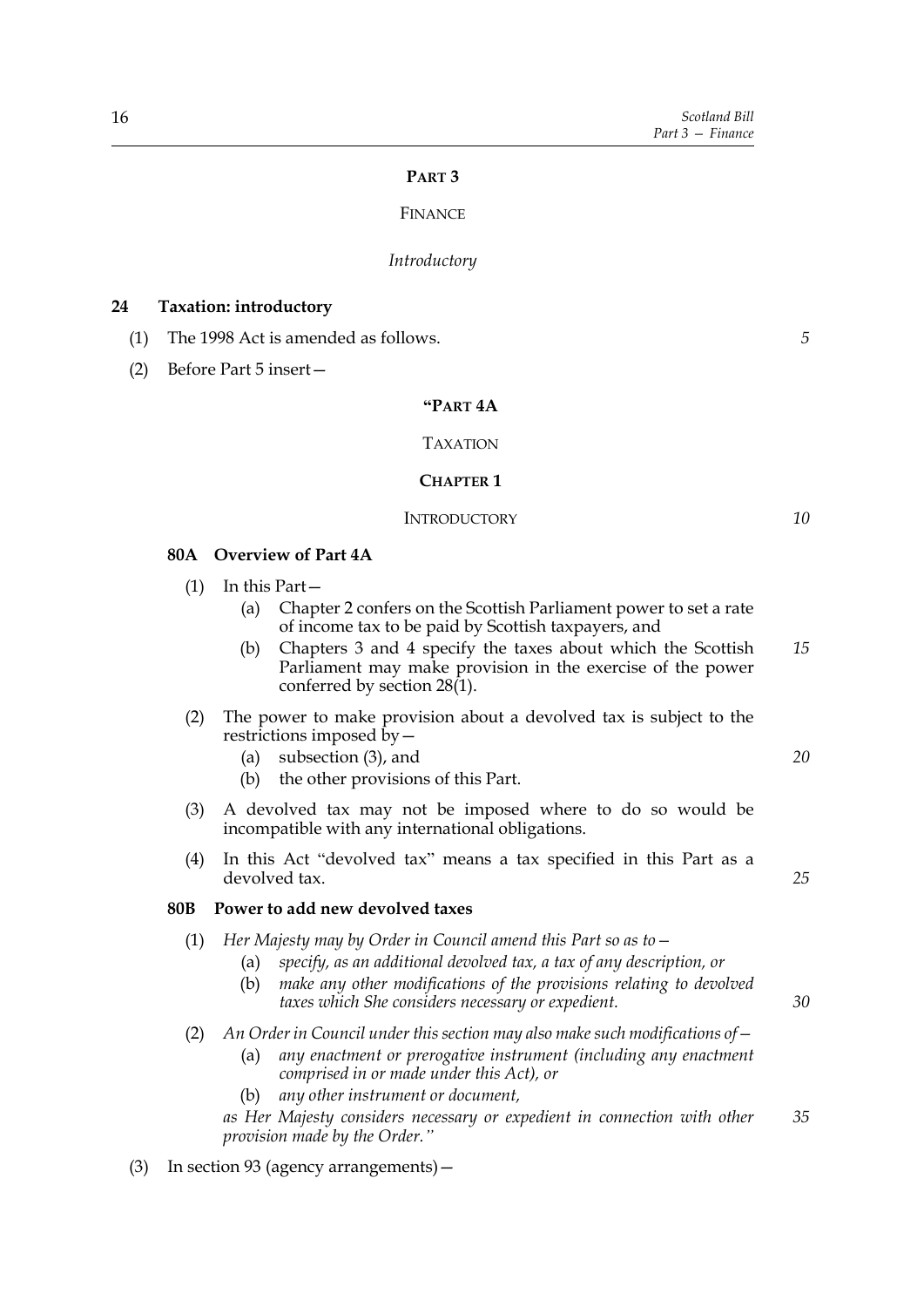- (a) after subsection  $(2)$  insert  $-$ 
	- $\degree$ (2A) The collection and management of a devolved tax is a specified function of the Scottish Ministers.";
- $(b)$  in subsection  $(3)$ , in the definition of "specified", after "specified" insert "(subject to subsection  $(2A)$ )".
- (4) In section 127 (index of defined expressions), at the appropriate place insert $-$

"Devolved tax  $\Big|$  Section 80A(4)".

- (5) In Part 2 of Schedule 5 to that Act, in Section A1 (specific reservations: fiscal, economic and monetary policy), for "*Exception*" substitute "*Exceptions*" and after that heading insert $\overline{\phantom{a}}$ 
	- <sup>4</sup> Devolved taxes, including their collection and management.<sup>31</sup>
- (6) In Schedule 7 (procedure for subordinate legislation), in paragraph 1, at the appropriate place insert $-$

 $\left\langle \text{Section 80B} \right\rangle$  Type A".

#### <span id="page-22-0"></span>**25 Amendments relating to the Commissioners for Revenue and Customs** *15*

- (1) The Commissioners for Revenue and Customs Act 2005 is amended as follows.
- (2) Section 18 (confidentiality) is amended as follows.
- (3) In subsection  $(2)$ 
	- (a) omit "or" at the end of paragraph  $(g)$ , and
	- (b) after paragraph (h) insert  $\cdot$ , or
		- ì(i) which is made to the Scottish Ministers in connection with the collection and management of a devolved tax within the meaning of the Scotland Act 1998."
- (4) After subsection  $(2)$  insert
	- $\lq$ (2A) Information disclosed in reliance on subsection (2)(i) may not be further disclosed without the consent of the Commissioners (which may be general or specific)." *25*
- (5) In section 19 (wrongful disclosure) in subsections (1) and (8) after "18(1)" insert " $or (2A)$ ".
- (6) In section 51 (interpretation) after subsection  $(2)$  insert  $$ 
	- ì(2A) But a reference to the functions of the Commissioners or of officers of Revenue and Customs does not include a function which -
		- (a) is conferred on them by or by virtue of an Act of the Scottish Parliament or an instrument made under such an Act, and
		- (b) relates to a devolved tax within the meaning of the Scotland Act 1998." *35*
- (7) In section 1(1) of the Customs and Excise Management Act 1979 (interpretation), at the end of the definition of "assigned matter" insert ", except

*5*

*10*

*20*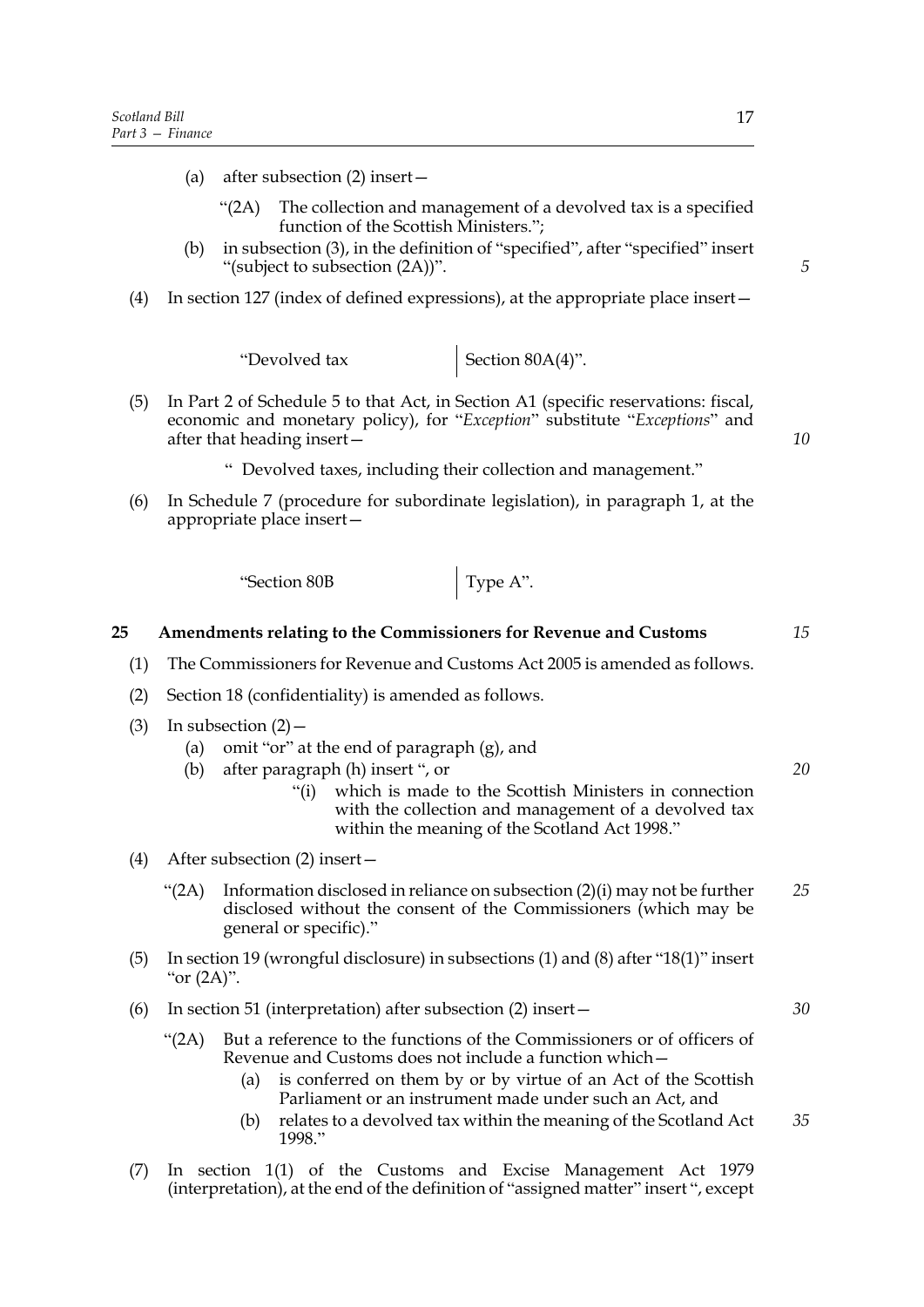that it does not include any matter relating to a devolved tax within the meaning of the Scotland Act 1998;".

### *Scottish rate of income tax*

### <span id="page-23-1"></span><span id="page-23-0"></span>**26 Scottish rate of income tax**

- (1) The 1998 Act is amended as follows.
- (2) Part 4 (power to vary income tax rate) is omitted.
- (3) In Part 4A (as inserted by section [24\)](#page-21-1), after Chapter 1 insert  $-$

### **ìCHAPTER 2**

### INCOME TAX

### **80C Power to set Scottish rate for Scottish taxpayers**

- (1) *The Scottish Parliament may by resolution (a "Scottish rate resolution") set the Scottish rate for the purpose of calculating the rates of income tax to be paid by Scottish taxpayers.*
- (2) *Section 6(2B) of the Income Tax Act 2007 provides for the calculation of those rates*.
- (3) *A Scottish rate resolution applies* 
	- (a) *for only one tax year, and*
	- (b) *for the whole of that year.*
- (4) *A Scottish rate resolution may specify only one rate*.
- (5) *The Scottish rate must be a whole number or half a whole number*. *20*
- $(6)$  A Scottish rate resolution
	- (a) *must specify the tax year for which it applies,*
	- (b) *must be made before the start of that tax year, and*
	- (c) *must not be made more than 12 months before the start of that year.*
- (7) *If a Scottish rate resolution is cancelled before the start of the tax year for which it is to apply*  $-$ *25*
	- (a) *the Income Tax Acts have effect for that year as if the resolution had never been passed, and*
	- (b) *the resolution may be replaced by another Scottish rate resolution.*
- (8) *Standing orders must provide that only a member of the Scottish Government may move a motion for a Scottish rate resolution*. *30*

### **80D Scottish taxpayers**

- (1) In any tax year, a Scottish taxpayer is an individual  $(T)$  -
	- (a) who is resident in the UK for income tax purposes, and
	- (b) who, for that year, meets condition A, B or C.
- (2) T meets condition A if T has a close connection with Scotland (see section 80E).
- (3) T meets condition B if  $-$

*5*

*15*

*35*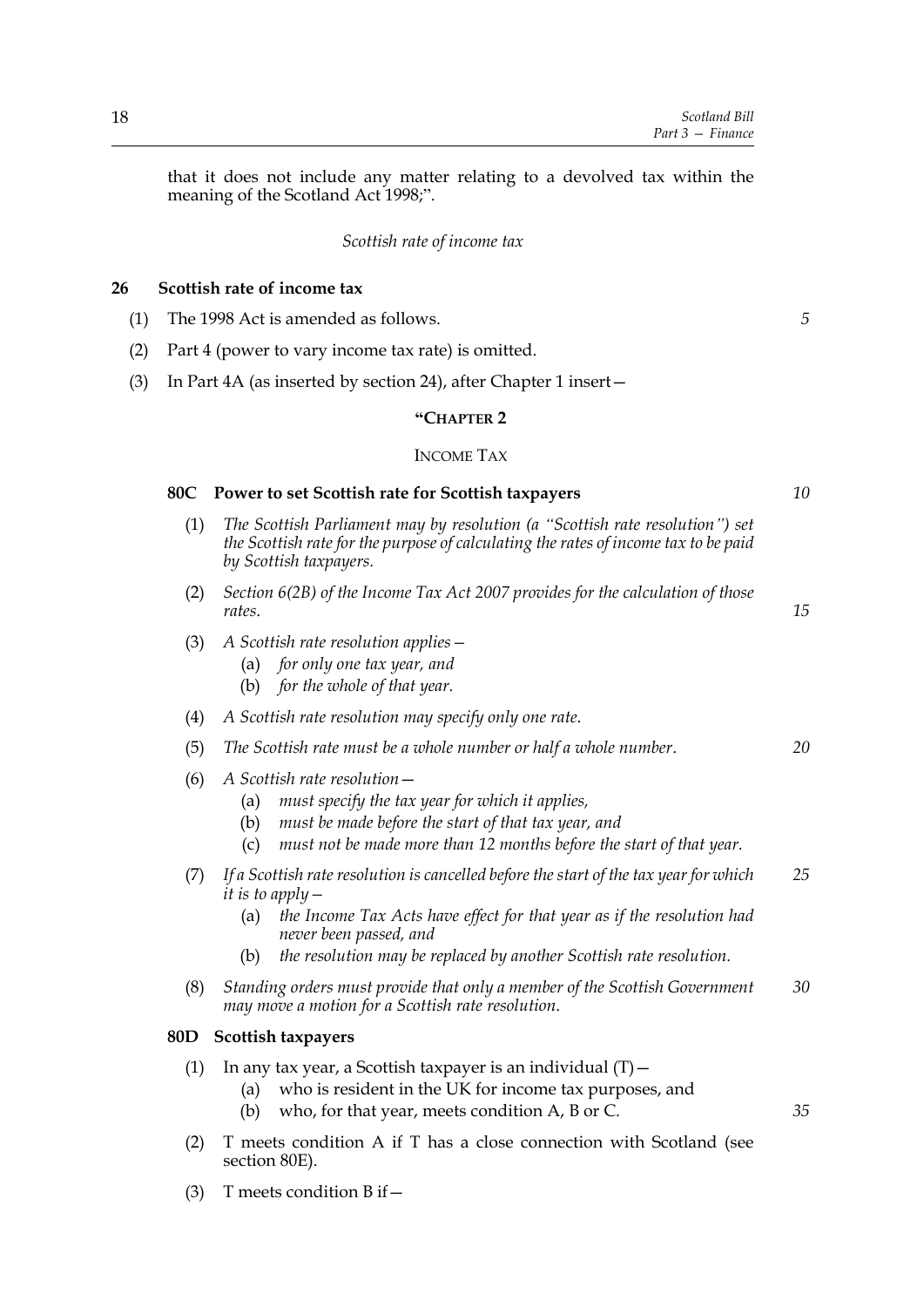|     | T does not have a close connection with any part of the UK other<br>(a)<br>than Scotland (see section 80E), and<br>T spends more days of that year in Scotland than in any other<br>(b)<br>part of the UK (see section 80F).                                                                                                                                                                                                                                                                                                                                                             |          |  |
|-----|------------------------------------------------------------------------------------------------------------------------------------------------------------------------------------------------------------------------------------------------------------------------------------------------------------------------------------------------------------------------------------------------------------------------------------------------------------------------------------------------------------------------------------------------------------------------------------------|----------|--|
| (4) | T meets condition C if, for the whole or any part of the year, $T$ is $-$<br>a member of Parliament for a constituency in Scotland,<br>(a)<br>a member of the European Parliament for Scotland, or<br>(b)<br>a member of the Scottish Parliament.<br>(c)                                                                                                                                                                                                                                                                                                                                 |          |  |
| (5) | In this Chapter "the UK" means the United Kingdom.                                                                                                                                                                                                                                                                                                                                                                                                                                                                                                                                       |          |  |
| 80E | Close connection with Scotland or another part of the UK                                                                                                                                                                                                                                                                                                                                                                                                                                                                                                                                 | 10       |  |
| (1) | To find whether, for any year, T has a close connection with any part of<br>the UK see-<br>subsection (2) (where T has only one place of residence in the<br>(a)<br>$UK$ ), or<br>subsection (3) (where T has 2 or more places of residence in the<br>(b)<br>UK).                                                                                                                                                                                                                                                                                                                        | 15       |  |
| (2) | T has a close connection with a part of the UK if in that year –<br>T has only one place of residence in the UK,<br>(a)<br>that place of residence is in that part of the UK, and<br>(b)<br>for at least part of the year, T lives at that place.<br>(c)                                                                                                                                                                                                                                                                                                                                 | 20       |  |
| (3) | T has a close connection with a part of the UK if in that year-<br>T has 2 or more places of residence in the UK,<br>(a)<br>for at least part of the year, T's main place of residence in the UK<br>(b)<br>is in that part of the UK,<br>the times in the year when T's main place of residence is in that<br>(c)<br>part of the UK comprise (in aggregate) at least as much of the<br>year as the times when T's main place of residence is in any one<br>other part of the UK, and<br>for at least part of the year, T lives at a place of residence in that<br>(d)<br>part of the UK. | 25<br>30 |  |
| (4) | In this section "place" includes a place on board a vessel or other means<br>of transport.                                                                                                                                                                                                                                                                                                                                                                                                                                                                                               |          |  |
| 80F | Days spent in Scotland or another part of the UK                                                                                                                                                                                                                                                                                                                                                                                                                                                                                                                                         |          |  |
| (1) | T spends more days of a year in Scotland than in any other part of the<br>UK if (and only if) $-$<br>(a) the number of days in the year on which T is in Scotland at the<br>end of the day<br>equals or exceeds<br>the number of days in the year on which $T$ is in any other part<br>(b)                                                                                                                                                                                                                                                                                               | 35       |  |
| (2) | of the UK at the end of the day.<br>But T is not to be treated as being in the UK at the end of a day if -                                                                                                                                                                                                                                                                                                                                                                                                                                                                               | 40       |  |
|     |                                                                                                                                                                                                                                                                                                                                                                                                                                                                                                                                                                                          |          |  |

- (a) on that day T arrives in the UK as a passenger,
- (b) T departs from the UK on the next day, and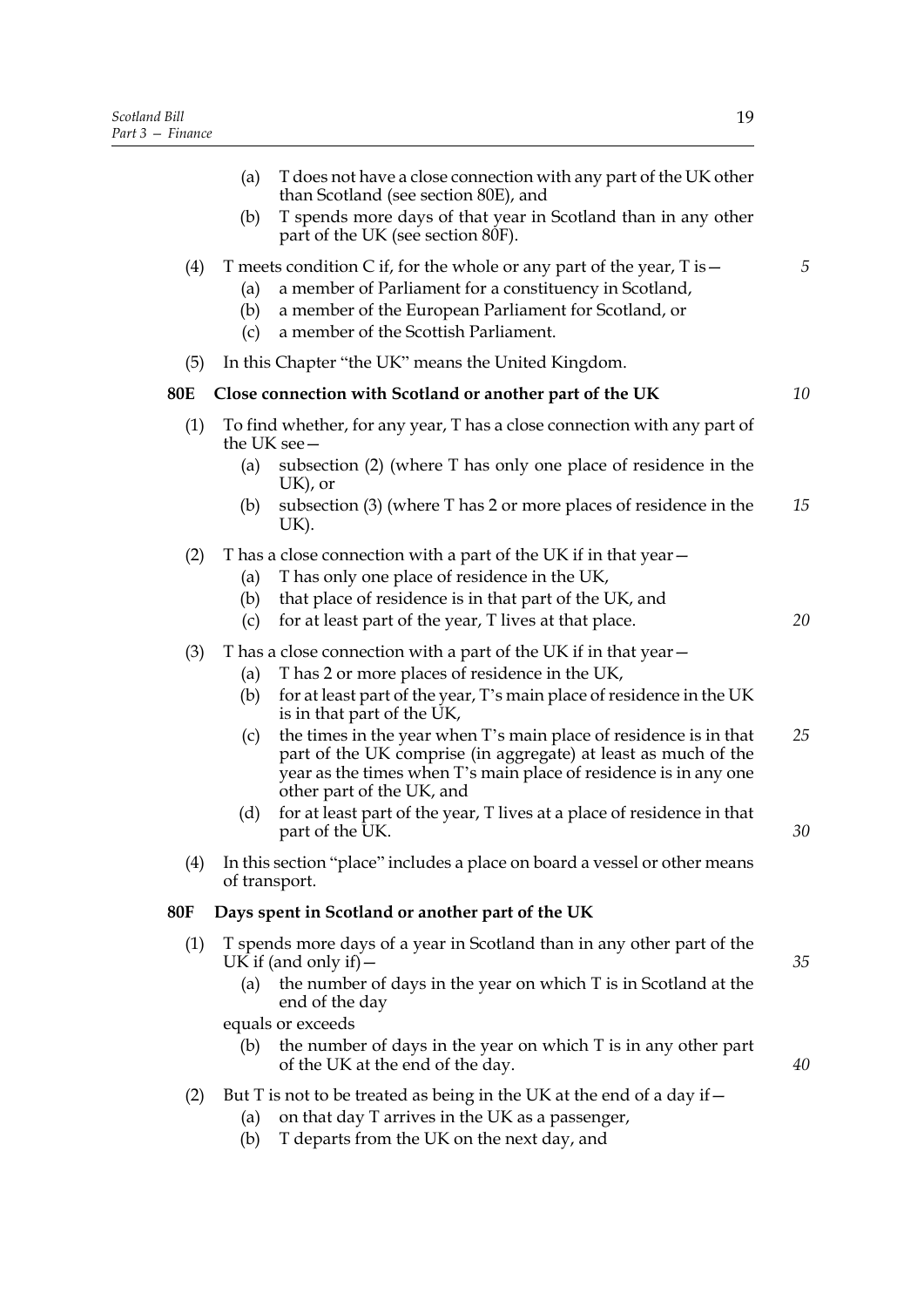(c) during the time between arrival and departure T does not engage in activities which are to a substantial extent unrelated to T's passage through the UK.

### **80G Supplemental powers to modify enactments**

- (1) The Treasury may by order provide that subsections (2A) to (2C) of section 6 of the Income Tax Act 2007 are to be disapplied, or that their effect is to be modified, in relation to any enactment.
- (2) The Treasury may by order make such modifications of any enactment as they consider necessary or expedient in consequence of or in connection with  $-$ 
	- (a) the power of the Parliament to set a rate under section 80C;
	- (b) the making of a Scottish rate resolution;
	- (c) an order under subsection (1).
- (3) An order under subsection (2) may, in particular, provide that a Scottish rate resolution does not require any change in the amounts repayable or deductible under PAYE regulations between -
	- (a) the beginning of the tax year for which the resolution has effect, and
	- (b) such date (falling after the date of the resolution) as may be specified in the order.
- (4) An order under this section may, to the extent that the Treasury consider it to be appropriate, take effect retrospectively from the beginning of the tax year in which the order is made.

### **80H Reimbursement of expenses**

*The Scottish Ministers may reimburse any Minister of the Crown or government department for administrative expenses incurred by virtue of this Chapter at any time after the passing of the Scotland Act 2011 by the Minister or department.*î *25*

- (4) The repeal by subsection (2) of Part 4 of the 1998 Act has effect so that a taxvarying resolution may not be passed so as to relate to any tax year following such tax year as is appointed by the Treasury under this subsection (as the last year for which that Part is to have effect). *30*
- (5) A Scottish rate resolution made under the provisions inserted by subsection (3) may not apply for a tax year preceding such tax year as is appointed by the Treasury under this subsection (as the first year for which those provisions are to have effect).
- (6) The tax year appointed under subsection (4) must precede the tax year appointed under subsection (5).
- (7) Schedule [3](#page-37-0) (which contains other amendments relating to the power to set a Scottish rate of income tax) has effect.

### <span id="page-25-1"></span><span id="page-25-0"></span>**27 Income tax for Scottish taxpayers**

(1) The Income Tax Act 2007 is amended as follows.

*15*

*10*

*5*

*20*

*35*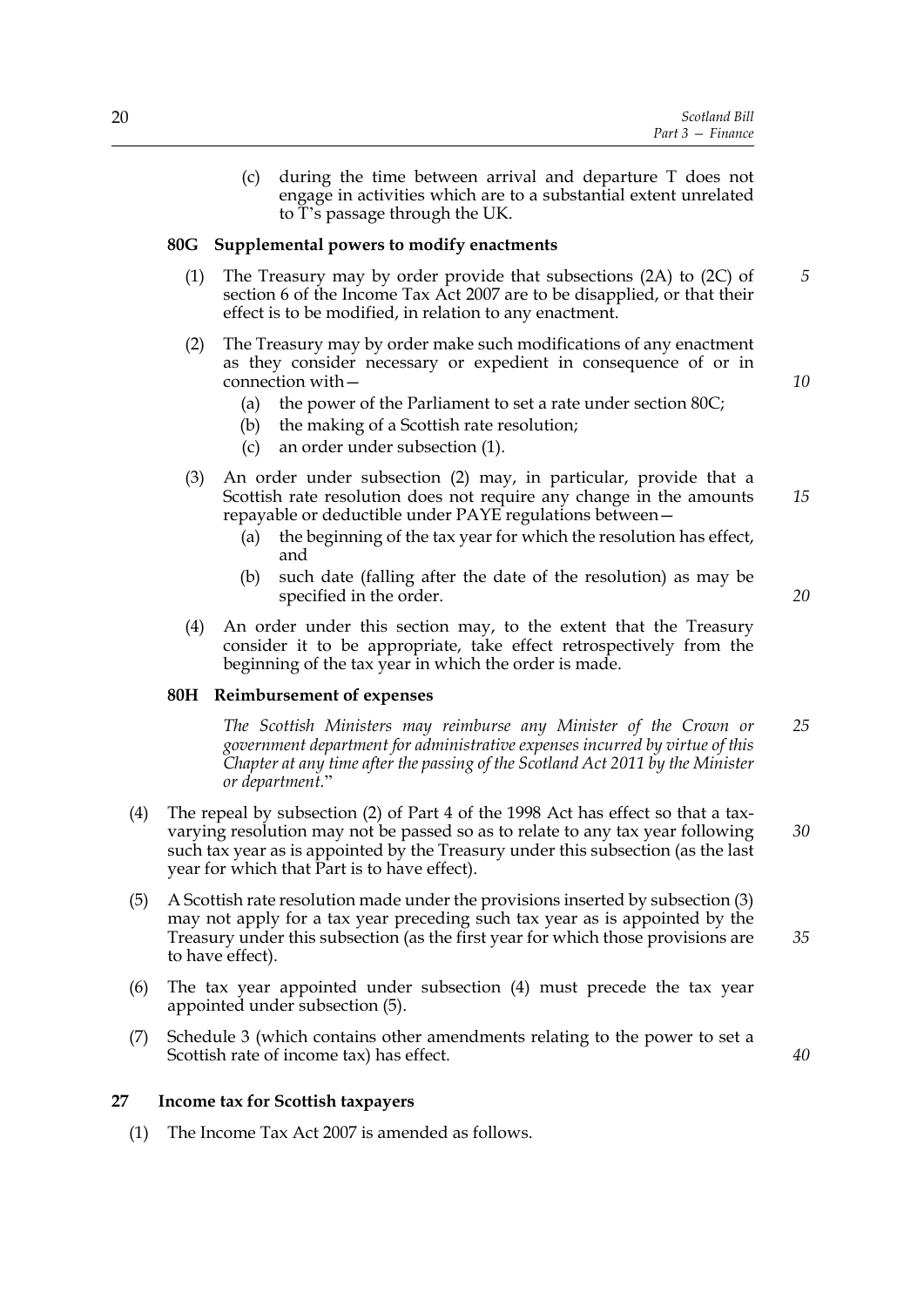| (2) | In section 6 (the rates of income tax) after subsection $(2)$ insert -                                                                                   |                                                                                                                                                                                                                                                                                                                                                      |    |  |  |  |  |
|-----|----------------------------------------------------------------------------------------------------------------------------------------------------------|------------------------------------------------------------------------------------------------------------------------------------------------------------------------------------------------------------------------------------------------------------------------------------------------------------------------------------------------------|----|--|--|--|--|
|     | " $(2A)$                                                                                                                                                 | Subsection (2) does not apply to the non-savings income of a Scottish<br>taxpayer.                                                                                                                                                                                                                                                                   |    |  |  |  |  |
|     | (2B)                                                                                                                                                     | The basic rate, higher rate and additional rate for a tax year on the non-savings<br>income of a Scottish taxpayer is to be found as follows.<br>Step 1                                                                                                                                                                                              | 5  |  |  |  |  |
|     |                                                                                                                                                          | Take the basic rate, higher rate or additional rate determined as such under<br>subsection (2).<br>Step 2                                                                                                                                                                                                                                            |    |  |  |  |  |
|     |                                                                                                                                                          | Deduct 10 percentage points.<br>Step 3                                                                                                                                                                                                                                                                                                               | 10 |  |  |  |  |
|     |                                                                                                                                                          | Add the Scottish rate (if any) set by the Scottish Parliament for that year.                                                                                                                                                                                                                                                                         |    |  |  |  |  |
|     | (2C)<br>Chapter 2 of Part 4A of the Scotland Act 1998 makes provision about<br>the meaning of "Scottish taxpayer" and the setting of the Scottish rate." |                                                                                                                                                                                                                                                                                                                                                      |    |  |  |  |  |
| (3) | In section 10 (income charged at particular rates: individuals) after subsection<br>$(3A)$ insert —                                                      |                                                                                                                                                                                                                                                                                                                                                      |    |  |  |  |  |
|     | " $(3B)$                                                                                                                                                 | If the individual is a Scottish taxpayer, the basic rate, higher rate and<br>additional rate are-                                                                                                                                                                                                                                                    |    |  |  |  |  |
|     |                                                                                                                                                          | on so much of the individual's income as is savings income, the<br>(a)<br>rates determined as such under section $6(2)$ ;                                                                                                                                                                                                                            | 20 |  |  |  |  |
|     |                                                                                                                                                          | on so much of the individual's income as is not savings income,<br>(b)<br>the rates determined as such under section 6(2B).                                                                                                                                                                                                                          |    |  |  |  |  |
|     | (3C)                                                                                                                                                     | Section 16 has effect for determining which part of a Scottish taxpayer's<br>income consists of savings income."                                                                                                                                                                                                                                     |    |  |  |  |  |
| (4) |                                                                                                                                                          | In section 16 (savings and dividend income to be treated as highest part), in<br>subsection $(1)$ before paragraph $(a)$ insert $-$                                                                                                                                                                                                                  | 25 |  |  |  |  |
|     |                                                                                                                                                          | which part of a Scottish taxpayer's income consists of savings<br>"(za)<br>income,".                                                                                                                                                                                                                                                                 |    |  |  |  |  |
| (5) | In section 809H (charge on nominated income of long-term UK resident), after<br>subsection $(3)$ insert –                                                |                                                                                                                                                                                                                                                                                                                                                      |    |  |  |  |  |
|     | "(3A)                                                                                                                                                    | For the purpose of calculating income tax charged under subsection (2),<br>ignore section $6(2A)$ to $(2C)$ (special rates of income tax for Scottish<br>taxpayers)."                                                                                                                                                                                |    |  |  |  |  |
| (6) | insert-                                                                                                                                                  | In section 1 of the Provisional Collection of Taxes Act 1968 (temporary<br>statutory effect of resolution of House of Commons), after subsection (3)                                                                                                                                                                                                 | 35 |  |  |  |  |
|     | " $(3A)$                                                                                                                                                 | If a resolution specifies the basic rate, higher rate or additional rate of<br>income tax, the resolution has effect in relation to Scottish taxpayers<br>(within the meaning of Chapter 2 of Part 4A of the Scotland Act 1998)<br>as if it specified the rate calculated in accordance with section $6(2A)$ to<br>(2C) of the Income Tax Act 2007." | 40 |  |  |  |  |
| (7) |                                                                                                                                                          | The amendments made by this section have effect in relation to the tax year                                                                                                                                                                                                                                                                          |    |  |  |  |  |

(7) The amendments made by this section have effect in relation to the tax year appointed by the Treasury under section [26\(](#page-23-1)5) and subsequent tax years.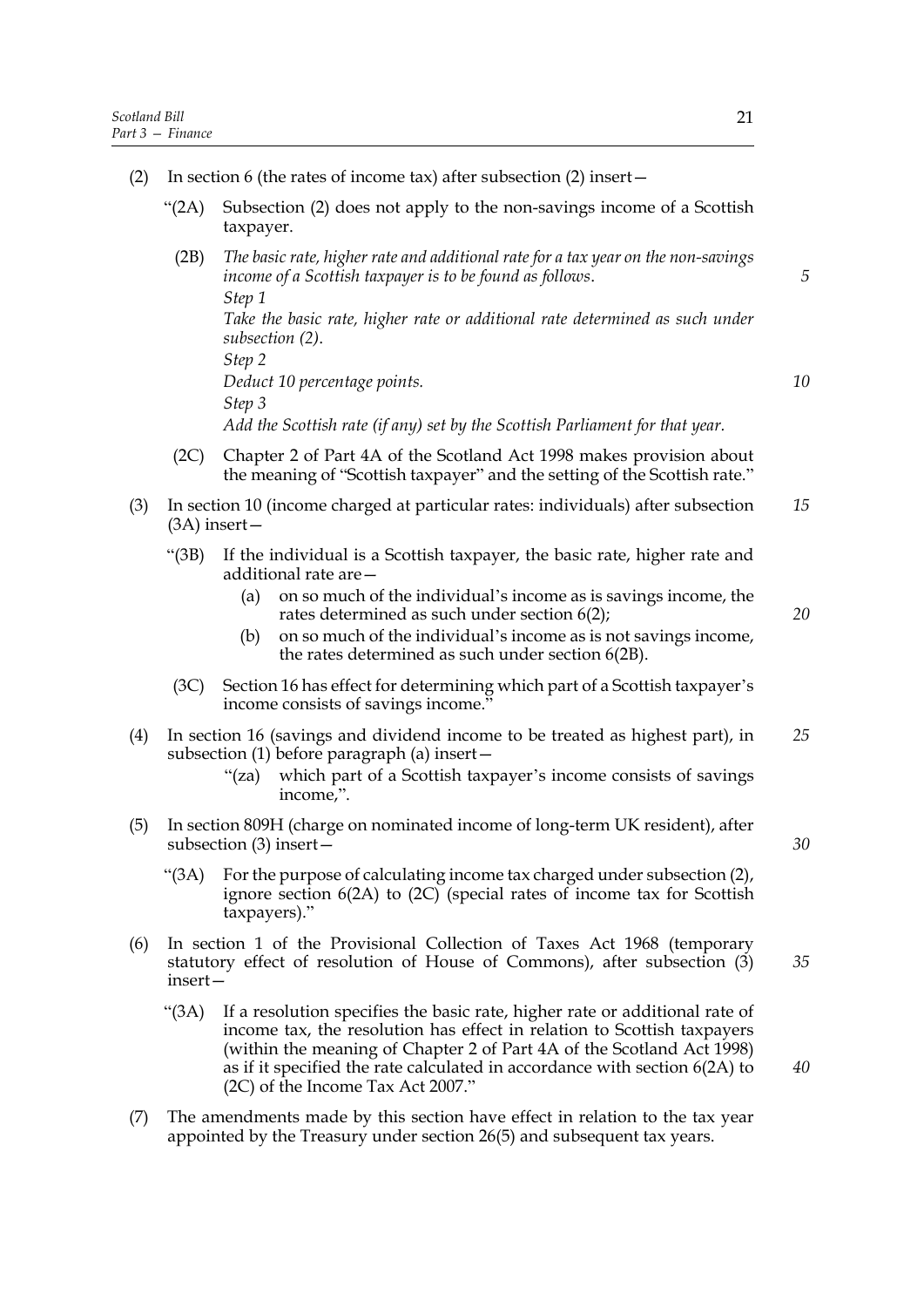*10*

### *Scottish tax on land transactions*

### <span id="page-27-3"></span><span id="page-27-0"></span>**28 Scottish tax on transactions involving interests in land**

(1) In Part 4A of the 1998 Act (as inserted by section [24\)](#page-21-1), after Chapter 2 (inserted by section [26\)](#page-23-1) insert $-$ 

### **ìCHAPTER 3**

### TAX ON TRANSACTIONS INVOLVING INTERESTS IN LAND

### **80I Tax on transactions involving interests in land**

- (1) *A tax charged on any of the following transactions is a devolved tax*ó
	- (a) *the acquisition of an estate, interest, right or power in or over land in Scotland;*
	- (b) *the acquisition of the benefit of an obligation, restriction or condition affecting the value of any such estate, interest, right or power.*
- (2) *The tax may be chargeable*  $-$ 
	- (a) *whether or not there is any instrument effecting the transaction*,
	- (b) *if there is such an instrument, regardless of where it is executed, and 15*
	- (c) *regardless of where any party to the transaction is or is resident*.

### **80J Certain transactions not taxable**

- (1) Tax may not be imposed under section 80I on so much of a transaction as relates to land below mean low water mark.
- (2) The following persons are not to be liable to pay a tax imposed under section 80I-*20*

*Government*

|                | A Minister of the Crown                                                                                          |    |
|----------------|------------------------------------------------------------------------------------------------------------------|----|
|                | The Scottish Ministers                                                                                           |    |
|                | A Northern Ireland department                                                                                    | 25 |
|                | The Welsh Ministers, the First Minister for Wales and<br>the Counsel General to the Welsh Assembly<br>Government |    |
| Parliament etc |                                                                                                                  |    |
|                | The Corporate Officer of the House of Lords                                                                      | 30 |
|                | The Corporate Officer of the House of Commons                                                                    |    |
|                | The Scottish Parliamentary Corporate Body                                                                        |    |
|                | The Northern Ireland Assembly Commission                                                                         |    |
|                | The National Assembly for Wales Commission                                                                       |    |
|                | The National Assembly for Wales."                                                                                | 35 |
|                |                                                                                                                  |    |

(2) Tax may not be charged in accordance with the provisions inserted by this section on a land transaction within the meaning of Part 4 of the Finance Act 2003 unless section [29](#page-27-2) (disapplication of UK stamp duty land tax) has effect in relation to that transaction.

### <span id="page-27-2"></span><span id="page-27-1"></span>**29 Disapplication of UK stamp duty land tax**

(1) Part 4 of the Finance Act 2003 (stamp duty land tax) is amended as follows.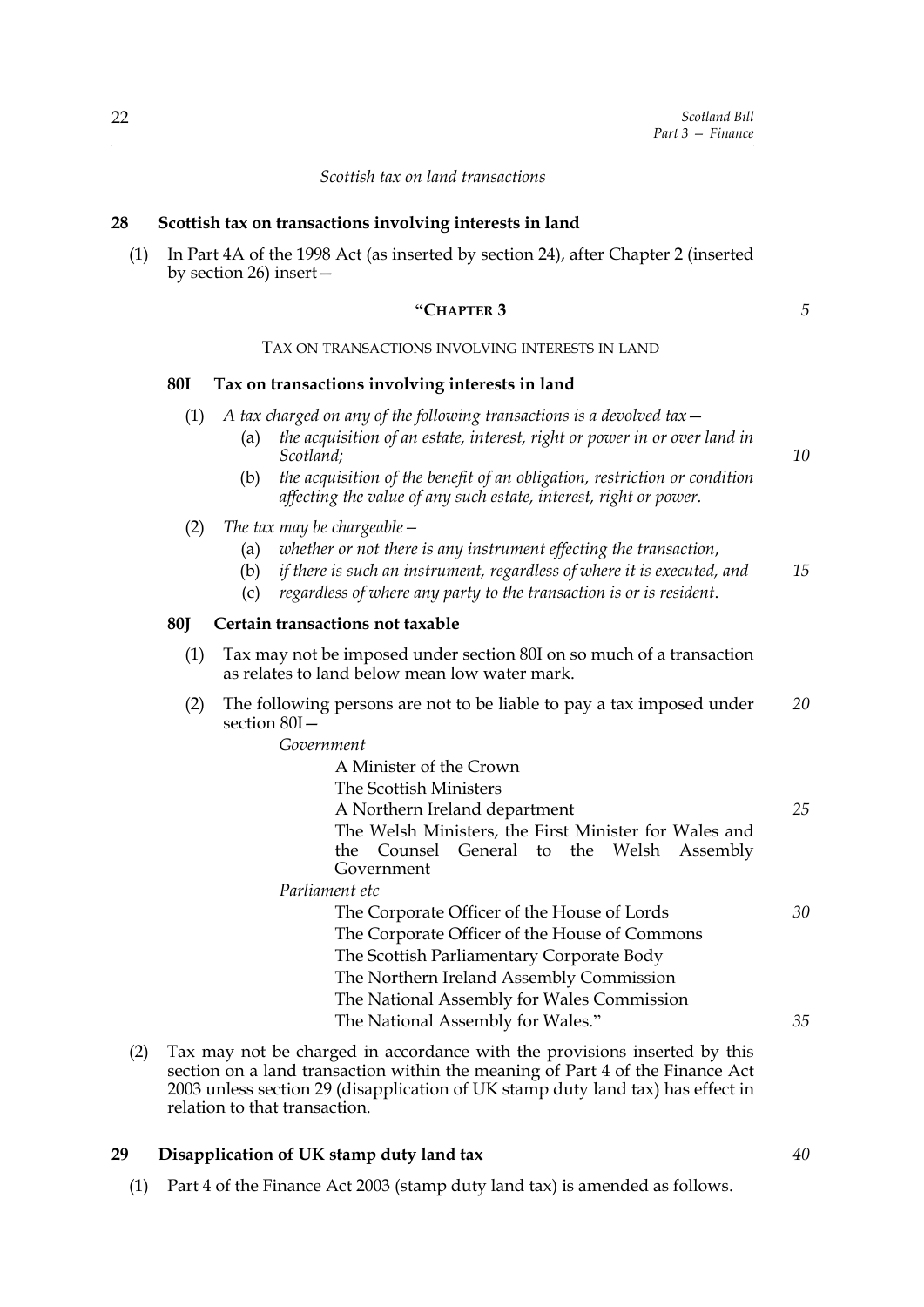- (2) In section 48 (chargeable interests), in subsection  $(1)(a)$  for "the United Kingdom" substitute "England and Wales or Northern Ireland".
- (3) In Schedule  $4 4-$ 
	- (a) Part 1 contains further amendments relating to the disapplication of stamp duty land tax to Scotland, and
	- (b) Part 2 makes provision, in consequence of the disapplication of paragraph 1(1)(b) of Schedule 10 to the Finance Act 2003 (prescribed information in land transaction returns) to transactions relating to land in Scotland, about the supply of information to Her Majesty's Revenue and Customs.
- (4) This section has effect in relation to land transactions with an effective date on or after such date as is appointed by the Treasury under this subsection.
- (5) But this section does not have effect in relation to any transaction  $-$ 
	- (a) effected in pursuance of a contract entered into and substantially performed on or before the date on which this Act receives Royal Assent, or
	- (b) effected in pursuance of a contract entered into on or before that date and not excluded by subsection (6).
- (6) A transaction effected in pursuance of a contract entered into on or before the date on which this Act receives Royal Assent is excluded if $-$ 
	- (a) there is any variation of the contract, or assignation of rights under the contract, after that date,
	- (b) the transaction is effected in consequence of the exercise after that date of any option, right of pre-emption or similar right, or
	- (c) after that date there is an assignation, subsale or other transaction relating to the whole or part of the subject-matter of the contract as a result of which a person other than the purchaser under the contract becomes entitled to call for a conveyance. *25*

### *Scottish tax on disposals to landfill*

### <span id="page-28-1"></span><span id="page-28-0"></span>**30 Scottish tax on disposals to landfill**

(1) In Part 4A of the 1998 Act (as inserted by section [24\)](#page-21-1), after Chapter 3 (inserted by section [28\)](#page-27-3) insert $-$ 

### **ìCHAPTER 4**

### TAX ON DISPOSALS TO LANDFILL

### **80K Tax on disposals to landfill**

- (1) *A tax charged on disposals to landfill made in Scotland is a devolved tax.*
- $(2)$  A disposal is a disposal to landfill if  $-$ 
	- (a) *it is a disposal of material as waste, and*
	- (b) *it is made by way of landfill.*"
- (2) Tax may not be charged in accordance with the provision inserted by this section on a disposal if the disposal is made before the date appointed under section [31\(](#page-29-2)4). *40*

*30*

### *10*

*5*

*20*

*15*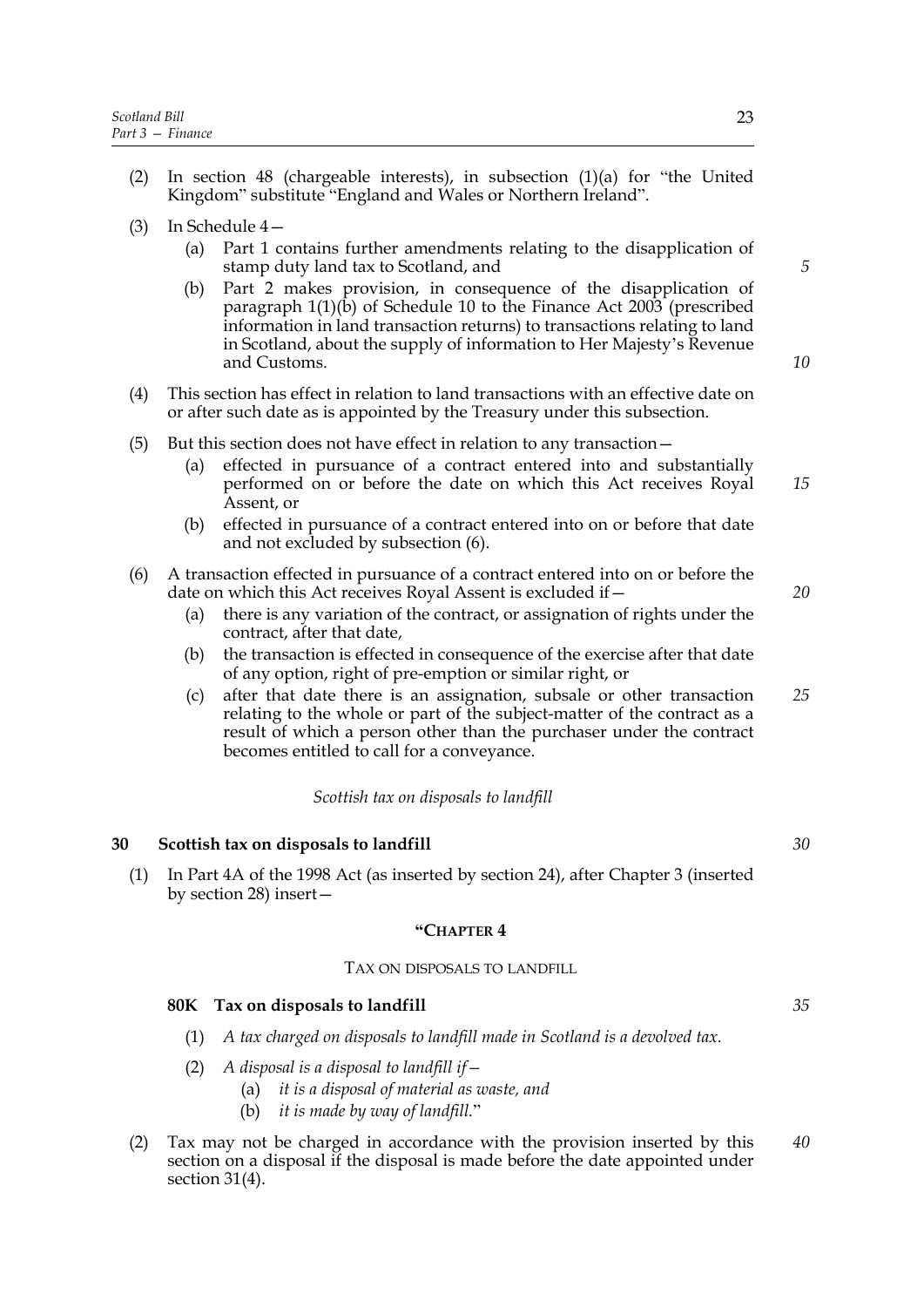### <span id="page-29-2"></span><span id="page-29-0"></span>**31 Disapplication of UK landfill tax**

- (1) Part 3 of the Finance Act 1996 (landfill tax) is amended as follows.
- (2) In section  $40(1)$  (charge on taxable disposal), after "taxable disposal" insert "made in England and Wales or Northern Ireland".
- (3) Schedule [5](#page-42-0) contains further amendments relating to the disapplication of landfill tax to Scotland.
- (4) This section has effect in relation to disposals made on or after such date as is appointed by the Treasury under this subsection.

### *Borrowing*

### <span id="page-29-3"></span><span id="page-29-1"></span>**32 Borrowing by the Scottish Ministers**

- (1) The 1998 Act is amended as follows.
- (2) Section 66 (borrowing by the Scottish Ministers etc) is amended as follows.
- (3) For subsection (1) substitute  $-$ 
	- "(1) *The Scottish Ministers may borrow from the Secretary of State* 
		- any sums required by them for the purpose of meeting a temporary *excess of sums paid out of the Scottish Consolidated Fund over sums paid into that Fund*, *15*
		- (b) *any sums required by them for the purpose of providing a working balance in the Scottish Consolidated Fund, and*
		- (c) *any sums which in accordance with rules determined by the Treasury are required by them to meet current expenditure because of a shortfall in receipts from devolved taxes against forecast receipts*. *20*
	- (1A) *The Scottish Ministers may, with the approval of the Treasury, borrow by way of loan any sums required by them for the purpose of meeting capital expenditure*.
	- (1B) *A sum is required for the purpose of meeting capital expenditure if the expenditure would be capital expenditure for the purposes of accounts under section 70.*î
- (4) In subsection (3) after "section" insert "from the Secretary of State".
- (5) Section 67 (lending by the Secretary of State) is amended as follows.
- (6) In subsection (2) for "that section" substitute "section 66(1)".
- $(7)$  In subsection  $(3)$  omit "increased".
- (8) After subsection (3) insert  $$ 
	- ì(3A) *An amount substituted under subsection (3) may be more or less than the* amount for which it is substituted but may not be less than £500 million."
- (9) After section  $67$  insert  $-$

### **ì67A Lending for capital expenditure**

(1) *The aggregate at any time outstanding in respect of the principal of sums borrowed under section 66(1A) shall not exceed £2.2 billion.*

*10*

*5*

*25*

*35*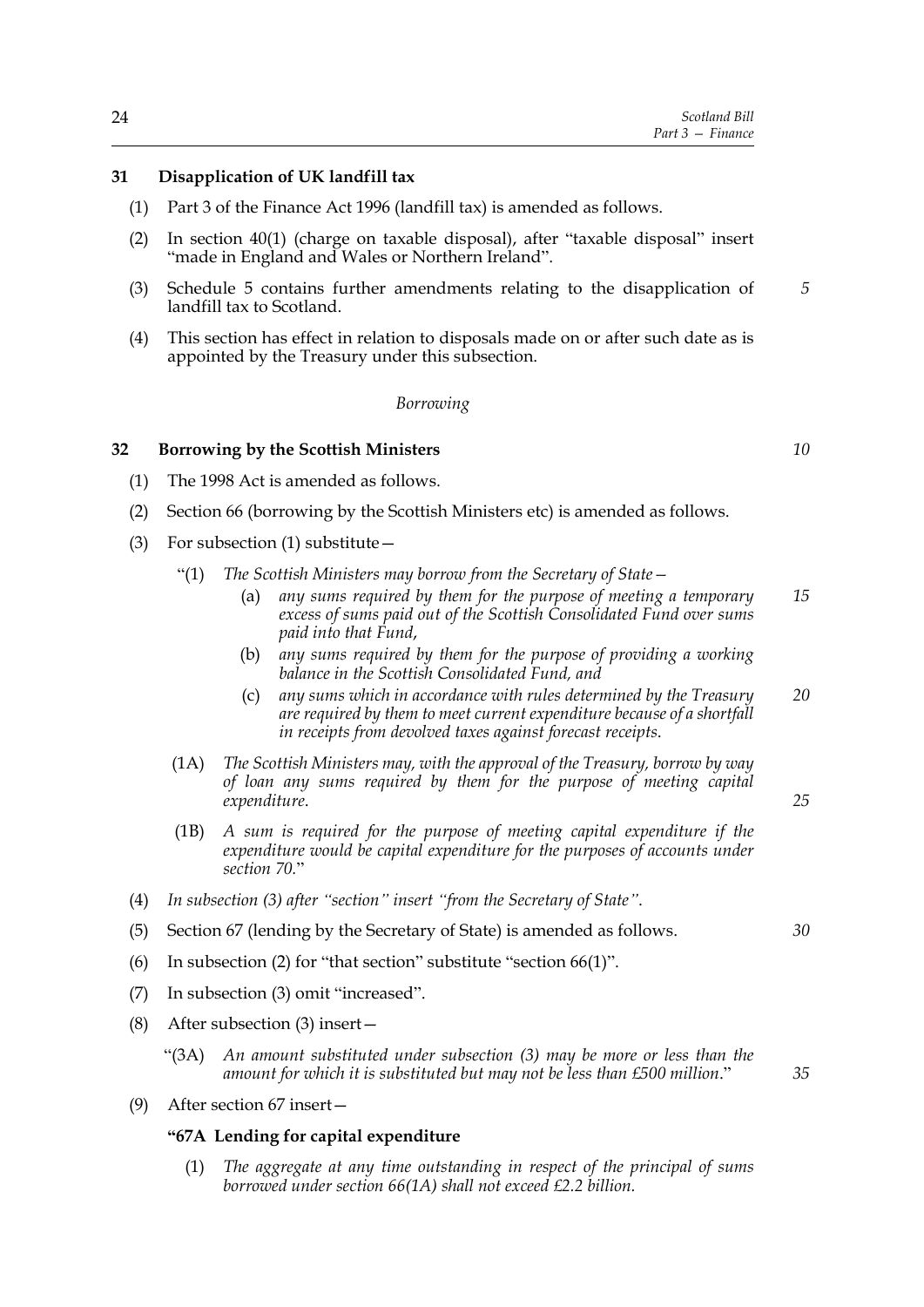- (2) *The Secretary of State may by order made with the consent of the Treasury substitute for the amount (or substituted amount) specified in subsection (1) such amount as may be specified in the order.*
- (3) *An amount substituted under subsection (2) may be more or less than the amount for which it is substituted but may not be less than £2.2 billion*.
- (4) A person lending money to a member of the Scottish Government is not bound to enquire whether the member of the Scottish Government has power to borrow the money and is not to be prejudiced by the absence of any such power.
- (5) The Scottish Ministers may not mortgage or charge any of their property as security for money which they have borrowed under section 66(1A). *10*

This is subject to section 66(2).

- (6) Security given in breach of subsection  $(5)$  is unenforceable."
- (10) In Schedule 7 (procedure for subordinate legislation), in paragraph 1, at the appropriate place insert $-$ *15*

 $\text{``Section 67A(2)}$  Type E".

### **PART 4**

MISCELLANEOUS AND GENERAL

### *Miscellaneous*

### <span id="page-30-1"></span><span id="page-30-0"></span>**33 Maximum penalties which may be specified in subordinate legislation**

- (1) The 1998 Act is amended as follows.
- (2) In section 113 (subordinate legislation: scope of powers), for subsection (10)  $substitute$ 
	- ì(9A) A power may not be exercised so as to create any criminal offence punishable with any of the penalties specified for the offence in subsection (9B) or (10). *25*
	- (9B) In relation to Scotland, the specified penalties are  $-$ 
		- (a) where the offence is triable on summary complaint only, imprisonment for a period exceeding 12 months and a fine exceeding the amount specified as level 5 on the standard scale,
		- (b) where an offence triable either on indictment or on summary complaint is tried on summary complaint, imprisonment for a period exceeding 12 months and a fine exceeding the statutory maximum,
		- (c) where the offence is tried on indictment, imprisonment for a period exceeding two years.
	- (10) In relation to England and Wales and Northern Ireland, the specified penalties are $-$

25

*5*

*20*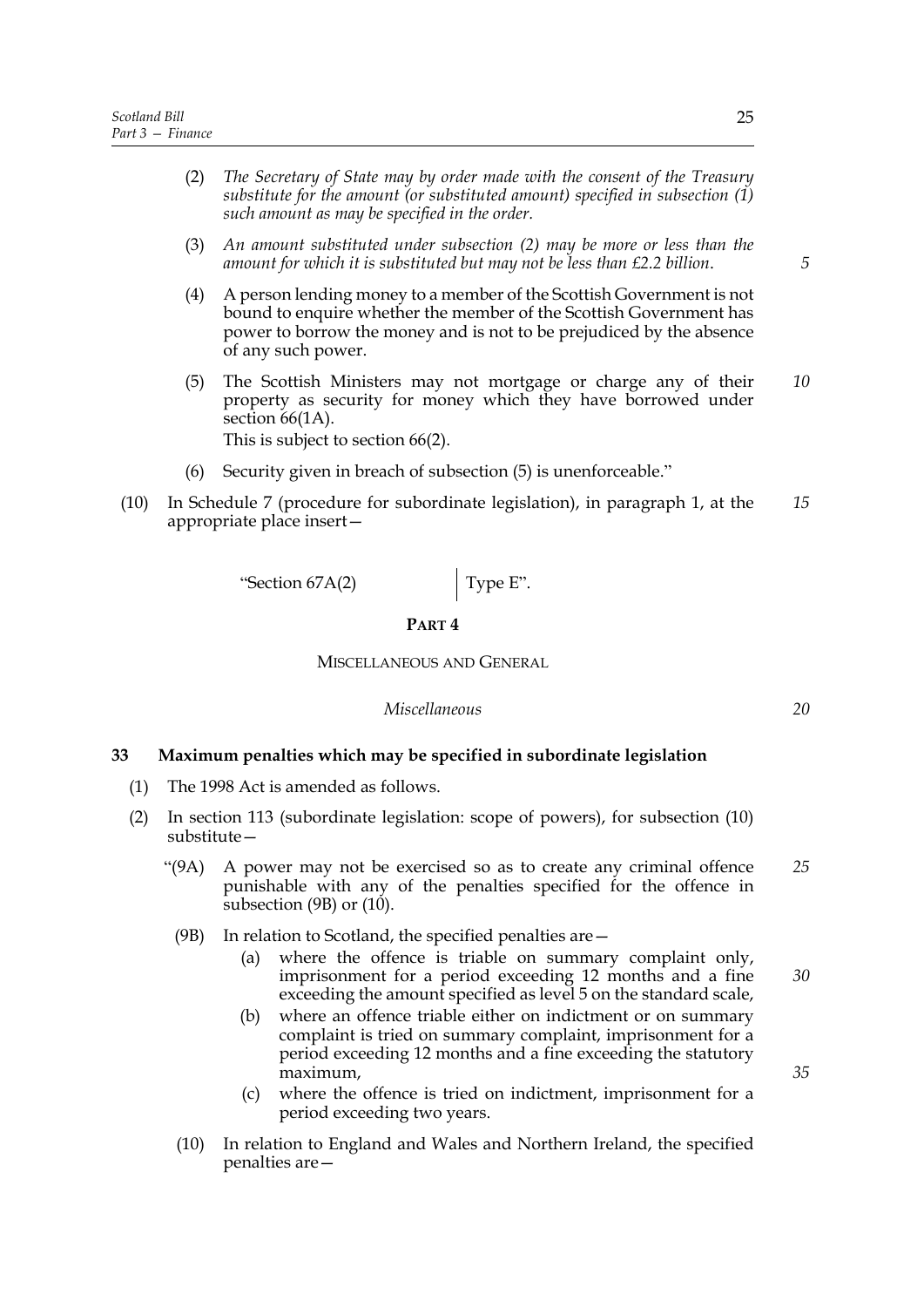- (a) where the offence is tried summarily, imprisonment for a period exceeding three months and a fine exceeding the amount specified as level 5 on the standard scale,
- (b) where the offence is tried on indictment, imprisonment for a period exceeding two years."
- (3) After subsection  $(11)$  of that section insert
	- $\lq$ (12) Her Majesty may by Order in Council amend subsection (9B) or (10) so as to change  $-$ 
		- (a) any period of imprisonment specified there, or
		- $(b)$  the amount of any fine so specified."
- (4) In Schedule 7 (procedure for subordinate legislation), in paragraph 1, at the appropriate place insert $-$

 $\text{``Section 113(12)}$  Type A".

(5) The amendments made by paragraph 7 of Schedule 27 to the Criminal Justice Act 2003 (alteration of maximum penalties etc) have effect (when they come into force) in relation to section 113 as amended by this section as they have effect in relation to that section as originally enacted, except that in subsection  $(10A)(c)$  the words "Scotland and" are omitted. *15*

*General*

### <span id="page-31-2"></span>**34 Interpretation**

<span id="page-31-1"></span><span id="page-31-0"></span>In this Act "the 1998 Act" means the Scotland Act 1998.

### **35 Power to make consequential, transitional and saving provision**

- (1) The Secretary of State may by order make provision consequential on any provision of Part 1 or 2 or section [33.](#page-30-1)
- (2) The Secretary of State may by order make transitional or saving provision in connection with the coming into force of any provision of Part 1 or 2 or section [33.](#page-30-1) *25*
- (3) The Treasury may by order make  $-$ 
	- (a) provision consequential on section 29 or 31;
	- (b) transitional or saving provision in connection with the coming into force of any provision of Part 3. *30*
- (4) Provision under this section may amend, repeal or revoke an enactment passed or made before this Act is passed.
- $(5)$  In this section "enactment" includes an enactment contained in subordinate legislation (within the meaning of the Interpretation Act 1978) and an enactment contained in, or in an instrument made under, an Act of the Scottish Parliament. *35*
- (6) A statutory instrument containing an order under subsection (1) or (2) which includes provision amending or repealing any provision of an Act or an Act of

*20*

*5*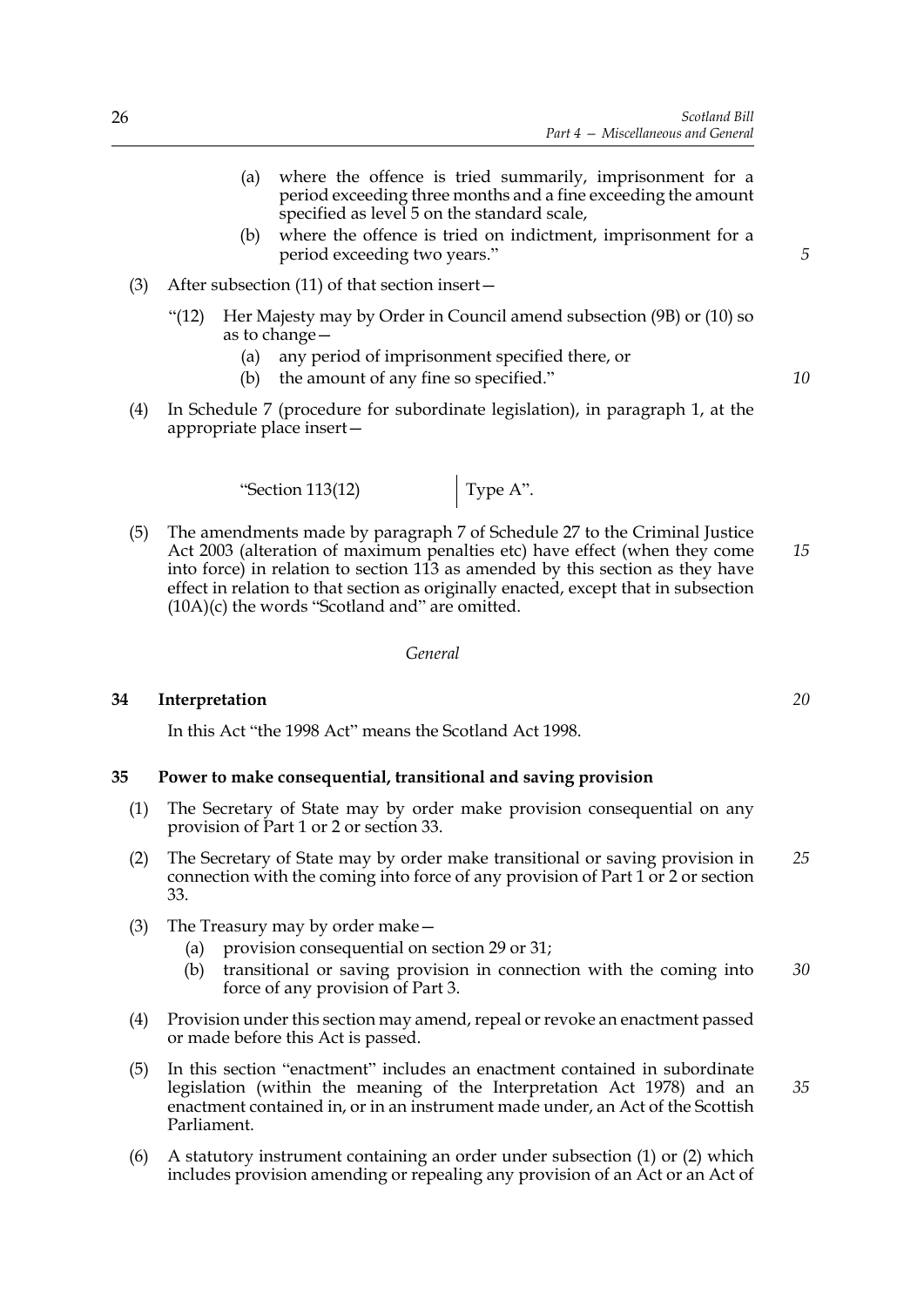the Scottish Parliament may not be made unless a draft of the instrument has been laid before and approved by a resolution of each House of Parliament.

- (7) Any other statutory instrument containing an order under subsection (1) or (2) is subject to annulment in pursuance of a resolution of either House of Parliament.
- (8) A statutory instrument containing an order under subsection (3) which includes provision amending or repealing any provision of an Act may not be made unless a draft of the instrument has been laid before and approved by a resolution of the House of Commons.
- (9) Any other statutory instrument containing an order under subsection (3) is subject to annulment in pursuance of a resolution of the House of Commons. *10*

### <span id="page-32-0"></span>**36 Transitional provision for Scottish statutory instruments**

- (1) Where by virtue of an amendment made by this Act the 1998 Act provides for an instrument to be subject to  $-$ 
	- (a) the affirmative procedure specified in section 29 of the Interpretation and Legislative Reform (Scotland) Act 2010 (asp 10), or *15*
	- (b) the negative procedure specified in section 28 of that Act,

subsection (2) applies at any time before that section comes into force.

- (2) The power to make the instrument is exercisable by Scottish statutory instrument and  $-$ 
	- (a) in the case of an instrument subject to the affirmative procedure, the instrument is not to be made unless it has been laid before and approved by a resolution of the Scottish Parliament;
	- (b) in the case of an instrument subject to the negative procedure, the instrument is subject to annulment in pursuance of a resolution of the Scottish Parliament. *25*

### <span id="page-32-3"></span><span id="page-32-1"></span>**37 Financial provisions**

- (1) *There shall be paid out of money provided by Parliament any increase attributable to this Act in the sums payable under any other Act out of money so provided.*
- (2) *There shall be paid into the Consolidated Fund any sums received by a Minister of the Crown by virtue of this Act which are not payable into the National Loans Fund. 30*

### <span id="page-32-2"></span>**38 Commencement**

- (1) The following come into force on the day on which this Act is passed  $-$ 
	- (a) sections [34](#page-31-2) to [37](#page-32-3);
	- (b) this section;
	- (c) section 39.
- (2) The following provisions come into force at the end of the period of two months beginning with the day on which this Act is passed  $-$ 
	- (a) section [14;](#page-14-3)
	- (b) Part 3, except section [26](#page-23-1)(7) (and Schedule [3](#page-37-0)) and section [32.](#page-29-3)
- (3) Subsection  $(2)(b)$  is subject to the provision made in the following sections as to how those sections have effect $\dot{-}$

*35*

*40*

*20*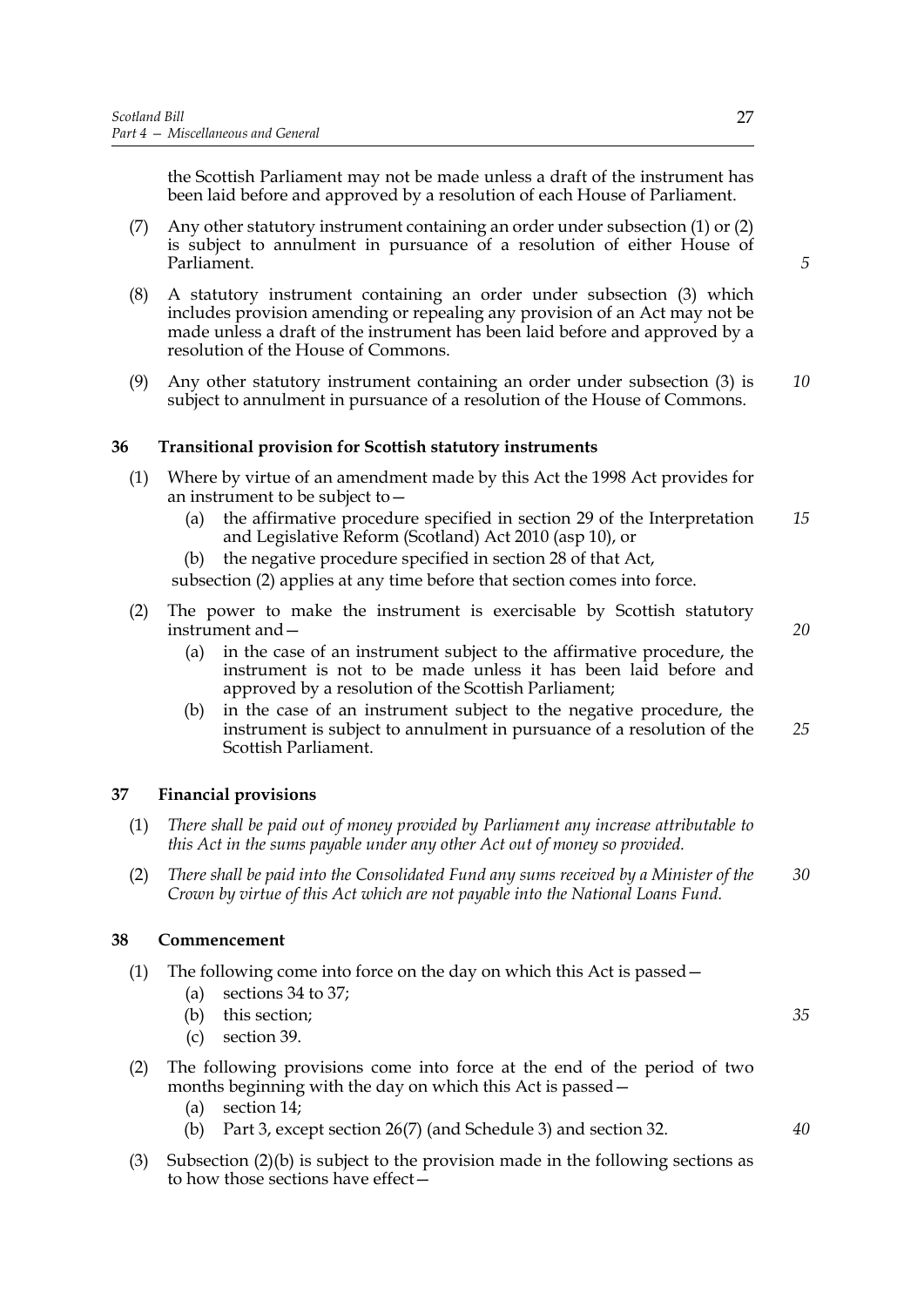- (a) sections  $26(1)$  to  $(6)$  and  $27$ ;
- (b) sections [28](#page-27-3) and [29](#page-27-2);
- (c) sections [30](#page-28-1) and [31](#page-29-2).
- (4) The following provisions come into force on such day as the Treasury may by order made by statutory instrument appoint $-$ 
	- (a) section [26\(](#page-23-1)7) and Schedule [3;](#page-37-0)
	- (b) section [32.](#page-29-3)
- (5) The other provisions of this Act come into force on such day as the Secretary of State may by order made by statutory instrument appoint.
- (6) The Secretary of State or the Treasury may appoint different days for different purposes. *10*

### **39 Short title**

<span id="page-33-0"></span>This Act may be cited as the Scotland Act 2011.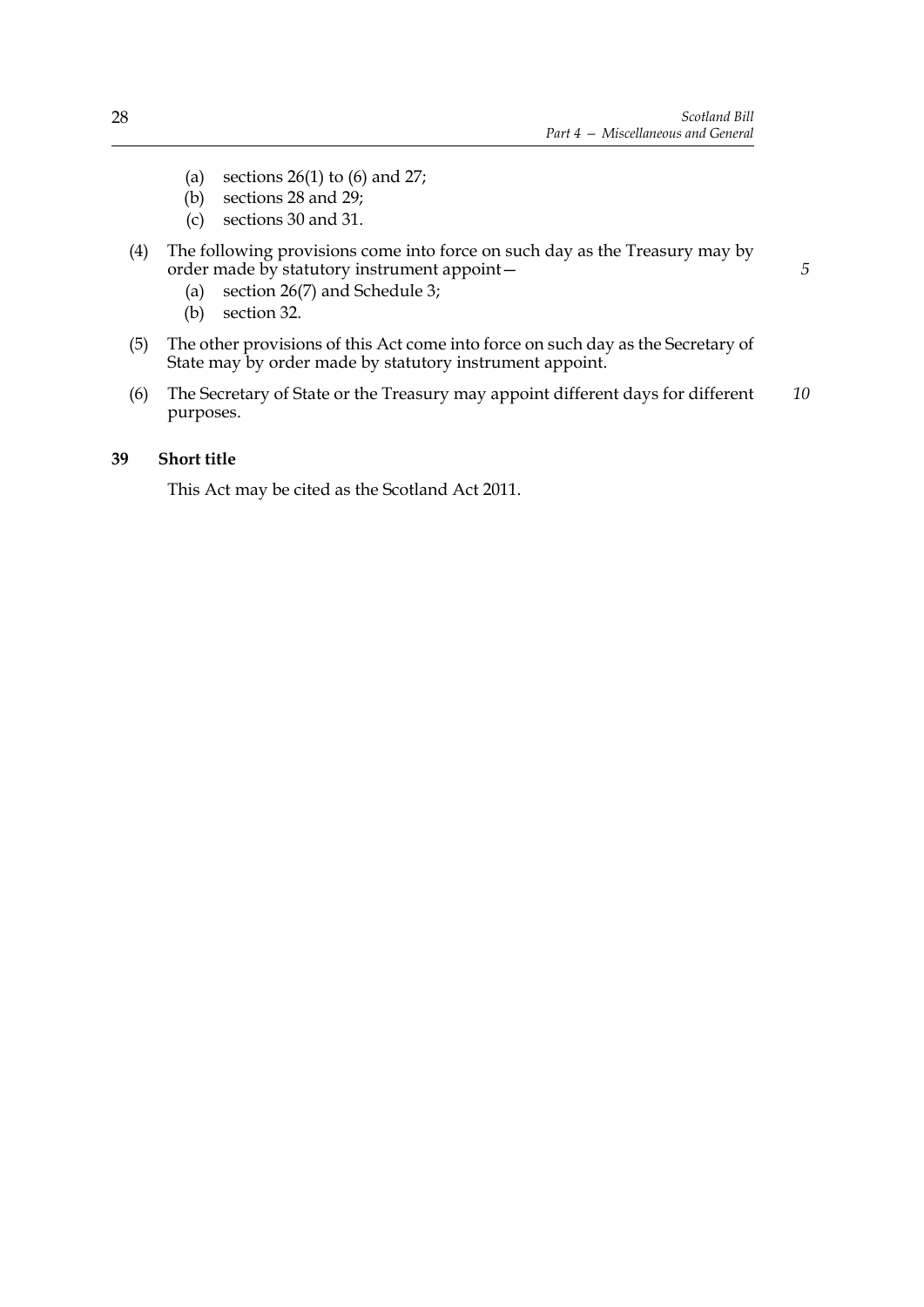### SCHEDULES

### <span id="page-34-0"></span>SCHEDULE 1 Section [9](#page-12-0)

AMENDMENTS OF SCHEDULE 1 TO THE 1998 ACT

1 Schedule 1 to the 1998 Act (constituencies, regions and regional members) is amended as follows.

*Functions remaining with Boundary Commission for Scotland*

- 2 (1) For "the Electoral Commission" or "the Boundary Committee" in each place substitute "the Boundary Commission for Scotland".
	- (2) Sub-paragraph (1) is subject to the amendments made by paragraphs 3 to 7.
- 3 Omit paragraph 5 and the italic heading preceding it.
- 4 (1) Paragraph 7 is amended as follows.
	- (2) For sub-paragraph (2) substitute  $$ 
		- ì(2) If the Boundary Commission for Scotland have provisionally determined to make recommendations affecting a constituency they must publish in at least one newspaper circulating in the constituency a notice stating  $-$ 
			- (a) the effect of the proposed recommendations and (except if the effect is that no alteration should be made in respect of the constituency) that a copy of the recommendations is open to inspection at a specified place in the constituency, and *20*
			- (b) that representations with respect to the proposed recommendations may be made to the Commission before the end of the period of one month starting the day after the notice is published."
	- (3) Omit sub-paragraphs (5) and (6).
- 5 (1) Paragraph 8 is amended as follows.
	- (2) For sub-paragraph  $(1)$  substitute  $$ 
		- ì(1) This paragraph applies if the Boundary Commission for Scotland provisionally determine to make recommendations which would involve any alteration in a constituency." *30*
	- (3) Omit sub-paragraph (3).
- 6 (1) Paragraph 12 is amended as follows.

29

*5*

*10*

*15*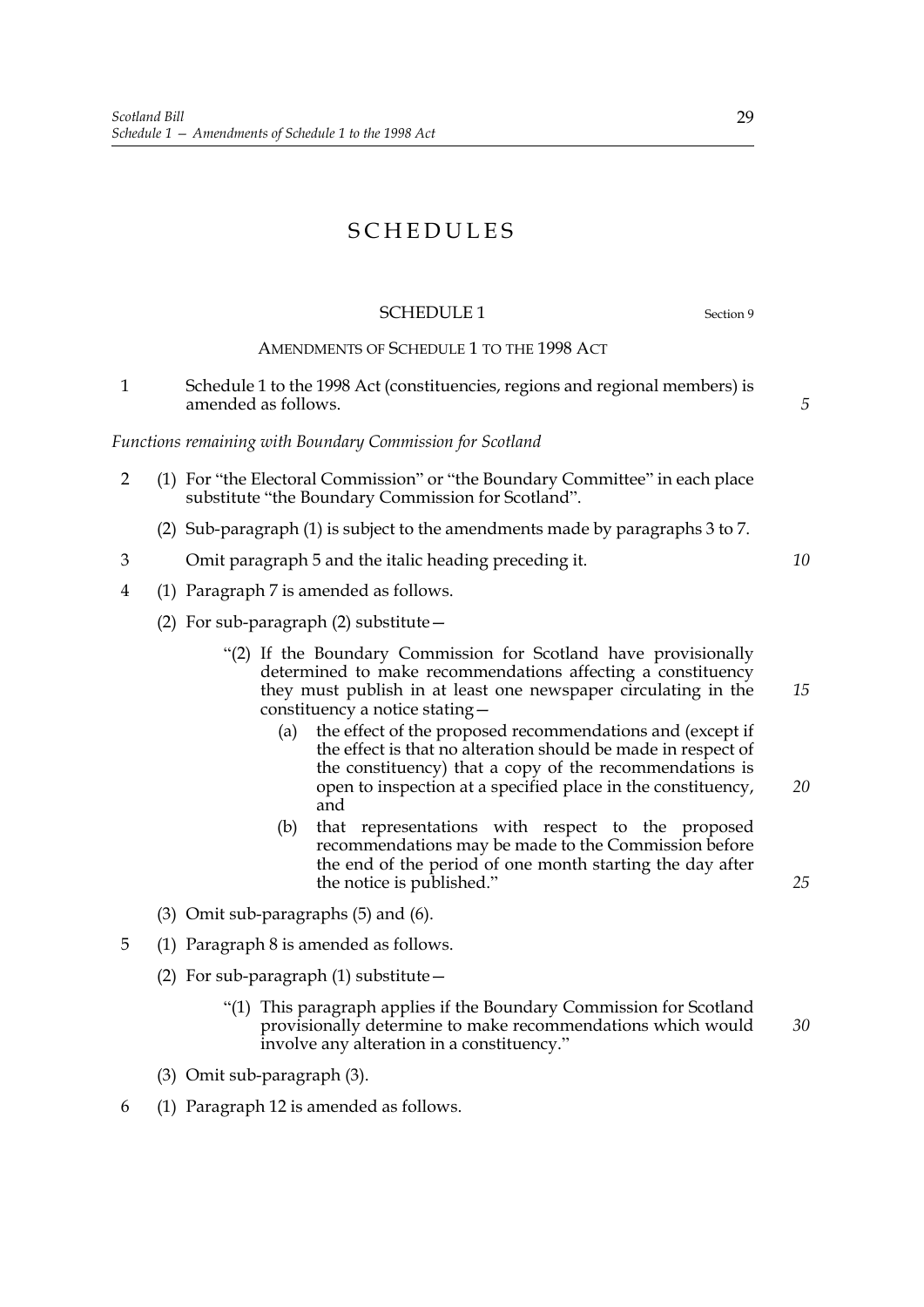- $(2)$  For "The Electoral Commission or the Boundary Committee (as the case may be)" in each place substitute "The Boundary Commission for Scotland".
- (3) In paragraph  $(8)$  of rule 2, omit "(or one made by the Boundary Committee for the purposes of it)".
- 7 Omit paragraph 14(4).

*Provision for constituencies and regions*

| 8 | In paragraph $1(2)$ (constituencies) for paragraph (c) substitute $-$ |  |  |  |  |  |  |
|---|-----------------------------------------------------------------------|--|--|--|--|--|--|
|   |                                                                       |  |  |  |  |  |  |

- the constituencies provided for by an Order in Council under paragraph  $6<sup>3</sup>$
- 9 For paragraph  $2(2)$  (regions) substitute  $$ 
	- ì(2) The regions are the regions provided for by an Order in Council under paragraph 6."

*Reference to "local authority areas"* 

- 10 (1) In paragraph 12 (the constituency rules), rule 1 is amended as follows.
	- $(2)$  In paragraph  $(1)$ , for "local authority areas" substitute "the local government areas having effect from time to time under section 1 of the Local Government etc. (Scotland) Act 1994". *15*
	- (3) Omit paragraph (2).

<span id="page-35-0"></span>SCHEDULE 2 Section [12](#page-12-3)

### **INSOLVENCY**

### PART 1

### CONSEQUENTIAL AMENDMENTS

### *Bankruptcy (Scotland) Act 1985*

- 1 In section 1A(1) of the Bankruptcy (Scotland) Act 1985 (supervisory functions of Accountant in Bankruptcy $)-$ 
	- (a) in paragraph (b)(iii) (particulars to be included in register of insolvencies) for "winding up and receivership of business associations" substitute "receivership of incorporated companies";
	- (b) in paragraph  $(c)(i)$  (annual report) for "winding up and receivership of business associations" substitute "receivership of incorporated companies"; *30*
	- (c) after paragraph (c) insert "and";
	- (d) omit paragraph (e) and the "and" before it.

*Insolvency Act 1986*

2 (1) The provisions of the Insolvency Act 1986 listed in sub-paragraph (2) have effect without the modifications made by paragraph  $23(2)$  to  $(5)$  of Schedule *35*

*25*

*10*

*5*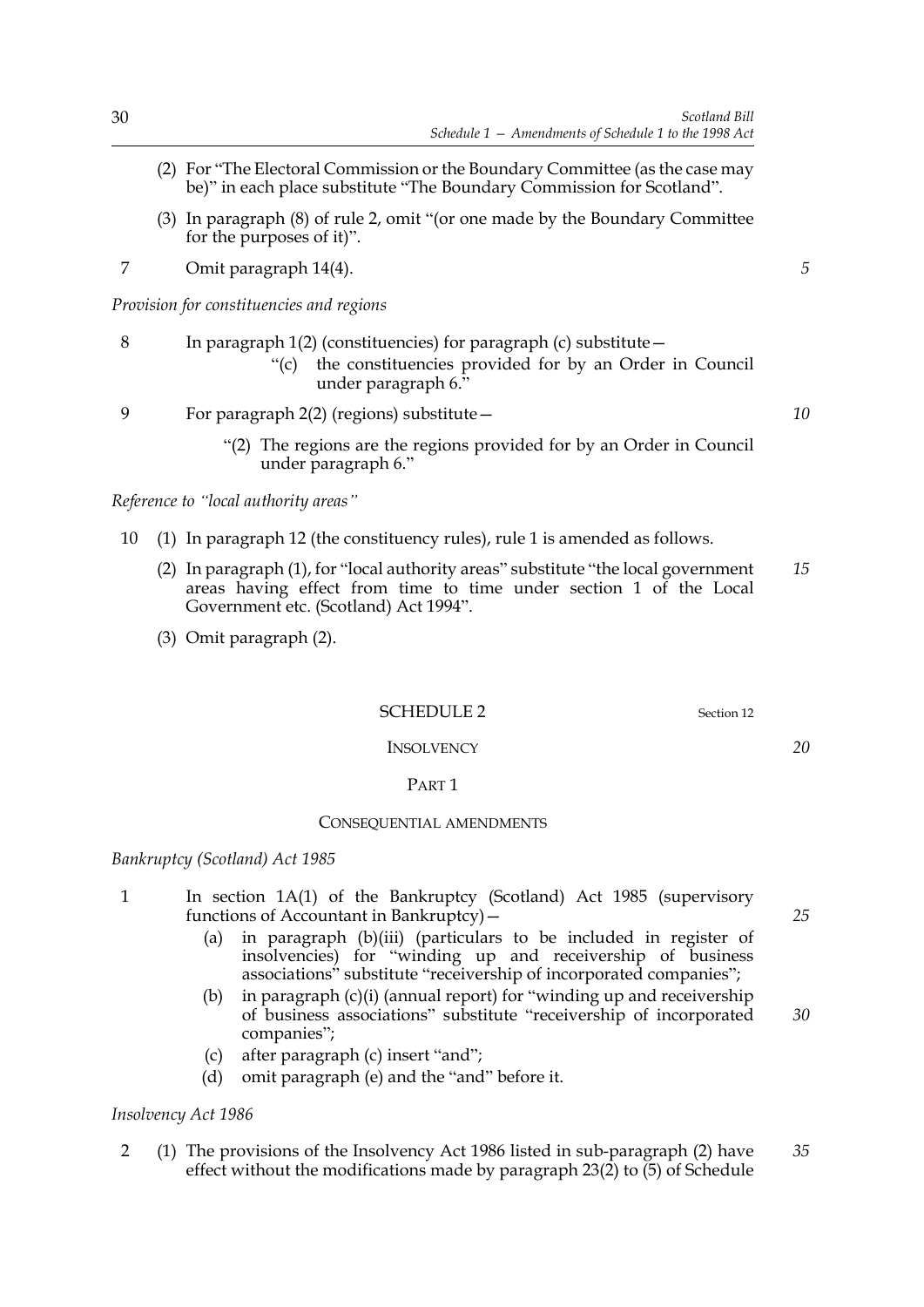8 to the 1998 Act (under which things that would otherwise be done under those provisions to or by the registrar of companies or the Financial Services Authority may or must be done also or instead to or by the Accountant in Bankruptcy).

- (2) The provisions are  $$ 
	- the following provisions modified by paragraph  $23(2)$  to  $(3)$  of that Schedule: sections 84(3), 94(3), 106(3) and (5), 112(3), 130(1), 147(3), 170(2) and 172(8), and
	- (b) the provisions modified by paragraph 23(4) to (5) of that Schedule.

### *Scotland Act 1998*

- 3 The 1998 Act is amended as follows.
- 4 In Part 2 of Schedule 5, in Section C2 (specific reservations: insolvency) omit the definitions of "social landlord" and "the relevant conditions".
- 5 (1) Paragraph 23 of Schedule 8 (amendments to the Insolvency Act 1986) is amended as follows.
	- (2) In sub-paragraph (3) omit  $484(3)$ ,  $94(3)$ ,  $106(3)$  and (5),  $112(3)$ ,  $130(1)$ ,  $147(3)$ , 170(2) and 172(8)".
	- (3) Omit sub-paragraphs (4) to (5).

### PART 2

### HARMONISATION OF INSOLVENCY PROCEDURES

- 6 The Insolvency Act 1986 is amended as follows.
- 7 (1) Section 95 (effect of company's insolvency) is amended as follows.
	- (2) Omit subsection (2).
	- $(3)$  In subsection  $(2A)$  omit "In the case of the winding up of a company registered in England and Wales,".
	- (4) In subsection  $(2A)(b)$  the repeal of "by post" by the Legislative Reform (Insolvency) Miscellaneous Provisions Order 2010 (S.I. 2010/18) extends also to Scotland.
	- (5) Omit subsections (5) and (6).

8 (1) Section 98 (meeting of creditors) is amended as follows.

- (2) Omit subsection (1).
- (3) In subsection  $(1A)$  omit "In the case of the winding up of a company registered in England and Wales,".
- (4) In subsection  $(1A)(b)$  the repeal of "by post" by the Legislative Reform (Insolvency) Miscellaneous Provisions Order 2010 extends also to Scotland.
- (5) In subsection (3) for "the duties imposed by subsections  $(1)(c)$  and  $(2)(b)$ above apply" substitute "the duty imposed by subsection  $(2)(b)$  above applies".
- (6) In subsection  $(4)$  –

*5*

*10*

*15*

*25*

*20*

*30*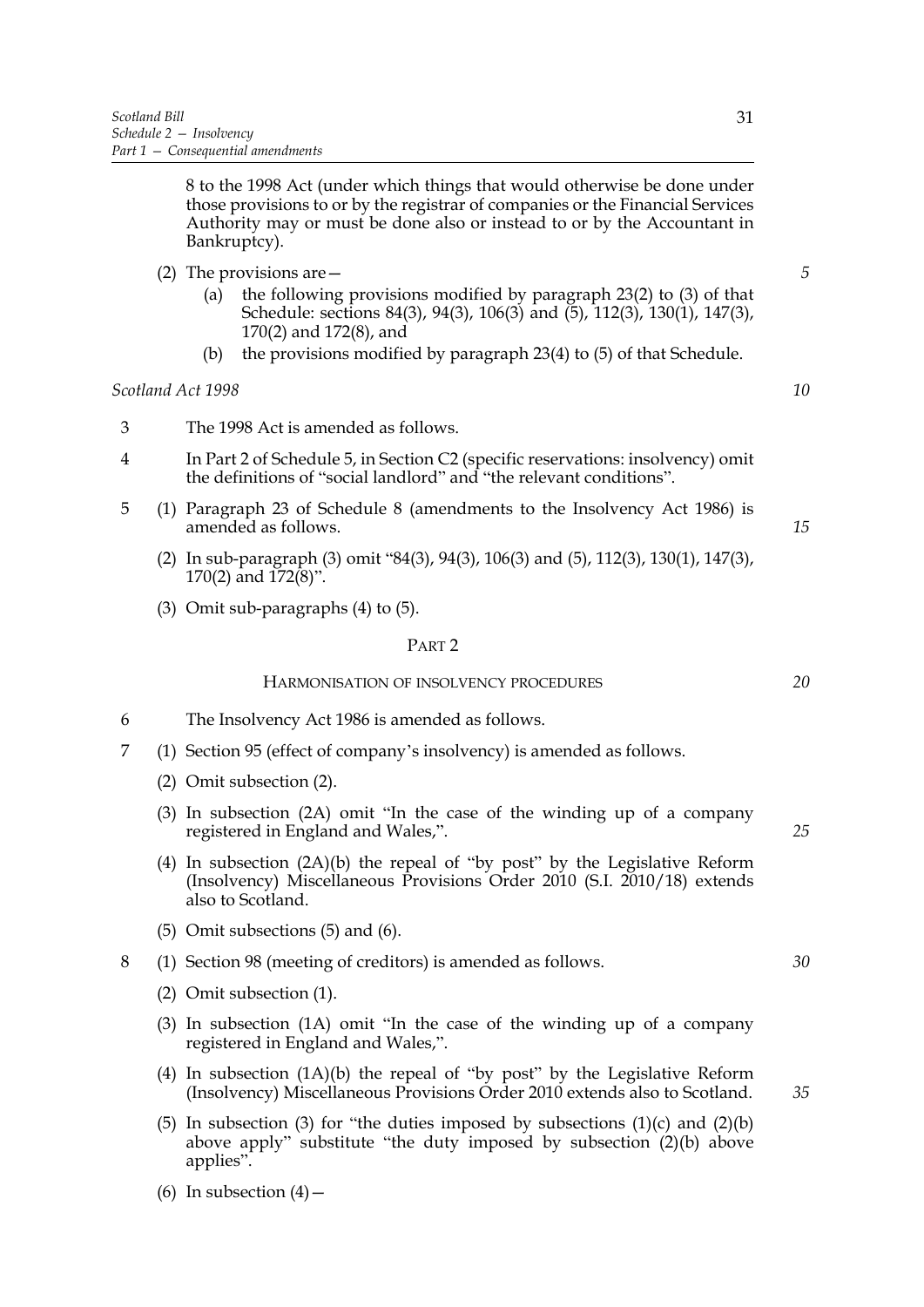- (a) for "references in subsections  $(1)(c)$  and  $(3)$ " substitute "the reference in subsection  $(3)$ ";
- (b) for "are replaced by references" substitute "is replaced by a reference".
- (7) In subsection  $(6)$  omit " $(1)$ ,".
- 9 In section 166 (creditors' voluntary winding up) in subsection (5)(a) omit  $\lq(1),\lq$ .
- 10 In section 246A (remote attendance at meetings) in subsection (2) omit paragraph (a) and the " $or$ " after it.
- 11 In section 246B (use of websites) in subsection (2) omit paragraph (a) and the "or" after it. *10*
- 12 In section 436B(2) (references to things in writing) omit paragraph (e).
- 13 (1) Schedule 4 (powers of liquidator in a winding up) is amended as follows.
	- (2) Omit paragraph 3.
	- (3) In paragraph  $6A$ , omit "In the case of a winding up in England and Wales,". *15*
	- (4) That paragraph extends also to Scotland.

SCOTTISH RATE OF INCOME TAX: CONSEQUENTIAL AMENDMENTS

- 1 (1) The 1998 Act is amended as follows.
	- (2) In section 110 (Scottish taxpayers for social security purposes)  $-$ 
		- (a) in subsection  $(2)$ , after "the basic rate" insert ", higher rate or additional rate":
		- $(b)$  in that subsection, for the words in the brackets substitute "instead of the rate calculated under section  $6(2B)$  of the Income Tax Act 2007";
		- (c) in subsection  $(3)$ , for the words from "whether Scotland is" to the end substitute "whether or not they have a close connection with Scotland"; *25*
		- (d) in subsection (4), for "Part IV" substitute "Chapter 2 of Part  $4A$ ".
	- (3) In Schedule 4 (enactments protected from modification by the Parliament), in paragraph  $4(3)$ , omit ", 77, 78".
	- (4) In Schedule 7 (procedure for subordinate legislation)  $-$ 
		- (a) for "Section 79" substitute "Section 80G";
		- (b) in the Note relating to the entry for section  $79$ 
			- (i) for "section  $79$ " substitute "section  $80G$ ", and
			- (ii) for "section 79(3)" substitute "section  $80G(3)$ ".
- 2 In Schedule 6 to the Income Tax (Earnings and Pensions) Act 2003 (consequential amendments), omit paragraph 237.
- 3 (1) The Commissioners for Revenue and Customs Act 2005 is amended as follows.

<span id="page-37-0"></span>

*20*

*5*

*30*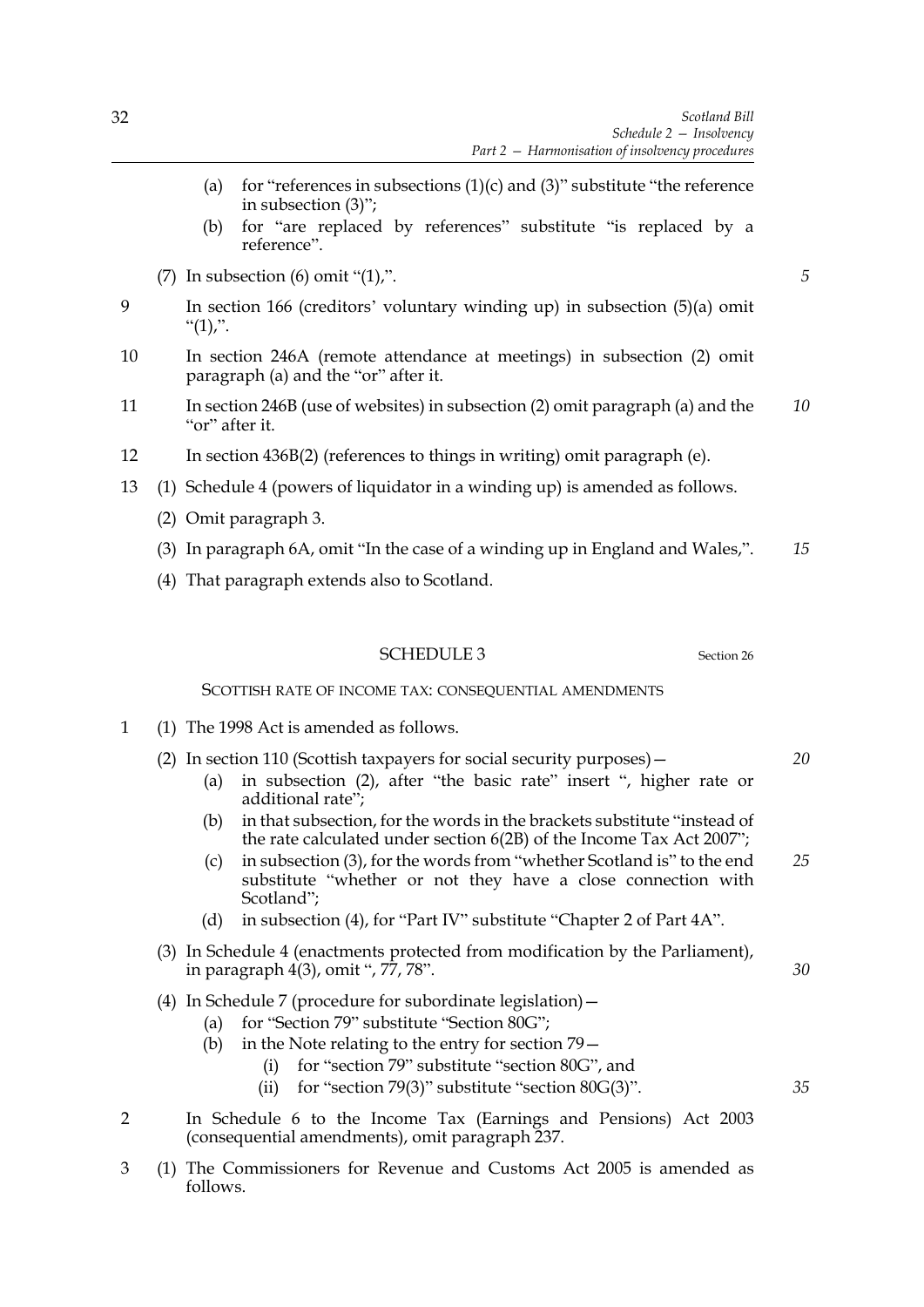(3) In Schedule 4 (consequential amendments), omit paragraphs 70 to 72.

### <span id="page-38-0"></span>SCHEDULE 4 Section [29](#page-27-1)

### SCOTTISH TAX ON LAND TRANSACTIONS: CONSEQUENTIAL AMENDMENTS

### PART 1

### DISAPPLICATION OF STAMP DUTY LAND TAX TO SCOTLAND

### *Finance Act 1931*

- 1 (1) Section 28 of the Finance Act 1931 (production to Commissioners of instruments transferring land) is amended as follows.
	- (2) In subsection (3), omit "or" after paragraph (a) and after paragraph (b) insert ì; or *10*
		- (c) to a Scottish transaction."
	- (3) After subsection (3) insert $-$ 
		- "(3A) In subsection (3) "Scottish transaction" means the acquisition of  $-$ 
			- (a) an estate, interest, right or power in or over land in Scotland, or *15*
			- (b) the benefit of an obligation, restriction or condition affecting the value of any such estate, interest, right or power."

### *Finance Act 2003*

| $\overline{2}$ | The Finance Act 2003 is amended as follows.                                                                                                                                                                                                                                        |    |  |  |
|----------------|------------------------------------------------------------------------------------------------------------------------------------------------------------------------------------------------------------------------------------------------------------------------------------|----|--|--|
| 3              | Omit section 44(9A)(b) (application of provisions relating to missives of let<br>etc).                                                                                                                                                                                             |    |  |  |
| $\overline{4}$ | In section 48 (chargeable interests) -<br>in subsection (2)(c) omit "in England and Wales or Northern<br>(a)<br>Ireland";<br>omit subsection (4);<br>(b)<br>in subsection (5) for "the United Kingdom" substitute "England and<br>$\left( c\right)$<br>Wales or Northern Ireland". | 25 |  |  |
| 5              | In section 55(5) (additional provisions determining amount of tax<br>$chargeable$ ) —                                                                                                                                                                                              | 30 |  |  |

- (a) omit the reference to section 75 and the word "and" preceding it;
- (b) for "provide" substitute "provides".
- 6 In section 57AA (first-time buyers), in subsection  $(2)(c)$  omit "72, 72A".
- 7 In section 60 (compulsory purchase facilitating development)
	- (a) in subsection  $(2)(a)$ , omit "or Scotland";
	- (b) omit subsection (5)(b).
- 8 (1) Section 61 (compliance with planning obligations) is amended as follows.

*5*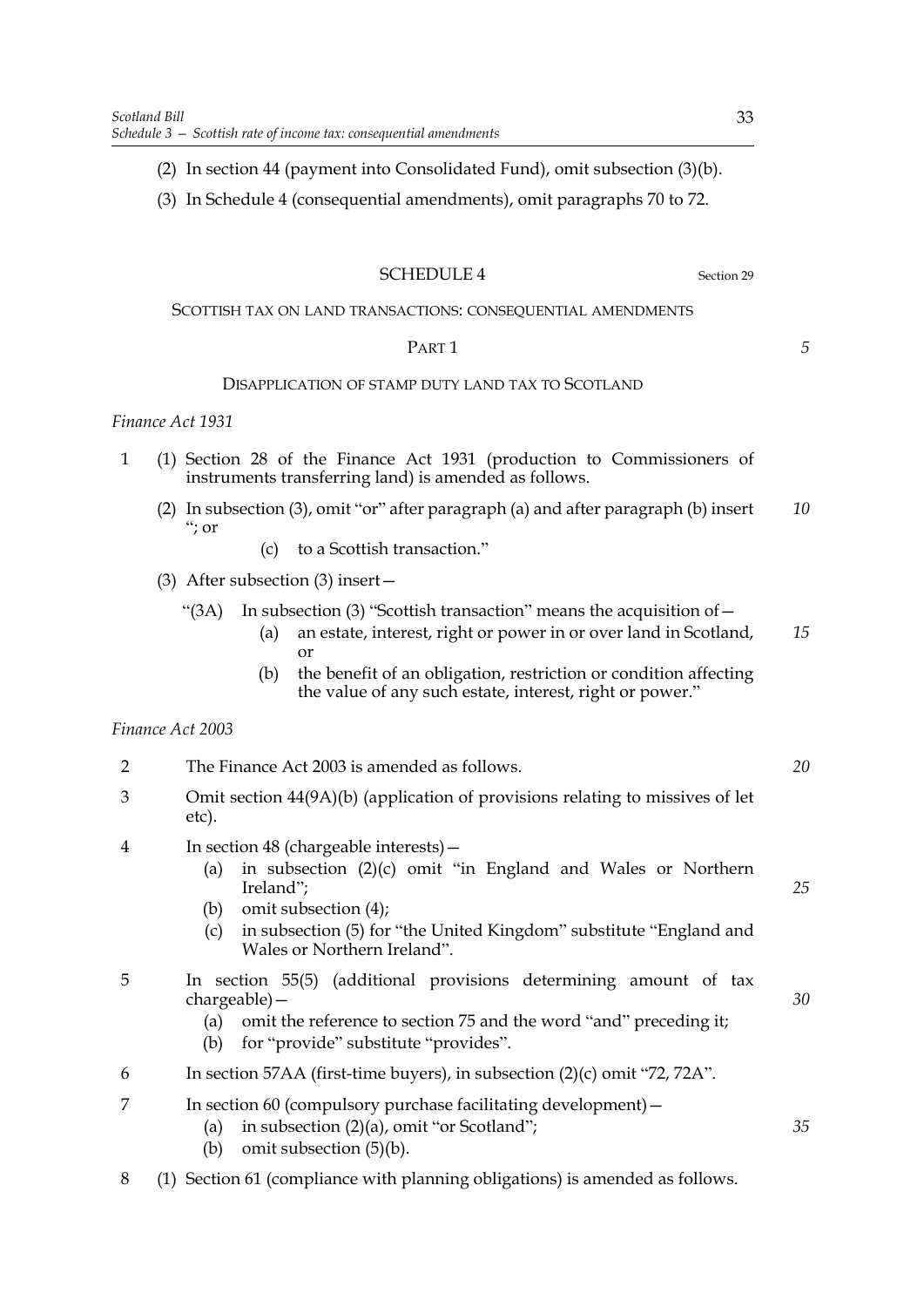*10*

*15*

*30*

- (2) Omit subsection (2)(b) (definition of planning obligation in Scotland).
- (3) In subsection (3) (public authorities)  $-$ 
	- (a) under the heading "Government", omit the entry "The Scottish Ministers";
	- (b) omit the heading "Local Government: Scotland" and the entry under that heading;
	- (c) omit the heading "Health: Scotland" and the entries under that heading;
	- (d) under the heading "Other planning authorities" omit paragraph  $(b)$ and the word "or" preceding it.
- 9 Omit section 71A(10) (disapplication of section to Scotland).
- 10 Omit sections 72 and 72A (alternative property finance in Scotland).
- 11 In section 73 (alternative property finance: land sold and re-sold)
	- (a) in subsection  $(2)(b)$  omit ", 72(1) or 72A(1)";
	- (b) omit subsection  $(5)(b)(ii)$ .
- 12 (1) In section 73AB (arrangements to transfer control of financial institution)  $-$ 
	- (a) in subsection (1) omit ", 72 or 72A";
	- (b) in subsection  $(3)$ , in the definition of "alternative finance arrangements" omit ",  $72(1)$  or  $72A(1)$ ".
	- (2) In the heading to that section, for "Sections 71A to 72A" substitute "Section 71A". *20*
- 13 (1) Section 73B (exempt interests) is amended as follows.
	- (2) In subsection (1) omit ",  $72(1)(a)$  or  $72A(1)(a)$ ".
	- (3) In subsection  $(2)$ 
		- (a) in paragraph (a) omit ",  $72(1)(b)$  or  $72A(1)(b)$ "; *25*
		- (b) in paragraph (b) omit ",  $72(1)(c)$  or  $72A(1)(c)$ ".
	- (4) In subsection (4)(b) omit ", 72(4) or  $72A(4)$ ".
- 14 In section 73CA (application of sections 71A to 73 to first-time buyers), in subsection  $(1)$  omit ", 72, 72A".
- 15 Omit section 75 (crofting community right to buy).
- 16 In section 75C (anti-avoidance: supplemental), in subsection (4) for ", 74 and 75" substitute "and 74".
- 17 In section 77 (notifiable transactions), in subsection  $(2)(a)$  omit "and 72A(7)".
- 18 In section 79 (registration of land transactions etc)  $-$ 
	- (a) omit subsection (1)(b) (registration in Scotland);
	- (b) in subsection  $(2)(c)$  omit "or  $19(3)$ ";
	- (c) in subsection  $(6)$  omit "(in Scotland, the Keeper of the Registers of Scotland)".
- 19 In section 108 (linked transactions) after subsection (1) insert
	- $\lq$ (1A) A transaction is not a linked transaction if the land to which it relates is in Scotland." *40*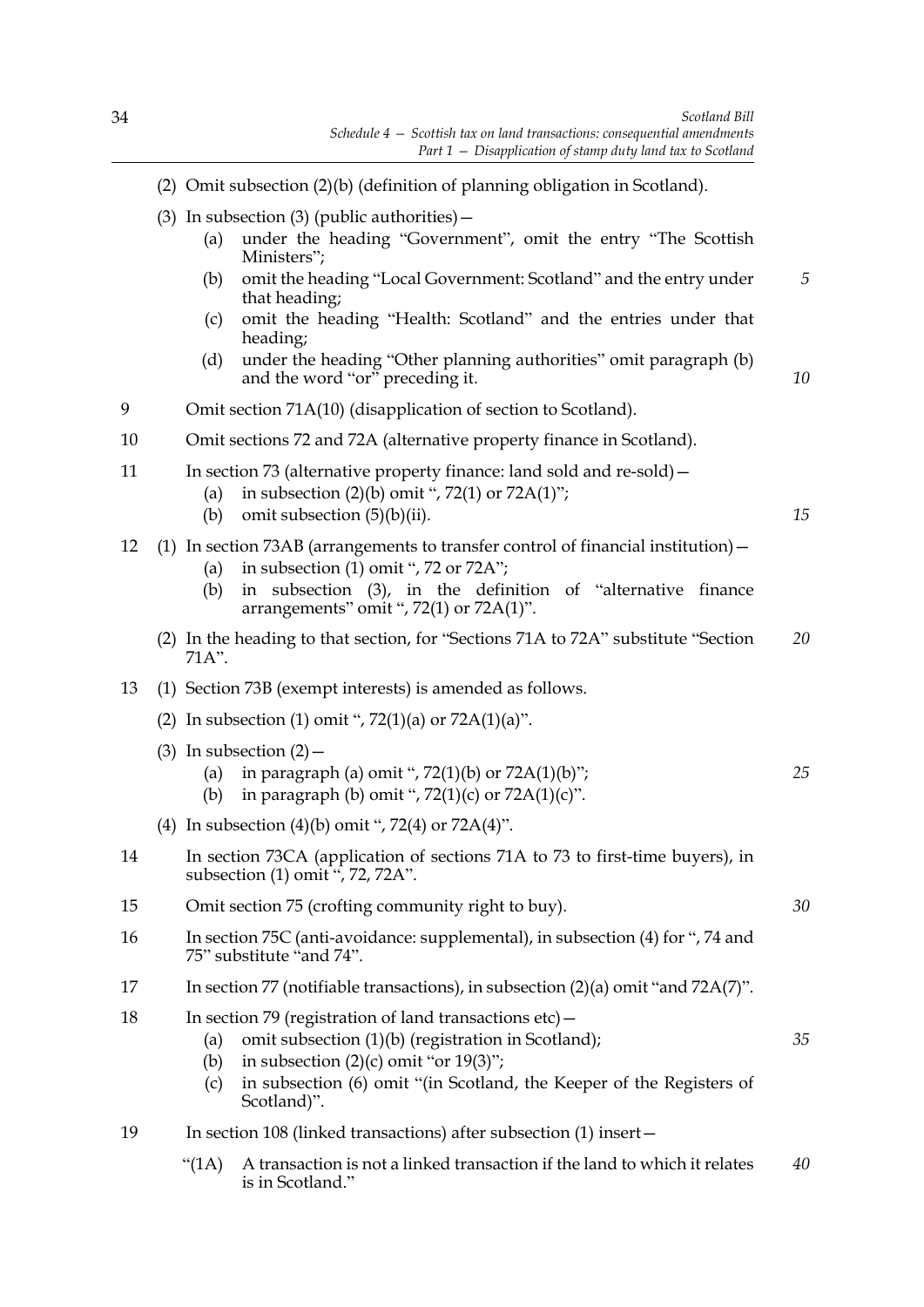| Scotland Bill | 35<br>Schedule $4$ – Scottish tax on land transactions: consequential amendments<br>Part 1 - Disapplication of stamp duty land tax to Scotland                                                                                                                                          |
|---------------|-----------------------------------------------------------------------------------------------------------------------------------------------------------------------------------------------------------------------------------------------------------------------------------------|
| 20            | Omit section 117(3) (meaning of "major interest" in land in Scotland).                                                                                                                                                                                                                  |
| 21            | In section 119(2) (provisions as to effective date of transaction), omit the<br>reference to paragraph 19(3) of Schedule 17A.                                                                                                                                                           |
| 22            | In section 121 (minor definitions) omit-<br>the definition of "assignment";<br>(a)<br>the definition of "completion";<br>(b)<br>paragraph (b) of the definition of "jointly entitled";<br>(c)<br>the definition of "standard security";<br>(d)<br>the definition of "surrender".<br>(e) |
| 23            | In section 122 (index of defined expressions) omit the entries relating to $-$<br>assignment (in Scotland);<br>(a)<br>completion (in Scotland);<br>(b)<br>standard security;<br>(c)<br>surrender (in Scotland).<br>(d)                                                                  |
| 24            | (1) Schedule 4 (chargeable consideration) is amended as follows.                                                                                                                                                                                                                        |
|               | (2) In paragraph 8(1C), omit "in England and Wales and Northern Ireland".                                                                                                                                                                                                               |
|               | (3) Omit paragraph $10(2A)(c)$ (application of provisions relating to missives of<br>let etc).                                                                                                                                                                                          |
|               | (4) Omit paragraph 17(5) (arrangements involving public or educational<br>bodies).                                                                                                                                                                                                      |
| 25            | (1) Schedule 10 (returns, etc) is amended as follows.                                                                                                                                                                                                                                   |
|               | (2) In paragraph 7(1A) (correction of return by certain persons) omit paragraph<br>(b).                                                                                                                                                                                                 |
|               | (3) In paragraph 45(2) (definition of "relevant tribunal") omit paragraph (b).                                                                                                                                                                                                          |
| 26            | (1) Schedule 15 (partnerships) is amended as follows.                                                                                                                                                                                                                                   |
|               | (2) In paragraph $12(2)$ omit "(or, in Scotland, as joint owners)" and "(or, in<br>Scotland, as owners in common)".                                                                                                                                                                     |
|               | (3) In paragraph $20(2)$ omit "(or, in Scotland, as joint owners)" and "(or, in<br>Scotland, as owners in common)".                                                                                                                                                                     |
| 27            | (1) Schedule 17A (further provision relating to leases) is amended as follows.                                                                                                                                                                                                          |
|               | (2) In paragraph 1 (meaning of "lease") for "In the application of this Part to<br>England and Wales or Northern Ireland" substitute "In this Part".                                                                                                                                    |
|               | (3) In paragraph 4 (leases for indefinite term), in sub-paragraph $(5)(b)$ omit "in<br>England and Wales or Northern Ireland".                                                                                                                                                          |
|               | (4) In paragraph 7 (variable or uncertain rent), omit sub-paragraph $(4A)(c)$ and<br>(d).                                                                                                                                                                                               |
|               | (5) In paragraph 12A(1) (agreement for lease) omit "in England and Wales or<br>Northern Ireland".                                                                                                                                                                                       |
|               | (6) In paragraph 12B(1) (assignment of agreement for lease) omit "in England<br>and Wales or Northern Ireland".                                                                                                                                                                         |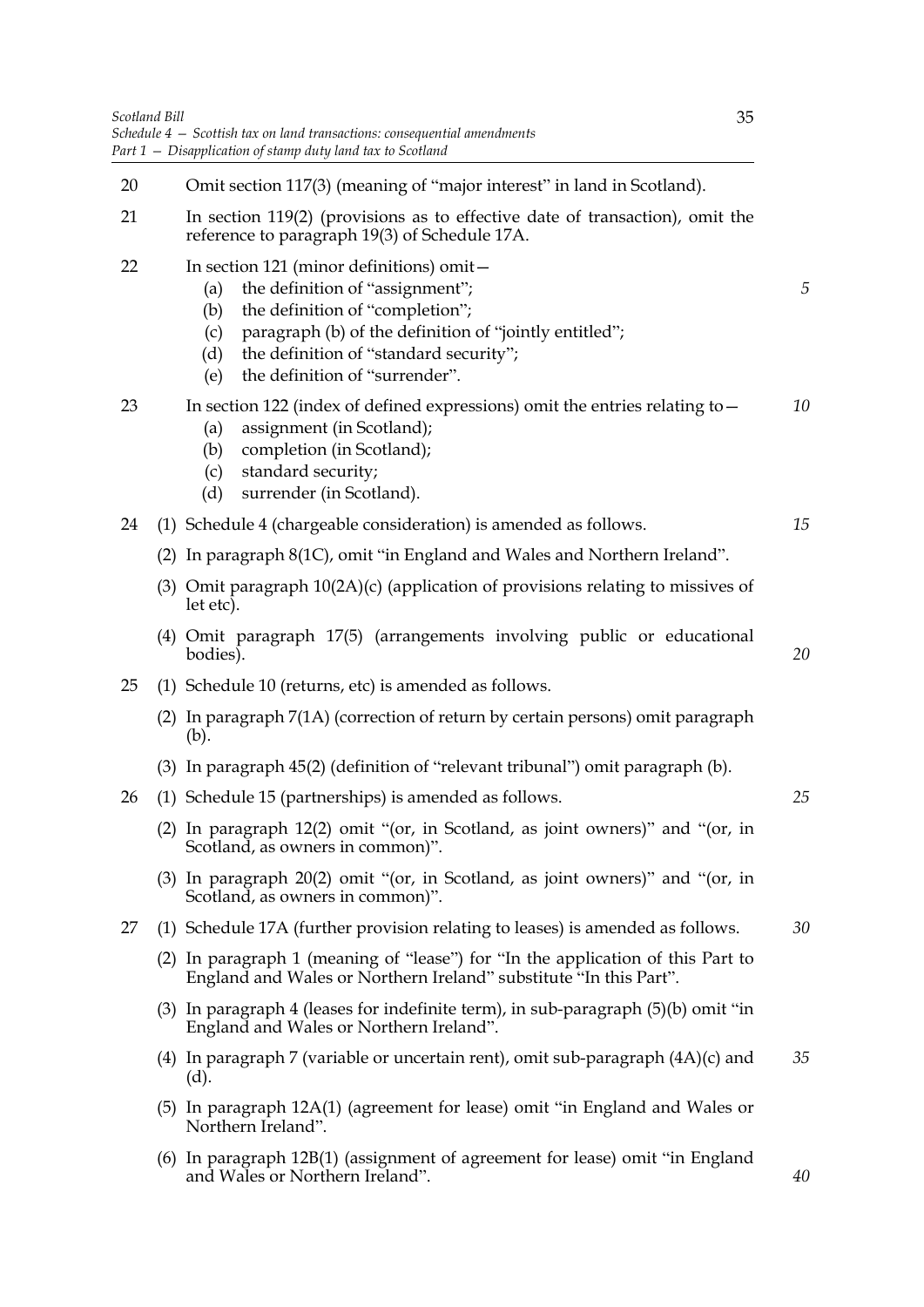*10*

- (7) In paragraph 13 (increase of rent treated as grant of new lease: variation of lease in first five years), in sub-paragraph  $(2)$ (b) for "any of paragraphs (a) to (d)" substitute "paragraph (a) or  $(b)$ ".
- (8) In paragraph 14 (increase of rent treated as grant of new lease: abnormal increase after fifth year), in sub-paragraph  $(7)(b)$  omit "or 19(3)".
- (9) Omit paragraph 19 (provisions relating to leases in Scotland).

### *Finance Act 2004*

28 In section 298 of the Finance Act 2004 (stamp duty land tax: notification etc), omit subsection (3).

### *Finance Act 2006*

29 In Schedule 25 to the Finance Act 2006 (amendments of Schedule 17A to Finance Act 2003), omit paragraph 5.

### PART 2

### INFORMATION REGARDING SCOTTISH LAND TRANSACTIONS

| 30 | In this Part of this Schedule -                                                                                                                                                                     | 15 |  |  |  |  |
|----|-----------------------------------------------------------------------------------------------------------------------------------------------------------------------------------------------------|----|--|--|--|--|
|    | "HMRC" means Her Majesty's Revenue and Customs;                                                                                                                                                     |    |  |  |  |  |
|    | "office-holder" means-                                                                                                                                                                              |    |  |  |  |  |
|    | a member of the Scottish Government, and<br>(a)                                                                                                                                                     |    |  |  |  |  |
|    | the holder of an office in the Scottish Administration which is<br>(b)<br>not a ministerial office (within the meaning of section 126(8)<br>of the 1998 Act);                                       | 20 |  |  |  |  |
|    | "relevant information" means information corresponding to any of the<br>particulars which would be required under Schedule 2 to the Finance<br>Act 1931, but for section $28(3)(c)$ of that Act;    |    |  |  |  |  |
|    | "Scottish transaction" means the acquisition of -                                                                                                                                                   | 25 |  |  |  |  |
|    | an estate, interest, right or power in or over land in Scotland,<br>(a)<br><b>or</b>                                                                                                                |    |  |  |  |  |
|    | the benefit of an obligation, restriction or condition affecting<br>(b)<br>the value of any such estate, interest, right or power.                                                                  |    |  |  |  |  |
| 31 | (1) An office-holder must provide to HMRC such of the information falling<br>within sub-paragraph (2) as HMRC may require.                                                                          | 30 |  |  |  |  |
|    | (2) Information falls within this sub-paragraph if it is relevant information<br>regarding Scottish transactions and is in the possession or under the control<br>of the office-holder.             |    |  |  |  |  |
|    | (3) Information is to be provided under sub-paragraph (1) in such form as<br>HMRC may reasonably specify.                                                                                           | 35 |  |  |  |  |
| 32 | Information acquired by HMRC under paragraph 4 is to be treated, for the<br>purposes of the Commissioners for Revenue and Customs Act 2005, as<br>acquired in connection with a function of theirs. |    |  |  |  |  |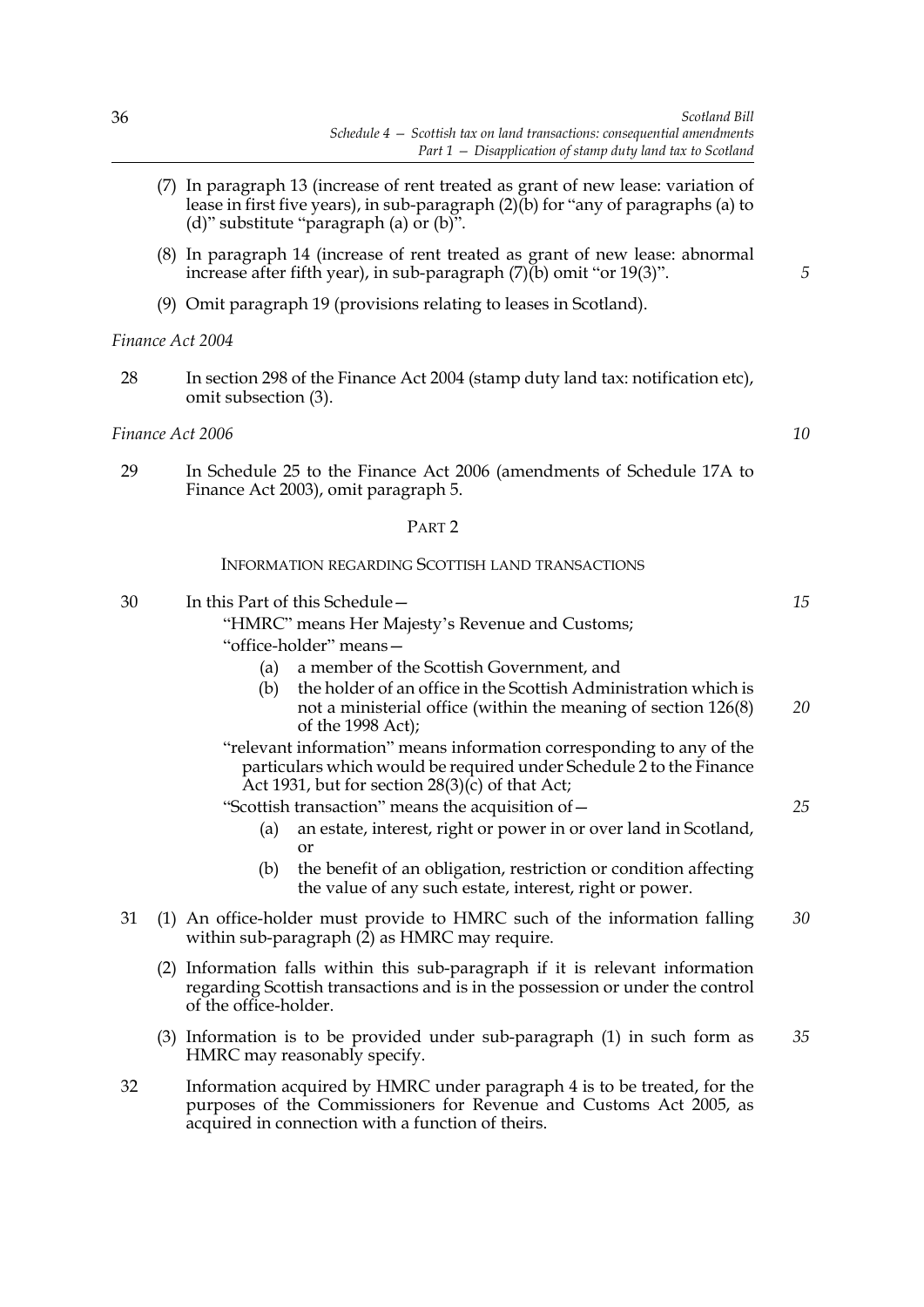### <span id="page-42-0"></span>SCOTTISH TAX ON DISPOSALS TO LANDFILL: CONSEQUENTIAL AMENDMENTS

- 1 The Finance Act 1996 is amended as follows.
- 2 Omit section 66(b) (landfill sites in Scotland).
- 3 Omit section 67(b) (operators of landfill sites in Scotland).
- 4 In section 70 (interpretation)
	- (a) in subsection  $(1)$  omit the definition of "the Scottish Environment Protection Agency";
	- (b) in subsection (2A) (definition of local authority) omit paragraph (f).